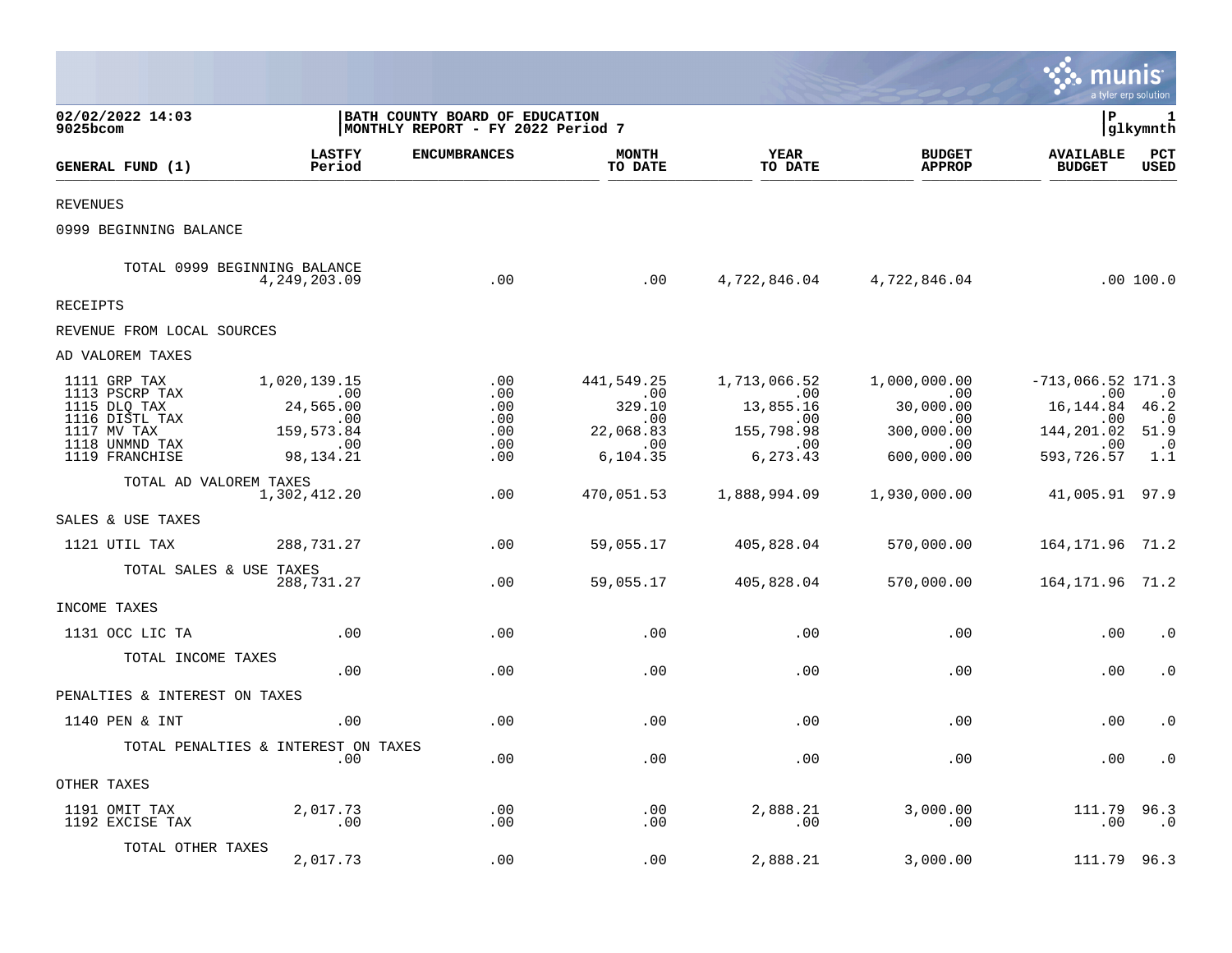|                                                                                                                |                                        |                                                                            |                                        |                                        |                                        | munis                                   | a tyler erp solution                                                              |
|----------------------------------------------------------------------------------------------------------------|----------------------------------------|----------------------------------------------------------------------------|----------------------------------------|----------------------------------------|----------------------------------------|-----------------------------------------|-----------------------------------------------------------------------------------|
| 02/02/2022 14:03<br>9025bcom                                                                                   |                                        | <b>BATH COUNTY BOARD OF EDUCATION</b><br>MONTHLY REPORT - FY 2022 Period 7 |                                        |                                        |                                        | l P                                     | 2<br> glkymnth                                                                    |
| GENERAL FUND (1)                                                                                               | <b>LASTFY</b><br>Period                | <b>ENCUMBRANCES</b>                                                        | <b>MONTH</b><br>TO DATE                | <b>YEAR</b><br>TO DATE                 | <b>BUDGET</b><br><b>APPROP</b>         | <b>AVAILABLE</b><br><b>BUDGET</b>       | PCT<br><b>USED</b>                                                                |
| REVENUE OTHER LOCAL GOVERNMENT UNITS                                                                           |                                        |                                                                            |                                        |                                        |                                        |                                         |                                                                                   |
| 1280 IN LIEU OF                                                                                                | .00                                    | .00                                                                        | .00                                    | .00                                    | .00                                    | .00                                     | $\cdot$ 0                                                                         |
| TOTAL REVENUE OTHER LOCAL GOVERNMENT UNITS                                                                     | .00                                    | .00                                                                        | .00                                    | .00                                    | .00                                    | .00                                     | $\cdot$ 0                                                                         |
| TUITION                                                                                                        |                                        |                                                                            |                                        |                                        |                                        |                                         |                                                                                   |
| 1310 TUIT IND<br>1320 GOV TUI IN<br>1330 GOV TUI OU<br>1340 TUIT OTHR                                          | .00<br>.00<br>.00<br>.00               | .00<br>.00<br>.00<br>.00                                                   | .00<br>.00<br>.00<br>.00               | .00<br>.00<br>.00<br>.00               | .00<br>.00<br>.00<br>.00               | $.00 \,$<br>$.00 \,$<br>.00<br>$.00 \,$ | $\cdot$ 0<br>$\cdot$ 0<br>$\begin{smallmatrix} 0 \\ 0 \\ 0 \end{smallmatrix}$     |
| TOTAL TUITION                                                                                                  | .00                                    | .00                                                                        | .00                                    | .00                                    | .00                                    | .00                                     | $\cdot$ 0                                                                         |
| TRANSPORTATION                                                                                                 |                                        |                                                                            |                                        |                                        |                                        |                                         |                                                                                   |
| 1410 TRNS INDIV<br>1420 TRN GOV IN<br>1430 TRN GOV OU<br>1440 TRN OTH PV<br>1441 TRN NON-PB<br>1442 TRN FSC CT | .00<br>.00<br>.00<br>.00<br>.00<br>.00 | .00<br>.00<br>.00<br>.00<br>.00<br>.00                                     | .00<br>.00<br>.00<br>.00<br>.00<br>.00 | .00<br>.00<br>.00<br>.00<br>.00<br>.00 | .00<br>.00<br>.00<br>.00<br>.00<br>.00 | .00<br>.00<br>.00<br>.00<br>.00<br>.00  | $\cdot$ 0<br>$\cdot$ 0<br>$\cdot$ 0<br>$\overline{0}$ .<br>$\cdot$ 0<br>$\cdot$ 0 |
| TOTAL TRANSPORTATION                                                                                           | .00                                    | .00                                                                        | .00                                    | .00                                    | .00                                    | .00                                     | $\cdot$ 0                                                                         |
| EARNINGS ON INVESTMENTS                                                                                        |                                        |                                                                            |                                        |                                        |                                        |                                         |                                                                                   |
| 1510 INT ON INV<br>1540 INVST PRPT                                                                             | 16,631.19<br>.00                       | .00<br>.00                                                                 | 2,547.26<br>.00                        | 16,711.93<br>.00                       | 10,000.00<br>.00                       | $-6, 711.93$ 167.1<br>.00               | $\overline{\phantom{0}}$ .0                                                       |
| TOTAL EARNINGS ON INVESTMENTS                                                                                  | 16,631.19                              | .00                                                                        | 2,547.26                               | 16,711.93                              | 10,000.00                              | $-6, 711.93$ 167.1                      |                                                                                   |
| FOOD SERVICE                                                                                                   |                                        |                                                                            |                                        |                                        |                                        |                                         |                                                                                   |
| 1630 SPEC FUNC                                                                                                 | .00                                    | .00                                                                        | .00                                    | .00                                    | .00                                    | .00                                     | $\cdot$ 0                                                                         |
| TOTAL FOOD SERVICE                                                                                             | .00                                    | .00                                                                        | .00                                    | .00                                    | .00                                    | $.00 \,$                                | $\cdot$ 0                                                                         |
| STUDENT ACTIVITIES                                                                                             |                                        |                                                                            |                                        |                                        |                                        |                                         |                                                                                   |
| 1740 FEES<br>1750 DONATIONS                                                                                    | .00<br>.00                             | .00<br>.00                                                                 | .00<br>.00                             | .00<br>.00                             | .00<br>.00                             | $.00 \,$<br>.00                         | $\cdot$ 0<br>$\cdot$ 0                                                            |
| TOTAL STUDENT ACTIVITIES                                                                                       | .00                                    | .00                                                                        | .00                                    | .00                                    | .00                                    | .00                                     | $\cdot$ 0                                                                         |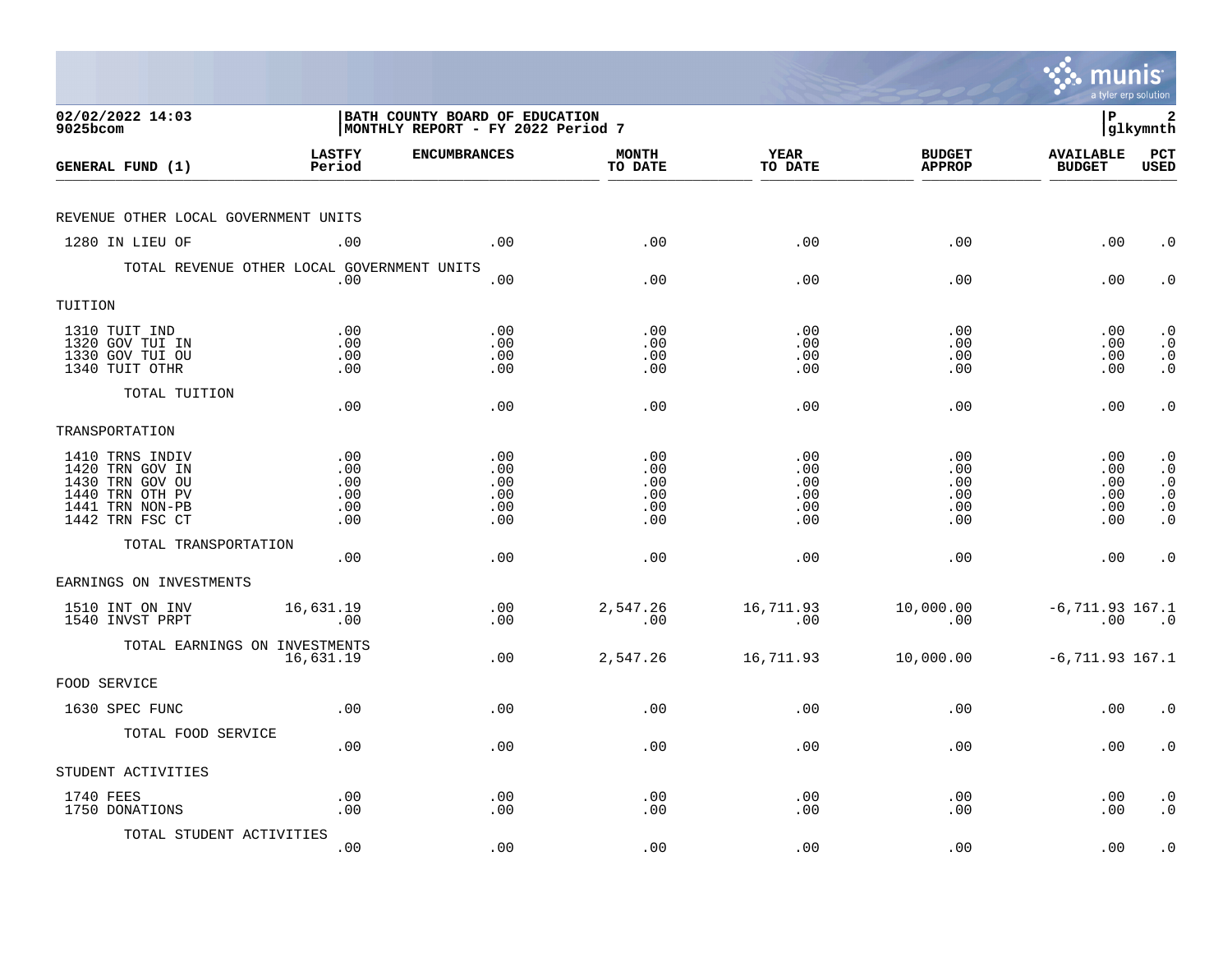

| 9025bcom | 02/02/2022 14:03                                                                                                                                                                                                                             |                                                                                                 | <b>BATH COUNTY BOARD OF EDUCATION</b><br> MONTHLY REPORT - FY 2022 Period 7             |                                                                                                 |                                                                                                                   |                                                                                                                        | P                                                                                                                                 | 3<br> glkymnth                                                                                                                 |
|----------|----------------------------------------------------------------------------------------------------------------------------------------------------------------------------------------------------------------------------------------------|-------------------------------------------------------------------------------------------------|-----------------------------------------------------------------------------------------|-------------------------------------------------------------------------------------------------|-------------------------------------------------------------------------------------------------------------------|------------------------------------------------------------------------------------------------------------------------|-----------------------------------------------------------------------------------------------------------------------------------|--------------------------------------------------------------------------------------------------------------------------------|
|          | GENERAL FUND (1)                                                                                                                                                                                                                             | <b>LASTFY</b><br>Period                                                                         | <b>ENCUMBRANCES</b>                                                                     | <b>MONTH</b><br>TO DATE                                                                         | <b>YEAR</b><br>TO DATE                                                                                            | <b>BUDGET</b><br><b>APPROP</b>                                                                                         | <b>AVAILABLE</b><br><b>BUDGET</b>                                                                                                 | PCT<br><b>USED</b>                                                                                                             |
|          | OTHER REVENUE FROM LOCAL SOURCES                                                                                                                                                                                                             |                                                                                                 |                                                                                         |                                                                                                 |                                                                                                                   |                                                                                                                        |                                                                                                                                   |                                                                                                                                |
|          | 1911 BLDG RENT<br>1912 BUS RENT<br>1919 OTHER RENT<br>1920 CONTRIBUTE<br>1929 INKIND REV<br>1941 TXT SALES<br>1942 TXT RENTS<br>1951 MSC SCH IN<br>1952 MSC SCH OU<br>1980 PRYR REFND<br>1990 MISC REV<br>1991 TRANSCRIPT<br>1993 OTH REBATE | .00<br>.00<br>.00<br>.00<br>.00<br>.00<br>.00<br>.00<br>.00<br>.00<br>11, 152. 19<br>.00<br>.00 | .00<br>.00<br>.00<br>.00<br>.00<br>.00<br>.00<br>.00<br>.00<br>.00<br>.00<br>.00<br>.00 | .00<br>.00<br>.00<br>.00<br>.00<br>.00<br>.00<br>.00<br>.00<br>.00<br>$-1,050.00$<br>.00<br>.00 | .00<br>.00<br>.00<br>.00<br>.00<br>.00<br>350.00<br>.00<br>.00<br>$-3,941.79$<br>$-11, 283.91$<br>$.00 \,$<br>.00 | $.00 \,$<br>.00<br>.00<br>500.00<br>.00<br>.00<br>200.00<br>.00<br>.00<br>4,000.00<br>1,000.00<br>$.00 \,$<br>$.00 \,$ | $.00 \,$<br>.00<br>.00<br>500.00<br>.00<br>.00<br>$-150.00$ 175.0<br>.00<br>.00<br>7,941.79 -98.5<br>$12,283.91***$<br>.00<br>.00 | $\cdot$ 0<br>$\cdot$ 0<br>$\cdot$ 0<br>$\cdot$ 0<br>$\cdot$ 0<br>$\cdot$ 0<br>$\cdot$ 0<br>$\cdot$ 0<br>$\cdot$ 0<br>$\cdot$ 0 |
|          |                                                                                                                                                                                                                                              | TOTAL OTHER REVENUE FROM LOCAL SOURCES<br>11,152.19                                             | .00                                                                                     | $-1,050.00$                                                                                     | $-14,875.70$                                                                                                      | 5,700.00                                                                                                               | 20,575.70-261.0                                                                                                                   |                                                                                                                                |
|          |                                                                                                                                                                                                                                              | TOTAL REVENUE FROM LOCAL SOURCES<br>1,620,944.58                                                | .00                                                                                     | 530,603.96                                                                                      |                                                                                                                   | 2, 299, 546. 57 2, 518, 700. 00                                                                                        | 219, 153. 43 91. 3                                                                                                                |                                                                                                                                |
|          | REVENUE FROM STATE SOURCES                                                                                                                                                                                                                   |                                                                                                 |                                                                                         |                                                                                                 |                                                                                                                   |                                                                                                                        |                                                                                                                                   |                                                                                                                                |
|          | STATE PROGRAM                                                                                                                                                                                                                                |                                                                                                 |                                                                                         |                                                                                                 |                                                                                                                   |                                                                                                                        |                                                                                                                                   |                                                                                                                                |
|          | 3111 SEEK                                                                                                                                                                                                                                    | 4,931,333.00                                                                                    | .00                                                                                     | 717,915.00                                                                                      | 5,037,687.00                                                                                                      | 8,664,110.00                                                                                                           | 3,626,423.00 58.1                                                                                                                 |                                                                                                                                |
|          | TOTAL STATE PROGRAM                                                                                                                                                                                                                          | 4,931,333.00                                                                                    | .00                                                                                     | 717,915.00                                                                                      | 5,037,687.00                                                                                                      | 8,664,110.00                                                                                                           | 3,626,423.00 58.1                                                                                                                 |                                                                                                                                |
|          | OTHER STATE FUNDING                                                                                                                                                                                                                          |                                                                                                 |                                                                                         |                                                                                                 |                                                                                                                   |                                                                                                                        |                                                                                                                                   |                                                                                                                                |
|          | 3122 VOC TRANSP<br>3124 DST VOC SC<br>3125 DRV TRN RB<br>3126 SUB REIMB<br>3127 FLEX SPD<br>3128 AUD REIMB<br>3129 KSB/D TR R                                                                                                                | .00<br>.00<br>.00<br>.00<br>.00<br>.00<br>.00                                                   | .00<br>.00<br>.00<br>.00<br>.00<br>.00<br>.00                                           | .00<br>.00<br>.00<br>.00<br>.00<br>.00<br>.00                                                   | .00<br>.00.<br>.00<br>.00<br>.00<br>.00<br>.00                                                                    | 5,000.00<br>$.00 \,$<br>$.00 \,$<br>$.00 \,$<br>$.00 \ \rm$<br>$.00 \,$<br>.00                                         | 5,000.00<br>$.00 \,$<br>.00<br>.00<br>.00<br>.00<br>.00                                                                           | $\cdot$ 0<br>$\cdot$ 0<br>$\cdot$ 0<br>$\cdot$ 0<br>$\cdot$ 0<br>$\cdot$ 0<br>$\cdot$ 0                                        |
|          | TOTAL OTHER STATE FUNDING                                                                                                                                                                                                                    |                                                                                                 |                                                                                         |                                                                                                 |                                                                                                                   |                                                                                                                        |                                                                                                                                   |                                                                                                                                |
|          |                                                                                                                                                                                                                                              | .00                                                                                             | .00                                                                                     | .00                                                                                             | .00                                                                                                               | 5,000.00                                                                                                               | 5,000.00                                                                                                                          | $\cdot$ 0                                                                                                                      |
|          | EXPENDITURE REIMBURSEMENTS                                                                                                                                                                                                                   |                                                                                                 |                                                                                         |                                                                                                 |                                                                                                                   |                                                                                                                        |                                                                                                                                   |                                                                                                                                |
|          | 3130 NBC REIMB<br>3131 MISC REIMB                                                                                                                                                                                                            | .00<br>.00                                                                                      | .00<br>.00                                                                              | .00<br>.00                                                                                      | .00<br>10,685.53                                                                                                  | 7,000.00<br>14,000.00                                                                                                  | 7,000.00<br>3,314.47                                                                                                              | $\cdot$ 0<br>76.3                                                                                                              |
|          |                                                                                                                                                                                                                                              | TOTAL EXPENDITURE REIMBURSEMENTS<br>.00                                                         | .00                                                                                     | .00                                                                                             | 10,685.53                                                                                                         | 21,000.00                                                                                                              | 10,314.47                                                                                                                         | 50.9                                                                                                                           |

REVENUE IN LIEU OF TAXES/STATE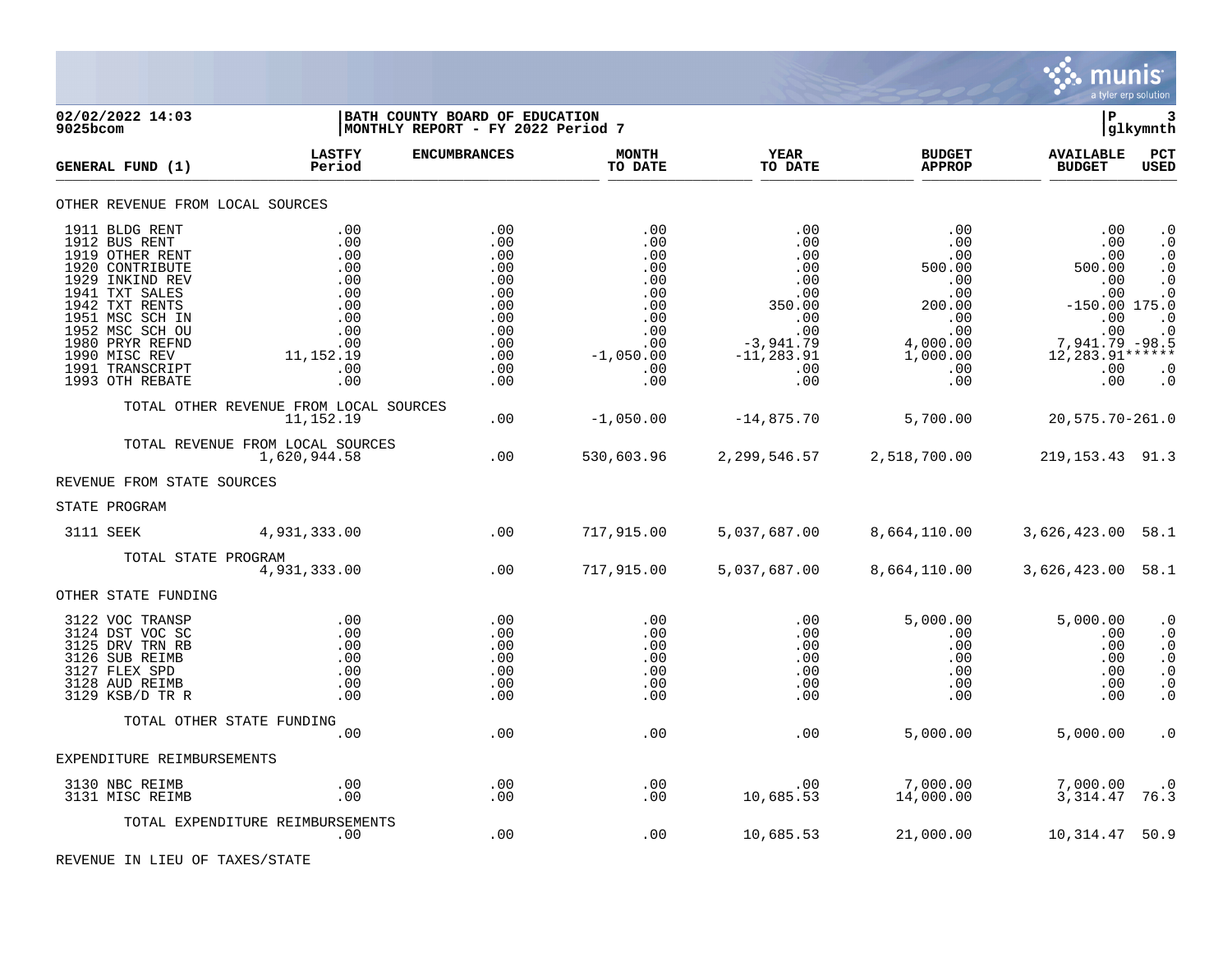

**02/02/2022 14:03 |BATH COUNTY BOARD OF EDUCATION |P 4** MONTHLY REPORT - FY 2022 Period 7 **LASTFY ENCUMBRANCES MONTH YEAR BUDGET AVAILABLE PCT GENERAL FUND (1)** TO DATE THE RELIGION CONDUCT TO DATE THE RELIGION CONDUCT TO DATE THE RELIGION OF THE RELIGION OF THE RELIGION OF THE RELIGION OF THE RELIGION OF THE RELIGION OF THE RELIGION OF THE RELIGION OF THE RELIGION OF THE RELIGION 3800 TAXES 14,629.12 .00 2,466.64 17,226.39 25,000.00 7,773.61 68.9 TOTAL REVENUE IN LIEU OF TAXES/STATE<br>14.629.12 14,629.12 .00 2,466.64 17,226.39 25,000.00 7,773.61 68.9 REVENUE ON BEHALF PAYMENTS 3900 ON-BEHALF .00 .00 .00 .00 .00 .00 .0 TOTAL REVENUE ON BEHALF PAYMENTS .00 .00 .00 .00 .00 .00 .0 TOTAL REVENUE FROM STATE SOURCES 4,945,962.12 .00 720,381.64 5,065,598.92 8,715,110.00 3,649,511.08 58.1 REVENUE FROM FEDERAL SOURCES RESTRICTED DIRECT 4300 RES DIR FE .00 .00 .00 .00 .00 .00 .0 TOTAL RESTRICTED DIRECT .00 .00 .00 .00 .00 .00 .0 RESTRICTED THROUGH THE STATE 4500 RES FED/ST .00 .00 .00 .00 .00 .00 .0 TOTAL RESTRICTED THROUGH THE STATE .00 .00 .00 .00 .00 .00 .0 THROUGH INTERMEDIATE AGENCIES 4700 FED INTERM .00 .00 .00 .00 .00 .00 .0 TOTAL THROUGH INTERMEDIATE AGENCIES .00 .00 .00 .00 .00 .00 .0 FEDERAL REIMBURSEMENT 4810 MED REIMB 44,779.71 .00 2,151.83 36,207.39 25,000.00 -11,207.39 144.8 4810 MED REIMB 30,000.00 .00 .00 2,049.81 30,000.00 27,950.19 6.8 TOTAL FEDERAL REIMBURSEMENT 74,779.71 .00 2,151.83 38,257.20 55,000.00 16,742.80 69.6 TOTAL REVENUE FROM FEDERAL SOURCES 74,779.71 .00 2,151.83 38,257.20 55,000.00 16,742.80 69.6

OTHER RECEIPTS

INTERFUND TRANSFERS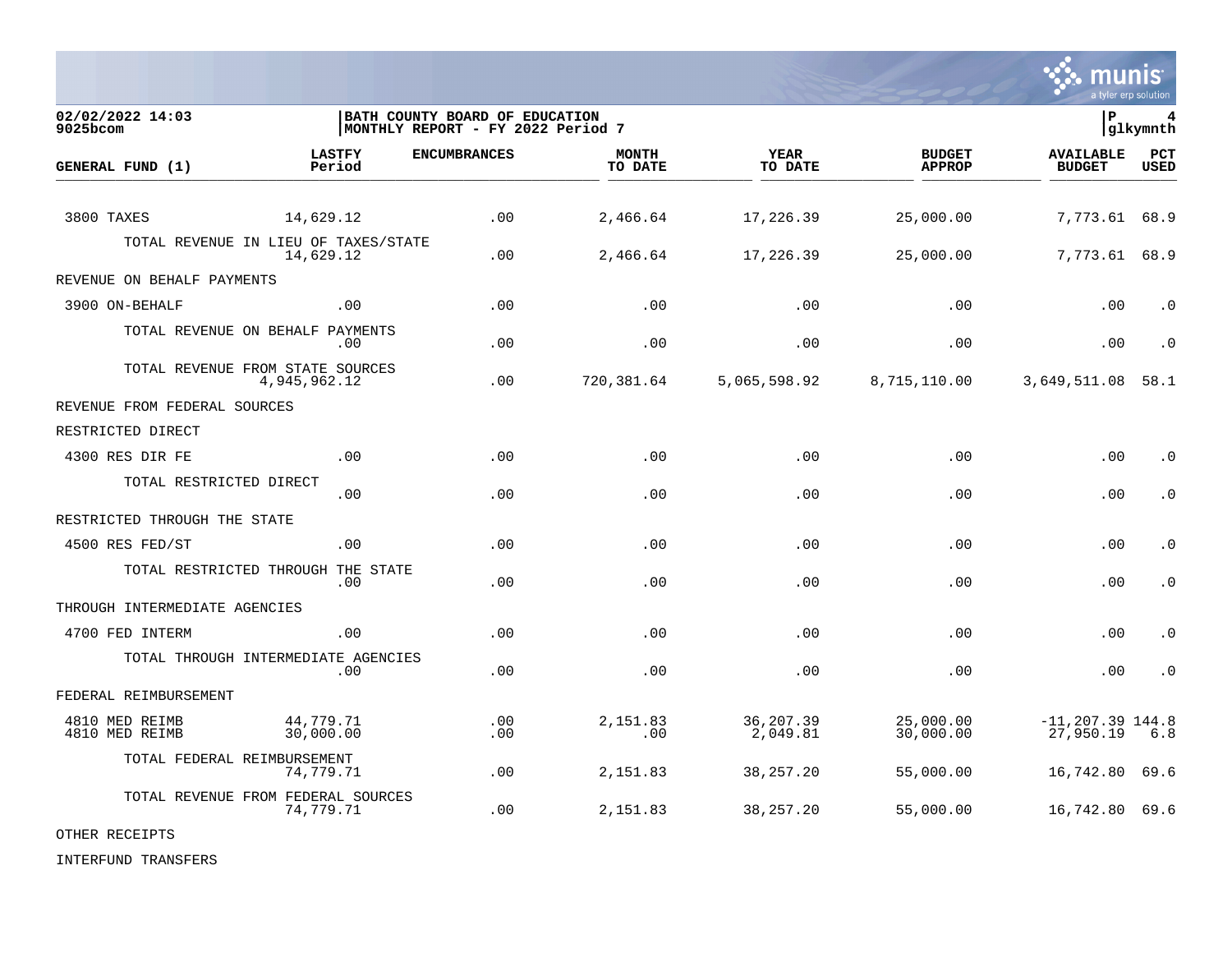

02/02/2022 14:03 **| BATH COUNTY BOARD OF EDUCATION**<br> **02/02/2022 14:03 | P 5**<br> **MONTHLY REPORT - FY 2022 Period 7 | SOLUTION |MONTHLY REPORT - FY 2022 Period 7 LASTFY ENCUMBRANCES MONTH YEAR BUDGET AVAILABLE PCT GENERAL FUND (1)** TO DATE THE RELIGION CONDUCT TO DATE THE RELIGION CONDUCT TO DATE THE RELIGION OF THE RELIGION OF THE RELIGION OF THE RELIGION OF THE RELIGION OF THE RELIGION OF THE RELIGION OF THE RELIGION OF THE RELIGION OF THE RELIGION 5210 FND XFER .00 .00 .00 .00 .00 .00 .0 5220 INDCST XFE 36,379.54 .00 79,939.43 154,799.22 50,000.00 -104,799.22 309.6 TOTAL INTERFUND TRANSFERS 36,379.54 .00 79,939.43 154,799.22 50,000.00 -104,799.22 309.6 SALE OR COMP FOR LOSS OF ASSETS 5311 SALE LAND .00 .00 .00 .00 .00 .00 .0 5312 LOSS LAND .00 .00 .00 .00 .00 .00 .0 5331 SALE BLDG .00 .00 .00 .00 .00 .00 .0 5332 LOSS BLDG .00 .00 .00 .00 .00 .00 .0 5341 SALE EQUIP .00 .00 .00 .00 5,000.00 5,000.00 .0 5342 LOSS EQUIP .00 .00 .00 .00 .00 .00 .0 TOTAL SALE OR COMP FOR LOSS OF ASSETS<br>.00 .00 .00 .00 .00 5,000.00 5,000.00 .0 CAPITAL LEASE PROCEEDS 5500 LEASE PROC .00 .00 .00 .00 .00 .00 .0 TOTAL CAPITAL LEASE PROCEEDS .00 .00 .00 .00 .00 .00 .0 TOTAL OTHER RECEIPTS<br>36.379.54 36,379.54 .00 79,939.43 154,799.22 55,000.00 -99,799.22 281.5 TOTAL RECEIPTS 6,678,065.95 .00 1,333,076.86 7,558,201.91 11,343,810.00 3,785,608.09 66.6 TOTAL REVENUE 10,927,269.04 .00 1,333,076.86 12,281,047.95 16,066,656.04 3,785,608.09 76.4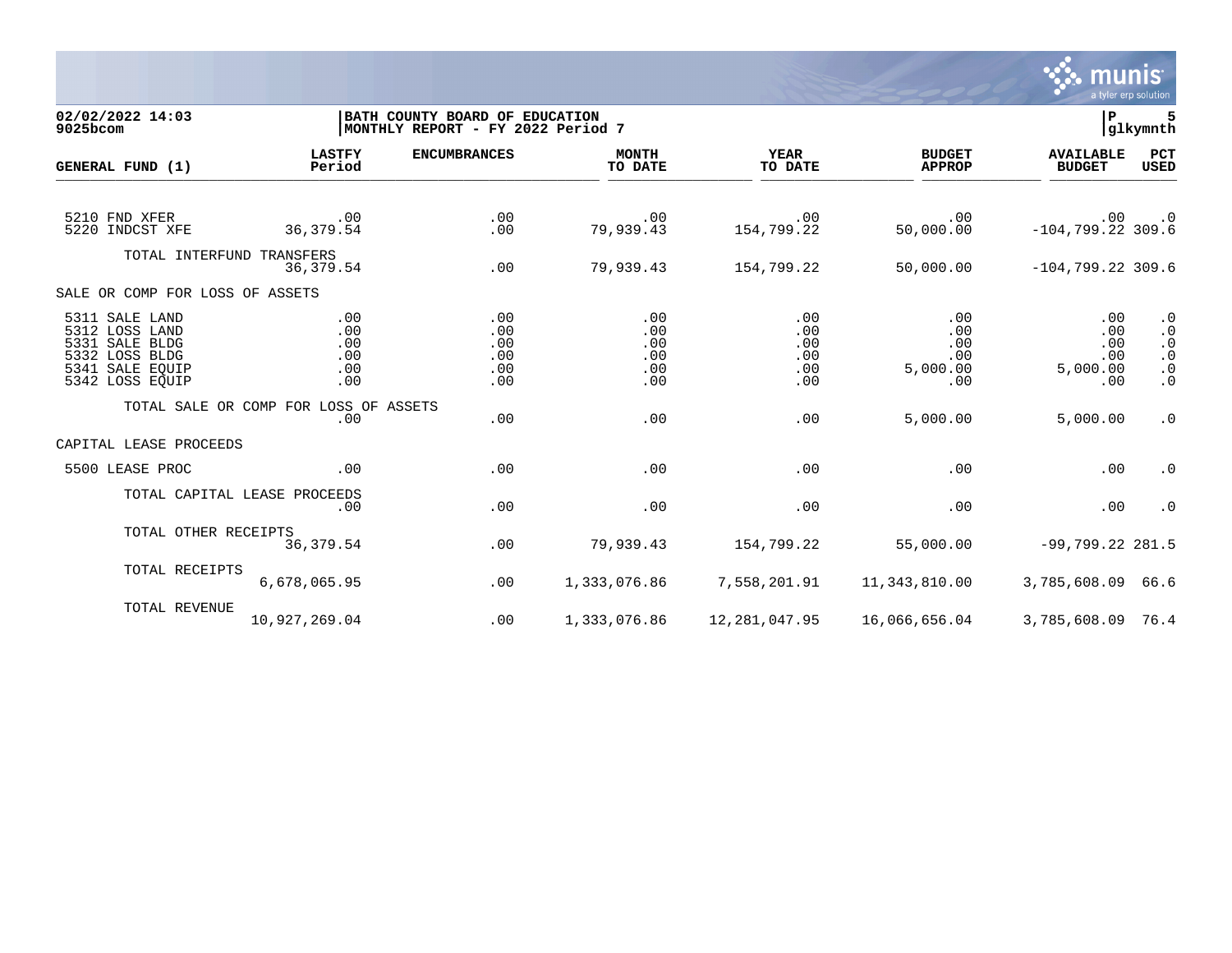|                                                                              |                                             |                                                                                                                                                            |                                                                                                                |                                                                                                                             |                                                                                                                                                  |                                                                                                                                                             | munis<br>a tyler erp solution                                                                                                                             |                                                                                                      |
|------------------------------------------------------------------------------|---------------------------------------------|------------------------------------------------------------------------------------------------------------------------------------------------------------|----------------------------------------------------------------------------------------------------------------|-----------------------------------------------------------------------------------------------------------------------------|--------------------------------------------------------------------------------------------------------------------------------------------------|-------------------------------------------------------------------------------------------------------------------------------------------------------------|-----------------------------------------------------------------------------------------------------------------------------------------------------------|------------------------------------------------------------------------------------------------------|
| 9025bcom                                                                     | 02/02/2022 14:03                            |                                                                                                                                                            | BATH COUNTY BOARD OF EDUCATION<br>MONTHLY REPORT - FY 2022 Period 7                                            |                                                                                                                             |                                                                                                                                                  |                                                                                                                                                             | l P                                                                                                                                                       | 6<br> glkymnth                                                                                       |
|                                                                              | GENERAL FUND (1)                            | <b>LASTFY</b><br>Period                                                                                                                                    | <b>ENCUMBRANCES</b>                                                                                            | <b>MONTH</b><br>TO DATE                                                                                                     | <b>YEAR</b><br>TO DATE                                                                                                                           | <b>BUDGET</b><br><b>APPROP</b>                                                                                                                              | <b>AVAILABLE</b><br><b>BUDGET</b>                                                                                                                         | $_{\rm PCT}$<br><b>USED</b>                                                                          |
| <b>EXPENDITURES</b>                                                          |                                             |                                                                                                                                                            |                                                                                                                |                                                                                                                             |                                                                                                                                                  |                                                                                                                                                             |                                                                                                                                                           |                                                                                                      |
|                                                                              |                                             | 0000 RESTRICT TO REV & BAL SHT ONLY                                                                                                                        |                                                                                                                |                                                                                                                             |                                                                                                                                                  |                                                                                                                                                             |                                                                                                                                                           |                                                                                                      |
| 0200                                                                         |                                             | .00                                                                                                                                                        | .00                                                                                                            | .00                                                                                                                         | .00                                                                                                                                              | .00                                                                                                                                                         | .00                                                                                                                                                       | . 0                                                                                                  |
|                                                                              | TOTAL 0000                                  | RESTRICT TO REV & BAL SHT ONLY<br>.00                                                                                                                      | .00                                                                                                            | .00                                                                                                                         | .00                                                                                                                                              | .00                                                                                                                                                         | .00                                                                                                                                                       |                                                                                                      |
|                                                                              | 1000 INSTRUCTION                            |                                                                                                                                                            |                                                                                                                |                                                                                                                             |                                                                                                                                                  |                                                                                                                                                             |                                                                                                                                                           |                                                                                                      |
| 0100<br>0200<br>0280<br>0300<br>0400<br>0500<br>0600<br>0700<br>0800<br>0840 | TOTAL 1000<br>2100 STUDENT SUPPORT SERVICES | 2,195,752.51<br>134,496.49<br>$\sim$ 00<br>49,828.10<br>39,224.03<br>5,069.68<br>70,921.82<br>43,725.02<br>10,292.43<br>.00<br>INSTRUCTION<br>2,549,310.08 | .00<br>.00<br>.00<br>36,663.00<br>2,500.00<br>700.00<br>13,667.35<br>21,586.70<br>6,476.95<br>.00<br>81,594.00 | 460, 212. 27<br>27,056.28<br>.00<br>2,257.50<br>4,464.81<br>145.90<br>3,343.78<br>1,099.71<br>2,134.48<br>.00<br>500,714.73 | 2,643,824.52<br>162,584.90<br>$\overline{00}$<br>82,788.86<br>30,565.45<br>1,760.03<br>68, 346.37<br>4,014.58<br>5,205.40<br>.00<br>2,999,090.11 | 5,887,478.00<br>464,910.00<br>$\sim 00$<br>207,631.61<br>$83,825.00$<br>26,685.00<br>286,689.10<br>1, 183, 282. 19<br>36,660.00<br>5,779.34<br>8,182,940.24 | 3, 243, 653. 48<br>302,325.10<br>88,179.75<br>$50, 759.55$<br>24, 224.97<br>204, 675.38<br>1,157,680.91<br>24,977.65<br>5,779.34<br>5, 102, 256. 13 37. 7 | 44.9<br>35.0<br>$\cdot$ 0<br>57.5<br>39.5<br>9.2<br>28.6<br>2.2<br>31.9<br>$\cdot$ 0                 |
| 0100<br>0200<br>0280<br>0300<br>0400<br>0500<br>0600<br>0700                 | TOTAL 2100                                  | 284,874.94<br>38,948.99<br>.00<br>1,589.89<br>.00<br>56.91<br>3,846.60<br>.00<br>STUDENT SUPPORT SERVICES<br>329, 317.33                                   | .00<br>.00<br>.00<br>.00<br>.00<br>.00<br>688.05<br>.00<br>688.05                                              | 38,393.46<br>4,563.88<br>.00<br>.00<br>.00<br>.00<br>100.51<br>.00<br>43,057.85                                             | 243,150.86<br>29,181.62<br>.00<br>.00<br>.00<br>166.76<br>5,192.28<br>.00<br>277,691.52                                                          | 630,340.00<br>112,701.00<br>.00<br>8,640.00<br>.00<br>3,185.00<br>11,832.00<br>400.00<br>767,098.00                                                         | 387,189.14<br>83, 519. 38 25. 9<br>.00<br>8,640.00<br>.00<br>3,018.24<br>5,951.67<br>400.00<br>488,718.43 36.3                                            | 38.6<br>$\cdot$ 0<br>$\cdot$ 0<br>$\cdot$ 0<br>5.2<br>49.7<br>$\cdot$ 0                              |
|                                                                              |                                             | 2200 INSTRUCTIONAL STAFF SUPP SERV                                                                                                                         |                                                                                                                |                                                                                                                             |                                                                                                                                                  |                                                                                                                                                             |                                                                                                                                                           |                                                                                                      |
| 0100<br>0200<br>0280<br>0300<br>0400<br>0500<br>0600<br>0700<br>0800<br>0840 |                                             | 65,281.06<br>4,306.32<br>.00<br>489.00<br>.00<br>144.72<br>539.20<br>.00<br>.00<br>.00                                                                     | .00<br>.00<br>.00<br>937.99<br>.00<br>300.00<br>234.90<br>.00<br>.00<br>.00                                    | 11,788.04<br>544.42<br>.00<br>.00<br>.00<br>.00<br>.00<br>.00<br>.00<br>.00                                                 | 74,512.12<br>4,921.98<br>.00<br>1,386.00<br>$\overline{00}$<br>1,785.60<br>.00<br>.00<br>.00<br>.00                                              | 202,663.51<br>13,499.24<br>.00<br>8,309.00<br>4,940.00<br>8,950.56<br>6,673.00<br>.00<br>.00<br>.00                                                         | 128, 151.39<br>8,577.26<br>$00$ .<br>5,985.01<br>4,940.00<br>6,864.96<br>6,438.10<br>.00<br>.00<br>.00                                                    | 36.8<br>36.5<br>$\cdot$ 0<br>28.0<br>$\cdot$ 0<br>23.3<br>3.5<br>$\cdot$ 0<br>$\cdot$ 0<br>$\cdot$ 0 |

TOTAL 2200 INSTRUCTIONAL STAFF SUPP SERV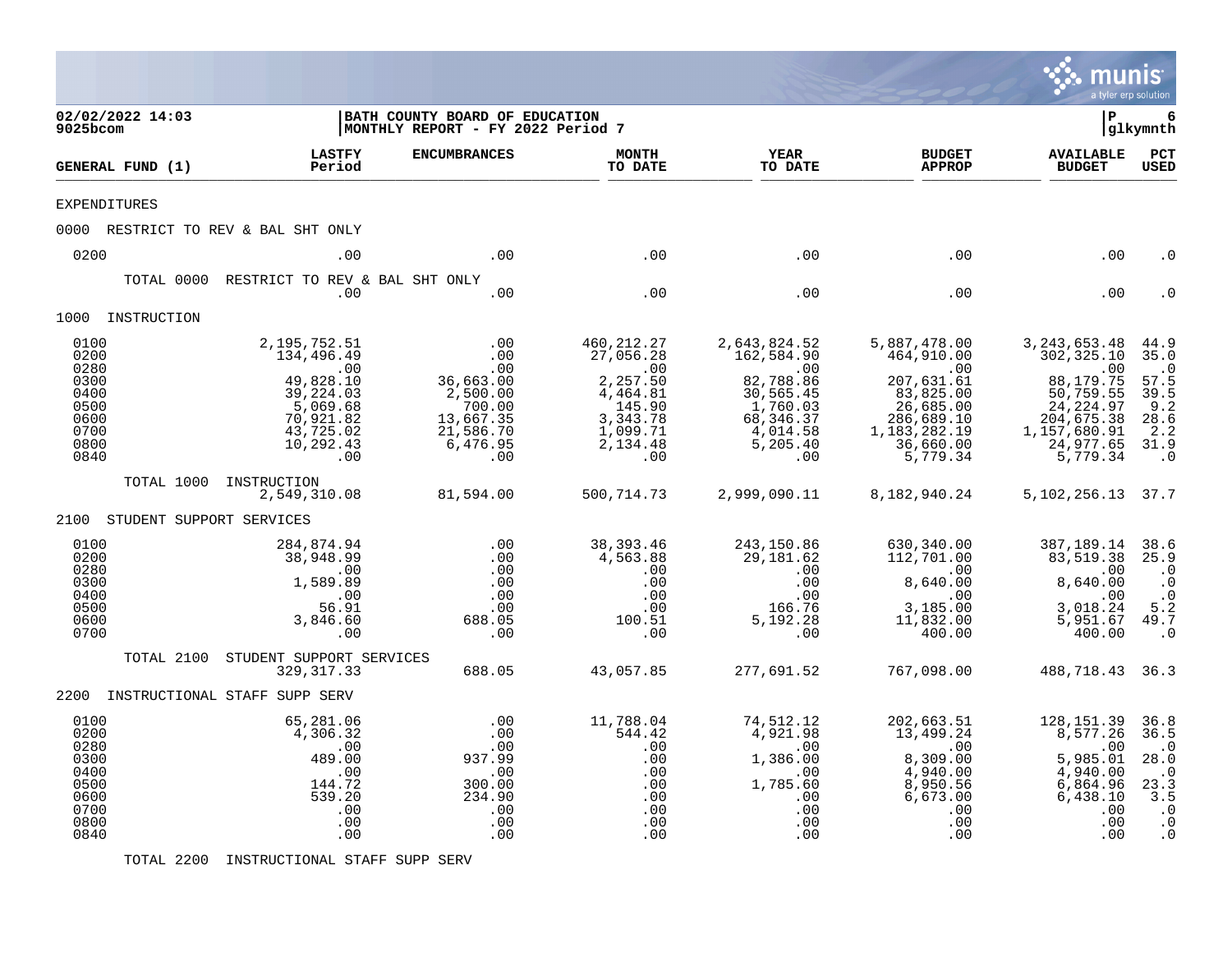

| 02/02/2022 14:03<br>9025bcom                                 |                                                                                                         | BATH COUNTY BOARD OF EDUCATION<br>MONTHLY REPORT - FY 2022 Period 7                                                                                                                                                                                                                                                                     |                                                                              |                                                                                    |                                                                                                                    | l P                                                                               | $7\phantom{.0}$<br> glkymnth                                                |
|--------------------------------------------------------------|---------------------------------------------------------------------------------------------------------|-----------------------------------------------------------------------------------------------------------------------------------------------------------------------------------------------------------------------------------------------------------------------------------------------------------------------------------------|------------------------------------------------------------------------------|------------------------------------------------------------------------------------|--------------------------------------------------------------------------------------------------------------------|-----------------------------------------------------------------------------------|-----------------------------------------------------------------------------|
| GENERAL FUND (1)                                             | <b>LASTFY</b><br>Period                                                                                 | <b>ENCUMBRANCES</b>                                                                                                                                                                                                                                                                                                                     | <b>MONTH</b><br>TO DATE                                                      | <b>YEAR</b><br>TO DATE                                                             | <b>BUDGET</b><br><b>APPROP</b>                                                                                     | <b>AVAILABLE</b><br><b>BUDGET</b>                                                 | PCT<br>USED                                                                 |
|                                                              | 70,760.30                                                                                               | 1,472.89                                                                                                                                                                                                                                                                                                                                | 12,332.46                                                                    | 82,605.70                                                                          | 245,035.31                                                                                                         | 160,956.72 34.3                                                                   |                                                                             |
| 2300 DISTRICT ADMIN SUPPORT                                  |                                                                                                         |                                                                                                                                                                                                                                                                                                                                         |                                                                              |                                                                                    |                                                                                                                    |                                                                                   |                                                                             |
| 0100<br>0200<br>0280                                         | 149,169.69<br>73,339.70                                                                                 | .00<br>11,724.31<br>$\frac{1}{2}$ $\frac{1}{2}$ $\frac{1}{2}$ $\frac{1}{2}$ $\frac{1}{2}$ $\frac{1}{2}$ $\frac{1}{2}$ $\frac{1}{2}$ $\frac{1}{2}$ $\frac{1}{2}$ $\frac{1}{2}$ $\frac{1}{2}$ $\frac{1}{2}$ $\frac{1}{2}$ $\frac{1}{2}$ $\frac{1}{2}$ $\frac{1}{2}$ $\frac{1}{2}$ $\frac{1}{2}$ $\frac{1}{2}$ $\frac{1}{2}$ $\frac{1}{2}$ | 20,129.55<br>27, 252.80<br>$\overline{00}$                                   | 133,856.80<br>121,635.88<br>$\sim 00$                                              | 261,566.00<br>375,560.00<br>$\sim$ 00                                                                              | 127,709.20<br>242,199.81<br>.00                                                   | 51.2<br>35.5<br>$\cdot$ 0                                                   |
| 0300<br>0400<br>0500<br>0600<br>0700<br>0800<br>0840         | $, 3, 339.70$<br>00<br>83,040.36<br>12,604.55<br>44,940.55<br>9,492.98<br>12,895.41<br>10,793.81<br>.00 | 3,106.91<br>500.00<br>16,194.50<br>15,970.90<br>3,770.95<br>350.00<br>.00                                                                                                                                                                                                                                                               | 10,372.57<br>1,483.60<br>2,466.18<br>3,257.09<br>1,684.30<br>1,108.75<br>.00 | 79,252.65<br>13,397.50<br>38, 114.67<br>42,029.24<br>41,675.59<br>14,069.48<br>.00 | 178,830.00<br>41,240.00<br>122,000.00<br>97,450.00<br>50,000.00<br>29,000.00<br>.00                                | 96,470.44<br>27, 342.50<br>67,690.83<br>39,449.86<br>4,553.46<br>14,580.52<br>.00 | 46.1<br>33.7<br>44.5<br>59.5<br>90.9<br>49.7<br>$\cdot$ 0                   |
| TOTAL 2300                                                   | DISTRICT ADMIN SUPPORT<br>396,278.61                                                                    | 51,617.57                                                                                                                                                                                                                                                                                                                               | 67,754.84                                                                    |                                                                                    | 484,031.81    1,155,646.00                                                                                         | 619,996.62 46.4                                                                   |                                                                             |
| 2400 SCHOOL ADMIN SUPPORT                                    |                                                                                                         |                                                                                                                                                                                                                                                                                                                                         |                                                                              |                                                                                    |                                                                                                                    |                                                                                   |                                                                             |
| 0100<br>0200<br>0280<br>0300<br>0500<br>0600<br>0700         | 442,932.99<br>45,758.72<br>.00<br>.00<br>223.47<br>.00<br>.00                                           | .00<br>.00<br>.00<br>.00<br>.00<br>.00<br>.00                                                                                                                                                                                                                                                                                           | 62,088.10<br>6,891.69<br>.00<br>.00<br>.00<br>.00<br>.00                     | 436,937.19<br>48,406.11<br>$\overline{00}$<br>.00<br>516.00<br>.00<br>.00          | 767,565.00<br>97,976.00<br>.00<br>$1,200.00$<br>$0.00$<br>$0.00$<br>.00                                            | 330,627.81<br>49,569.89<br>.00<br>.00<br>684.00<br>.00<br>.00                     | 56.9<br>49.4<br>$\cdot$ 0<br>$\cdot$ 0<br>43.0<br>$\cdot$ 0<br>$\cdot$ 0    |
| TOTAL 2400                                                   | SCHOOL ADMIN SUPPORT<br>488,915.18                                                                      | $\overline{0}$ .                                                                                                                                                                                                                                                                                                                        | 68,979.79                                                                    | 485,859.30                                                                         | 866,741.00                                                                                                         | 380,881.70 56.1                                                                   |                                                                             |
| 2500 BUSINESS SUPPORT SERVICES                               |                                                                                                         |                                                                                                                                                                                                                                                                                                                                         |                                                                              |                                                                                    |                                                                                                                    |                                                                                   |                                                                             |
| 0100<br>0200<br>0280<br>0300<br>0500<br>0600<br>0700<br>0800 | 123,638.92<br>24,621.52<br>.00<br>.00<br>.00<br>.00<br>1,643.22<br>.00                                  | $.00$<br>$.00$<br>.00<br>.00<br>.00<br>.00<br>.00<br>.00                                                                                                                                                                                                                                                                                | 17,239.52<br>3,700.08<br>.00<br>.00<br>$100$<br>$00$<br>$00$<br>$00$<br>$00$ | 120,460.81<br>25,911.02<br>.00<br>1,200.00<br>$+40.08$<br>00<br>1,684.30<br>00     | 215,550.00<br>215,550.00<br>50,760.00<br>00.<br>$\overline{00}$<br>2,000.00<br>500.00<br>500.00<br>8,000.00<br>.00 | 95,089.19<br>24,848.98<br>.00<br>800.00<br>353.92<br>500.00<br>6, 315.70<br>.00   | 55.9<br>51.1<br>$\cdot$ 0<br>60.0<br>29.2<br>$\cdot$ 0<br>21.1<br>$\cdot$ 0 |
|                                                              | TOTAL 2500 BUSINESS SUPPORT SERVICES<br>149,903.66                                                      | .00                                                                                                                                                                                                                                                                                                                                     |                                                                              | 20,939.60 149,402.21                                                               | 277,310.00                                                                                                         | 127,907.79 53.9                                                                   |                                                                             |
| 2600                                                         | PLANT OPERATIONS AND MAINTENANCE                                                                        |                                                                                                                                                                                                                                                                                                                                         |                                                                              |                                                                                    |                                                                                                                    |                                                                                   |                                                                             |
| 0100<br>0200<br>0280                                         | 293,619.33<br>84,734.14<br>.00                                                                          | .00<br>.00<br>.00                                                                                                                                                                                                                                                                                                                       | 44,371.93<br>14,483.81<br>14,483.81<br>00.                                   | 327,715.63<br>103,908.36<br>$\sim 00$                                              | 577,011.00<br>195,300.00<br>.00                                                                                    | 249,295.37<br>91,391.64<br>.00                                                    | 56.8<br>53.2<br>$\cdot$ 0                                                   |
| 0300<br>0400<br>0500                                         | 36,810.21<br>72,172.07<br>83,869.26                                                                     | 24,575.54<br>2,939.67<br>24, 341.42                                                                                                                                                                                                                                                                                                     | $-20,843.27$<br>8,046.44<br>4,254.51                                         | 48,301.66<br>77,756.95<br>99,941.59                                                | 214,600.00<br>274,650.00<br>194,900.00                                                                             | 141,722.80<br>193,953.38<br>70,616.99                                             | 34.0<br>29.4<br>63.8                                                        |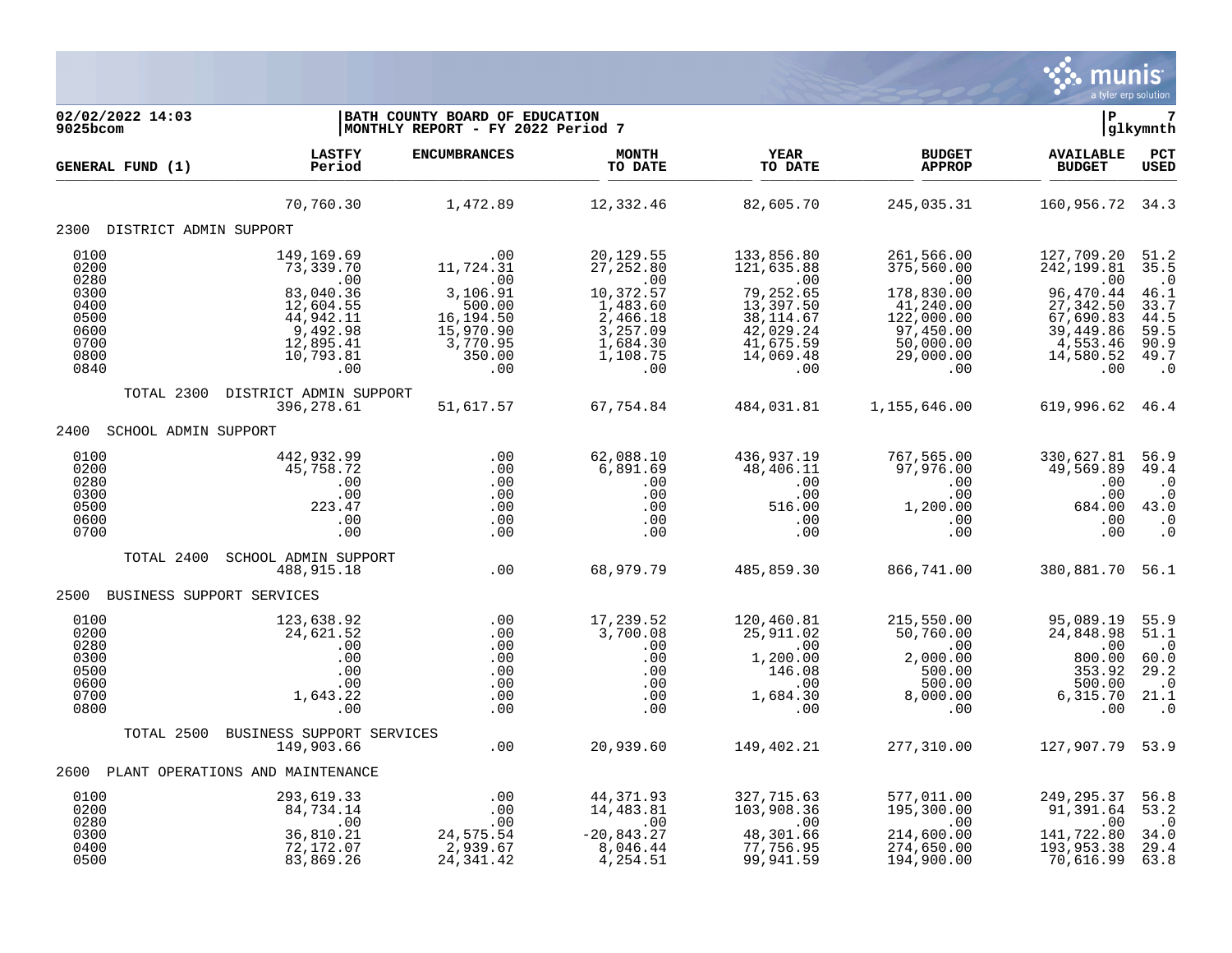

| 02/02/2022 14:03<br>9025bcom                                         |                                                                                                        | BATH COUNTY BOARD OF EDUCATION<br> MONTHLY REPORT - FY 2022 Period 7                      |                                                                                            |                                                                                                 |                                                                                                                       | lР                                                                                                          | 8<br> glkymnth                                                                 |
|----------------------------------------------------------------------|--------------------------------------------------------------------------------------------------------|-------------------------------------------------------------------------------------------|--------------------------------------------------------------------------------------------|-------------------------------------------------------------------------------------------------|-----------------------------------------------------------------------------------------------------------------------|-------------------------------------------------------------------------------------------------------------|--------------------------------------------------------------------------------|
| GENERAL FUND (1)                                                     | <b>LASTFY</b><br>Period                                                                                | <b>ENCUMBRANCES</b>                                                                       | <b>MONTH</b><br>TO DATE                                                                    | YEAR<br>TO DATE                                                                                 | <b>BUDGET</b><br><b>APPROP</b>                                                                                        | <b>AVAILABLE</b><br><b>BUDGET</b>                                                                           | <b>PCT</b><br>USED                                                             |
| 0600<br>0700<br>0800                                                 | 232, 251.85<br>12,417.85<br>13,262.24                                                                  | 37,984.43<br>.00<br>.00                                                                   | 44,638.25<br>.00<br>2,900.32                                                               | 355,554.17<br>.00<br>22,521.95                                                                  | 721,400.00<br>104,064.00<br>31,100.00                                                                                 | 327,861.40<br>104,064.00<br>8,578.05                                                                        | 54.6<br>$\cdot$ 0<br>72.4                                                      |
| TOTAL 2600                                                           | PLANT OPERATIONS AND MAINTENANCE<br>829, 136.95                                                        | 89,841.06                                                                                 | 97,851.99                                                                                  | 1,035,700.31                                                                                    | 2,313,025.00                                                                                                          | 1, 187, 483.63 48.7                                                                                         |                                                                                |
| 2700<br>STUDENT TRANSPORTATION                                       |                                                                                                        |                                                                                           |                                                                                            |                                                                                                 |                                                                                                                       |                                                                                                             |                                                                                |
| 0100<br>0200<br>0280<br>0300<br>0400<br>0500<br>0600<br>0700<br>0800 | 219,736.08<br>63,845.71<br>.00<br>1,162.50<br>2,038.34<br>44,805.91<br>51,163.95<br>1,399.50<br>375.00 | .00<br>.00<br>.00<br>5,398.30<br>$\sim$ 00<br>16,338.25<br>28,366.76<br>109,860.00<br>.00 | 37,872.50<br>11,939.93<br>$\ldots$<br>475.70<br>267.03<br>71.51<br>16,699.23<br>.00<br>.00 | 245,708.73<br>76,323.06<br>.00<br>8,614.19<br>2,347.31<br>49,882.30<br>122,762.33<br>.00<br>.00 | 600,236.87<br>202, 283.62<br>$\,.\,00$<br>24,150.00<br>21,700.00<br>74,500.00<br>344,100.00<br>118,400.00<br>2,000.00 | 354,528.14<br>125,960.56<br>.00<br>10,137.51<br>19,352.69<br>8,279.45<br>192,970.91<br>8,540.00<br>2,000.00 | 40.9<br>37.7<br>$\cdot$ 0<br>58.0<br>10.8<br>88.9<br>43.9<br>92.8<br>$\cdot$ 0 |
| TOTAL 2700                                                           | STUDENT TRANSPORTATION<br>384,526.99                                                                   | 159,963.31                                                                                | 67,325.90                                                                                  | 505,637.92                                                                                      | 1,387,370.49                                                                                                          | 721,769.26 48.0                                                                                             |                                                                                |
| 3100 FOOD SERVICE OPERATION                                          |                                                                                                        |                                                                                           |                                                                                            |                                                                                                 |                                                                                                                       |                                                                                                             |                                                                                |
| 0100<br>0200<br>0280<br>0600                                         | .00<br>.00<br>.00<br>.00                                                                               | .00<br>.00<br>.00<br>.00                                                                  | .00<br>.00<br>.00<br>.00                                                                   | .00<br>$.00 \ \,$<br>.00<br>.00                                                                 | .00<br>.00<br>.00<br>.00                                                                                              | .00<br>.00<br>.00<br>.00                                                                                    | $\cdot$ 0<br>. 0<br>$\cdot$ 0<br>$\cdot$ 0                                     |
| TOTAL 3100                                                           | FOOD SERVICE OPERATION<br>.00                                                                          | .00                                                                                       | .00                                                                                        | .00                                                                                             | .00                                                                                                                   | .00                                                                                                         | $\cdot$ 0                                                                      |
| 3200<br>DAY CARE OPERATIONS                                          |                                                                                                        |                                                                                           |                                                                                            |                                                                                                 |                                                                                                                       |                                                                                                             |                                                                                |
| 0280                                                                 | .00                                                                                                    | .00                                                                                       | .00                                                                                        | .00                                                                                             | .00                                                                                                                   | .00                                                                                                         | . 0                                                                            |
| TOTAL 3200                                                           | DAY CARE OPERATIONS<br>.00                                                                             | .00                                                                                       | .00                                                                                        | .00                                                                                             | .00                                                                                                                   | .00                                                                                                         | . 0                                                                            |
| 3300<br>COMMUNITY SERVICES                                           |                                                                                                        |                                                                                           |                                                                                            |                                                                                                 |                                                                                                                       |                                                                                                             |                                                                                |
| 0100<br>0200<br>0280<br>0500<br>0600                                 | 13,488.15<br>4,225.83<br>.00<br>.00<br>.00                                                             | .00<br>.00<br>.00<br>.00<br>.00                                                           | 1,966.02<br>707.75<br>.00<br>.00<br>.00                                                    | 12,912.14<br>4,439.97<br>.00<br>.00<br>.00                                                      | 25,896.00<br>9,230.00<br>.00<br>.00<br>.00                                                                            | 12,983.86<br>4,790.03<br>.00<br>.00<br>.00                                                                  | 49.9<br>48.1<br>$\cdot$ 0<br>$\cdot$ 0<br>$\cdot$ 0                            |
| TOTAL 3300                                                           | COMMUNITY SERVICES<br>17,713.98                                                                        | .00                                                                                       | 2,673.77                                                                                   | 17,352.11                                                                                       | 35,126.00                                                                                                             | 17,773.89 49.4                                                                                              |                                                                                |
| 3400                                                                 | ADULT EDUCATION OPERATIONS                                                                             |                                                                                           |                                                                                            |                                                                                                 |                                                                                                                       |                                                                                                             |                                                                                |
| 0280                                                                 | .00                                                                                                    | .00                                                                                       | .00                                                                                        | .00                                                                                             | .00                                                                                                                   | .00                                                                                                         | . 0                                                                            |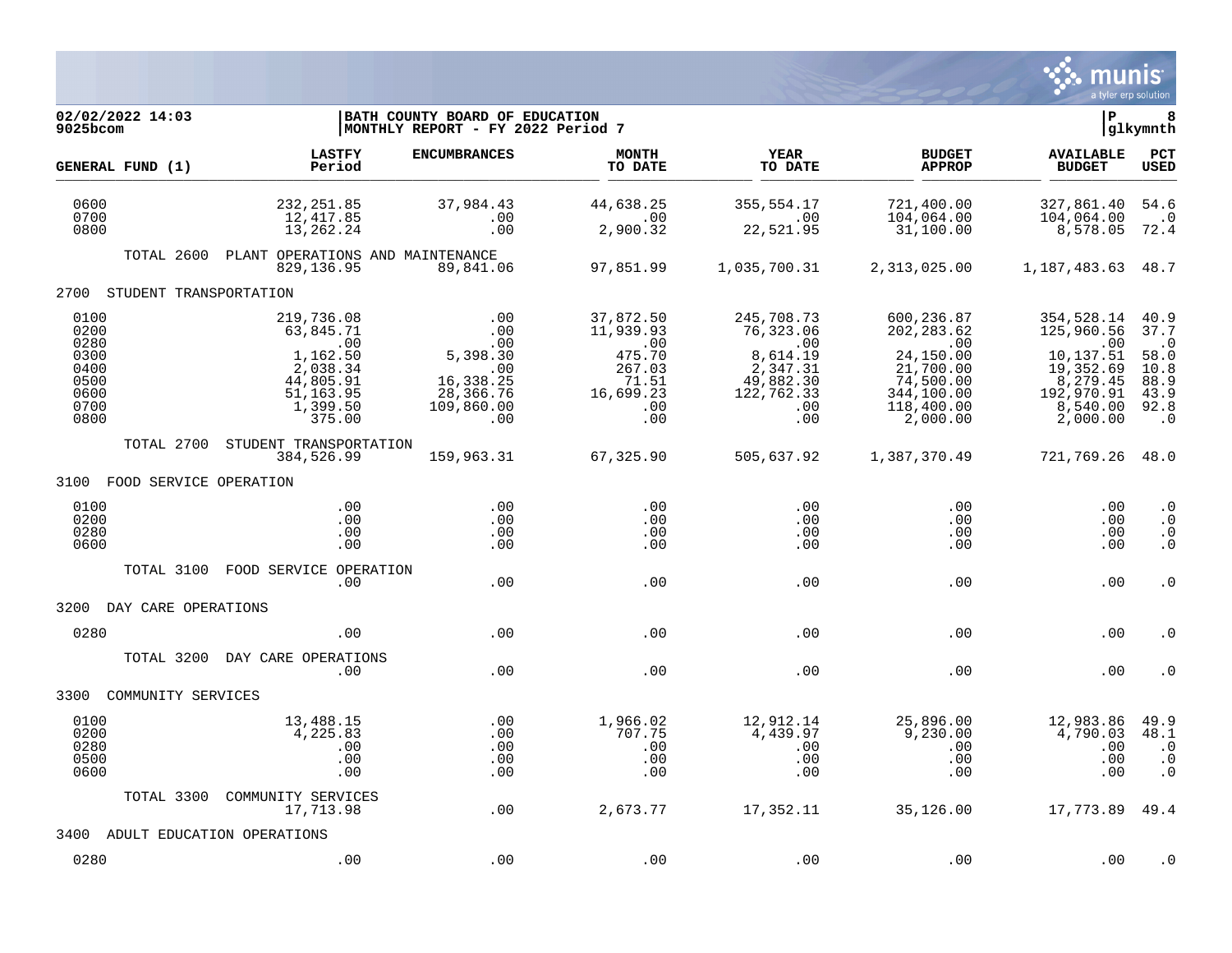

| 9025bcom | 02/02/2022 14:03   |                                            | BATH COUNTY BOARD OF EDUCATION<br> MONTHLY REPORT - FY 2022 Period 7 |                         |                        |                                | P                                 | 9<br>glkymnth |
|----------|--------------------|--------------------------------------------|----------------------------------------------------------------------|-------------------------|------------------------|--------------------------------|-----------------------------------|---------------|
|          | GENERAL FUND (1)   | <b>LASTFY</b><br>Period                    | <b>ENCUMBRANCES</b>                                                  | <b>MONTH</b><br>TO DATE | <b>YEAR</b><br>TO DATE | <b>BUDGET</b><br><b>APPROP</b> | <b>AVAILABLE</b><br><b>BUDGET</b> | PCT<br>USED   |
|          | TOTAL 3400         | ADULT EDUCATION OPERATIONS<br>.00          | .00                                                                  | .00                     | .00                    | .00                            | .00                               | $\cdot$ 0     |
| 5100     | DEBT SERVICE       |                                            |                                                                      |                         |                        |                                |                                   |               |
| 0800     |                    | 194,693.45                                 | .00                                                                  | .00                     | 211, 363.33            | 211,364.00                     |                                   | .67100.0      |
|          | TOTAL 5100         | DEBT<br>SERVICE<br>194,693.45              | .00                                                                  | .00                     | 211, 363.33            | 211,364.00                     |                                   | .67100.0      |
| 5200     | FUND TRANSFERS     |                                            |                                                                      |                         |                        |                                |                                   |               |
| 0900     |                    | 12,916.00                                  | .00                                                                  | .00                     | 16,156.00              | 50,000.00                      | 33,844.00                         | 32.3          |
|          | TOTAL 5200         | TRANSFERS<br>FUND<br>12,916.00             | .00                                                                  | .00                     | 16,156.00              | 50,000.00                      | 33,844.00                         | 32.3          |
| 5300     | CONTINGENCY        |                                            |                                                                      |                         |                        |                                |                                   |               |
| 0840     |                    | .00                                        | .00                                                                  | .00                     | .00                    | 575,000.00                     | 575,000.00                        | $\cdot$ 0     |
|          |                    | TOTAL 5300 CONTINGENCY<br>.00              | .00                                                                  | .00                     | .00                    | 575,000.00                     | 575,000.00                        | $\cdot$ 0     |
|          | TOTAL EXPENDITURES | 5, 423, 472.53                             | 385, 176.88                                                          | 881,630.93              | 6,264,890.32           | 16,066,656.04                  | 9,416,588.84                      | 41.4          |
|          |                    | TOTAL FOR GENERAL FUND (1)<br>5,503,796.51 | $-385, 176.88$                                                       | 451, 445.93             | 6,016,157.63           | .00                            | $-5,630,980.75$                   | $\cdot$ 0     |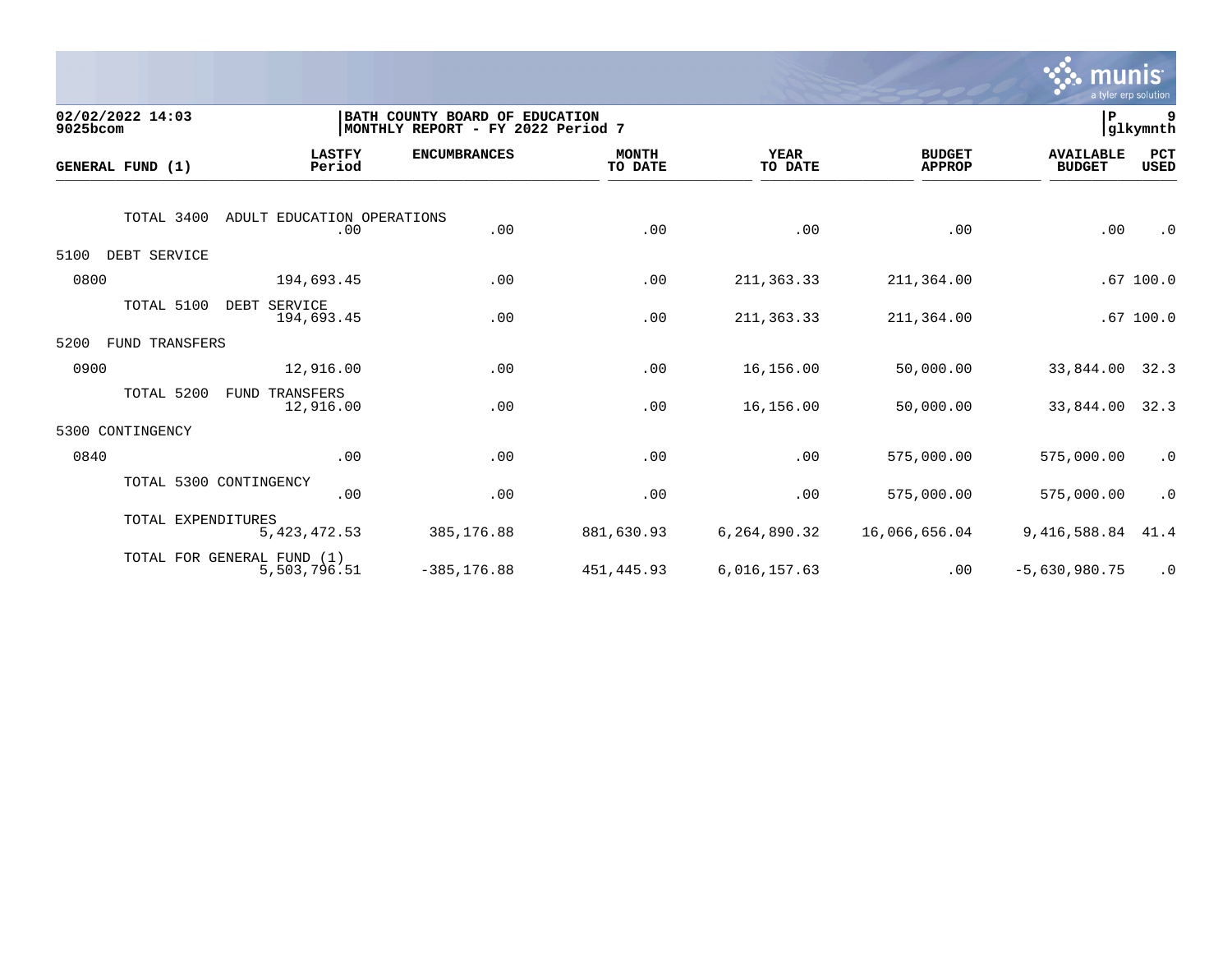|                                        |                         |                                                                     |                         |                        |                                |                                      | a tyler erp solution   |
|----------------------------------------|-------------------------|---------------------------------------------------------------------|-------------------------|------------------------|--------------------------------|--------------------------------------|------------------------|
| 02/02/2022 14:03<br>9025bcom           |                         | BATH COUNTY BOARD OF EDUCATION<br>MONTHLY REPORT - FY 2022 Period 7 |                         |                        |                                | l P                                  | 10<br> glkymnth        |
| SPECIAL REVENUE (2)                    | <b>LASTFY</b><br>Period | <b>ENCUMBRANCES</b>                                                 | <b>MONTH</b><br>TO DATE | <b>YEAR</b><br>TO DATE | <b>BUDGET</b><br><b>APPROP</b> | <b>AVAILABLE</b><br><b>BUDGET</b>    | PCT<br>USED            |
| REVENUES                               |                         |                                                                     |                         |                        |                                |                                      |                        |
| 0999 BEGINNING BALANCE                 |                         |                                                                     |                         |                        |                                |                                      |                        |
| TOTAL 0999 BEGINNING BALANCE           | .00                     | .00                                                                 | .00                     | .00                    | .00                            | .00                                  | . 0                    |
| RECEIPTS                               |                         |                                                                     |                         |                        |                                |                                      |                        |
| REVENUE FROM LOCAL SOURCES             |                         |                                                                     |                         |                        |                                |                                      |                        |
| TUITION                                |                         |                                                                     |                         |                        |                                |                                      |                        |
| 1310 TUIT IND                          | .00                     | .00                                                                 | .00                     | .00                    | .00                            | .00                                  | $\cdot$ 0              |
| TOTAL TUITION                          | .00                     | .00                                                                 | .00                     | .00                    | .00                            | .00                                  | . 0                    |
| EARNINGS ON INVESTMENTS                |                         |                                                                     |                         |                        |                                |                                      |                        |
| 1510 INT ON INV                        | 90,756.67               | .00                                                                 | 21.08                   | 93,163.77              | 185,000.00                     | 91,836.23                            | 50.4                   |
| TOTAL EARNINGS ON INVESTMENTS          | 90,756.67               | .00                                                                 | 21.08                   | 93,163.77              | 185,000.00                     | 91,836.23                            | 50.4                   |
| FOOD SERVICE                           |                         |                                                                     |                         |                        |                                |                                      |                        |
| 1637 VENDING                           | .00                     | .00                                                                 | .00                     | .00                    | .00                            | .00                                  | $\cdot$ 0              |
| TOTAL FOOD SERVICE                     | .00                     | .00                                                                 | .00                     | .00                    | .00                            | .00                                  | $\cdot$ 0              |
| STUDENT ACTIVITIES                     |                         |                                                                     |                         |                        |                                |                                      |                        |
| 1740 FEES<br>1790 OTHER STUD           | .00<br>.00              | .00<br>.00                                                          | .00<br>.00              | .00<br>.00             | .00<br>.00                     | .00<br>.00                           | $\cdot$ 0<br>$\cdot$ 0 |
| TOTAL STUDENT ACTIVITIES               | .00                     | .00                                                                 | .00                     | .00                    | .00                            | .00                                  | $\cdot$ 0              |
| OTHER REVENUE FROM LOCAL SOURCES       |                         |                                                                     |                         |                        |                                |                                      |                        |
| 1920 CONTRIBUTE<br>1990 MISC REV       | 113,216.86<br>68,138.54 | .00<br>.00                                                          | 3,552.50<br>.00         | 90,947.37<br>84,818.76 | .00<br>81,435.87               | $-90,947.37$ .0<br>$-3,382.89$ 104.2 |                        |
| TOTAL OTHER REVENUE FROM LOCAL SOURCES | 181,355.40              | .00                                                                 | 3,552.50                | 175,766.13             | 81,435.87                      | $-94,330.26$ 215.8                   |                        |
| TOTAL REVENUE FROM LOCAL SOURCES       | 272,112.07              | .00                                                                 | 3,573.58                | 268,929.90             | 266, 435.87                    | $-2,494.03$ 100.9                    |                        |
| REVENUE FROM STATE SOURCES             |                         |                                                                     |                         |                        |                                |                                      |                        |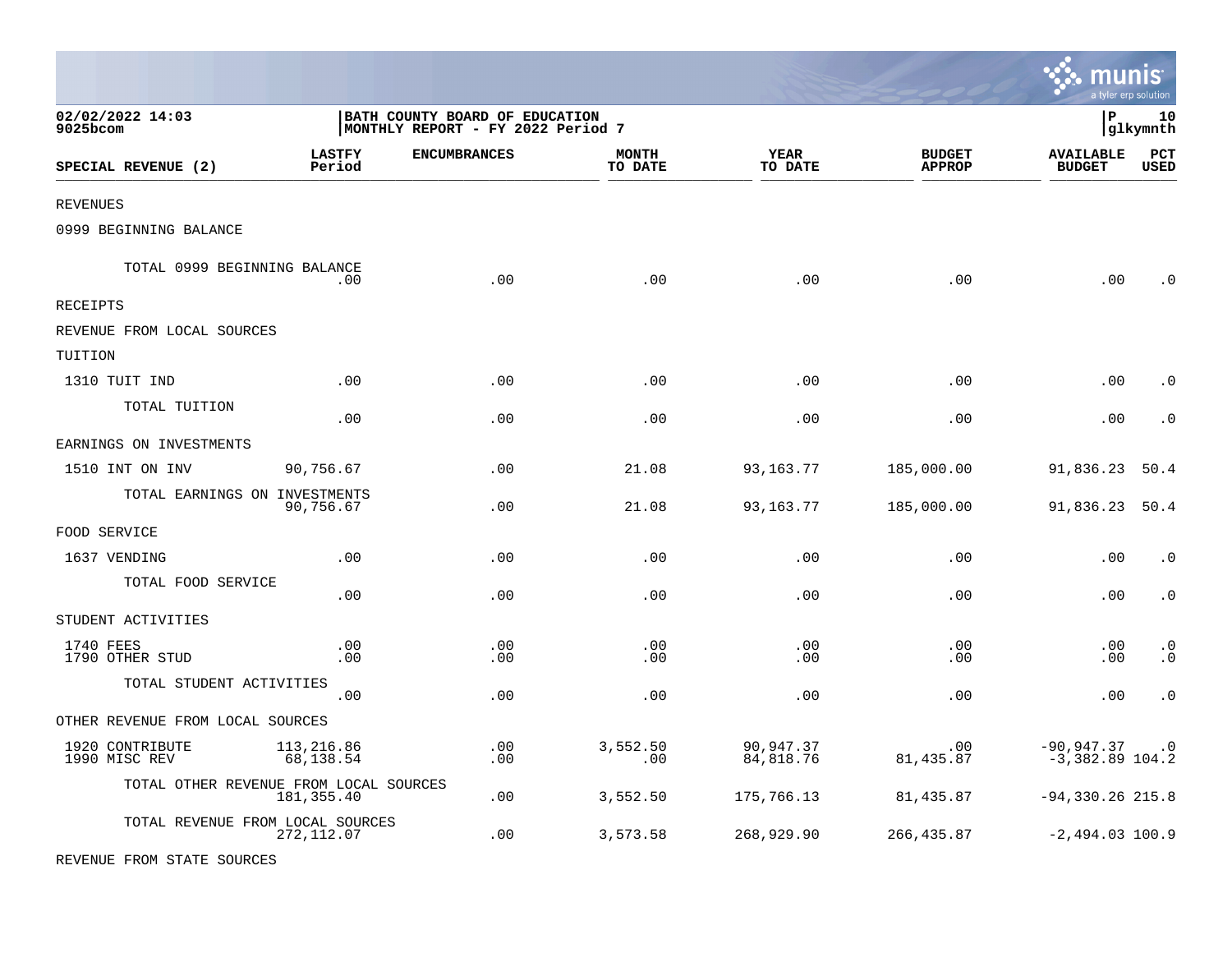

munis

TOTAL INTERFUND TRANSFERS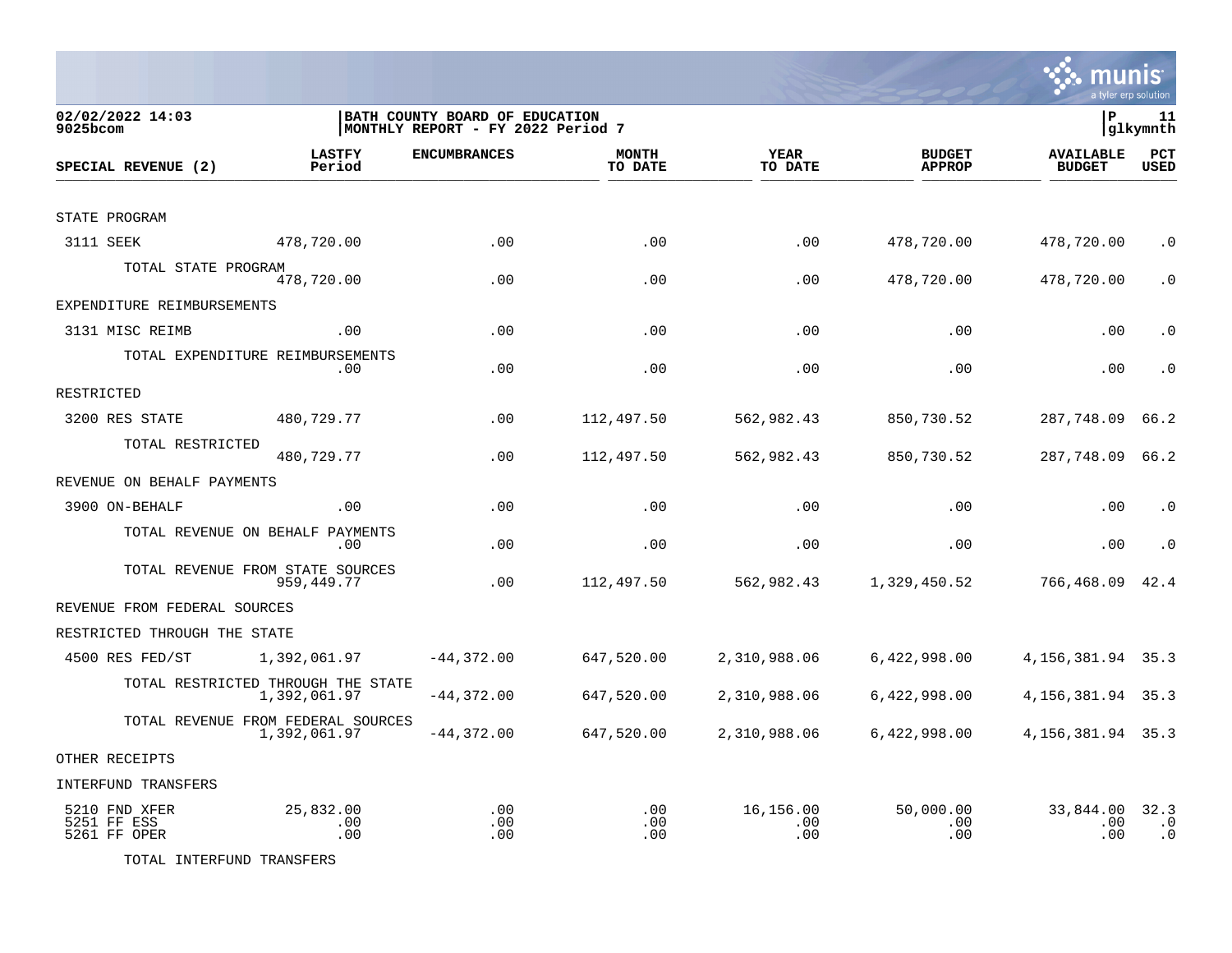

| 02/02/2022 14:03<br>9025bcom |                         | BATH COUNTY BOARD OF EDUCATION<br>MONTHLY REPORT - FY 2022 Period 7 |                         |                 |                                |                                   |                    |  |
|------------------------------|-------------------------|---------------------------------------------------------------------|-------------------------|-----------------|--------------------------------|-----------------------------------|--------------------|--|
| SPECIAL REVENUE (2)          | <b>LASTFY</b><br>Period | <b>ENCUMBRANCES</b>                                                 | <b>MONTH</b><br>TO DATE | YEAR<br>TO DATE | <b>BUDGET</b><br><b>APPROP</b> | <b>AVAILABLE</b><br><b>BUDGET</b> | PCT<br><b>USED</b> |  |
|                              | .00                     | .00                                                                 | .00                     | 16,156.00       | 50,000.00                      | 33,844.00                         | 32.3               |  |
| OTHER RECEIPTS<br>TOTAL      | 25,832.00               | .00                                                                 | .00                     | 16,156.00       | 50,000.00                      | 33,844.00                         | 32.3               |  |
| TOTAL RECEIPTS               | 2,649,455.81            | $-44.372.00$                                                        | 763,591.08              | 3,159,056.39    | 8,068,884.39                   | 4,954,200.00                      | 38.6               |  |
| TOTAL REVENUE                | 2,649,455.81            | $-44.372.00$                                                        | 763,591.08              | 3,159,056.39    | 8,068,884.39                   | 4,954,200.00                      | 38.6               |  |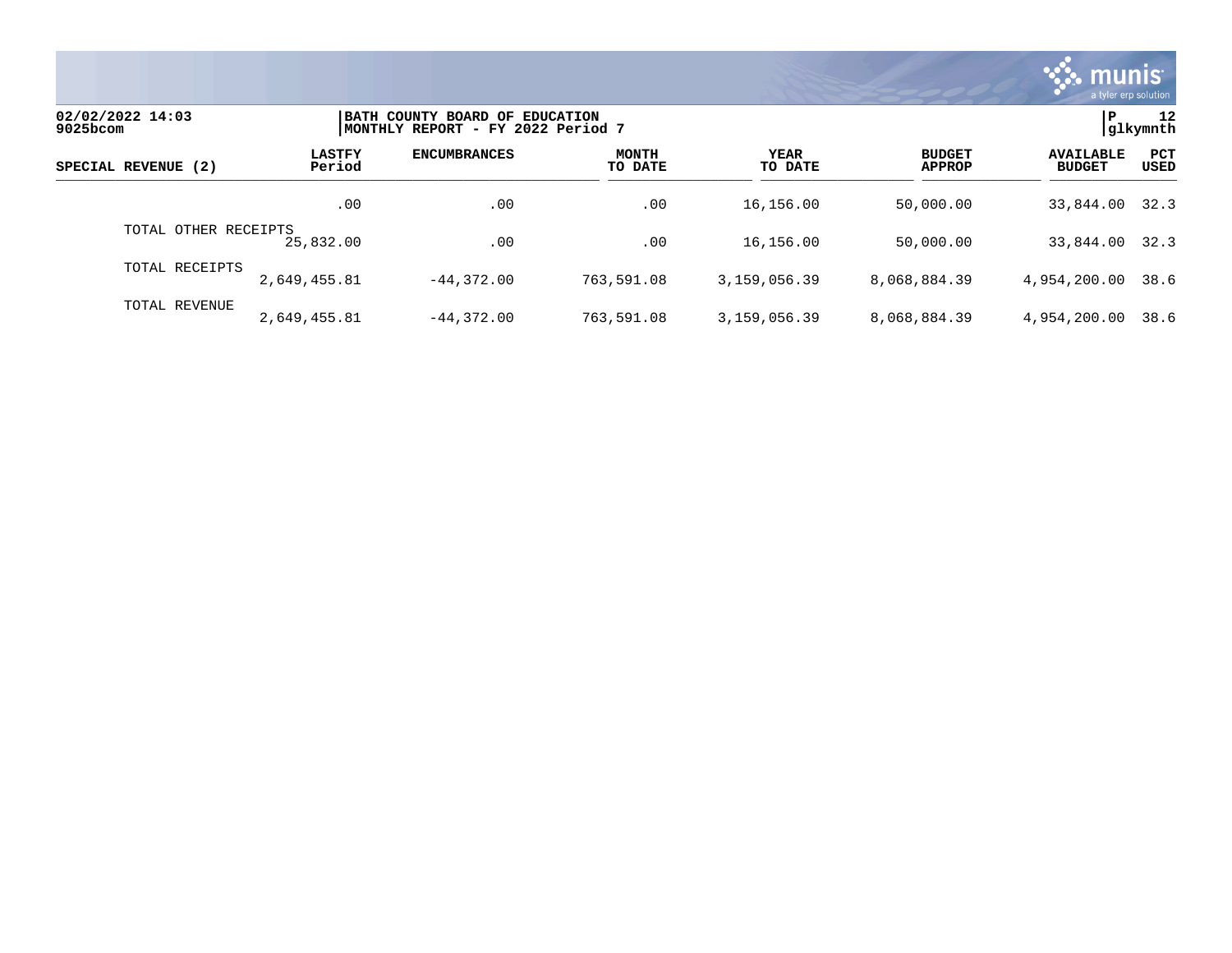

| 02/02/2022 14:03<br>$9025$ bcom                                              |                                                                                                                       | BATH COUNTY BOARD OF EDUCATION<br> MONTHLY REPORT - FY 2022 Period 7                          |                                                                                                |                                                                                                                       |                                                                                                                              | ∣P                                                                                                                                                                     | 13<br>glkymnth                                                 |
|------------------------------------------------------------------------------|-----------------------------------------------------------------------------------------------------------------------|-----------------------------------------------------------------------------------------------|------------------------------------------------------------------------------------------------|-----------------------------------------------------------------------------------------------------------------------|------------------------------------------------------------------------------------------------------------------------------|------------------------------------------------------------------------------------------------------------------------------------------------------------------------|----------------------------------------------------------------|
| SPECIAL REVENUE (2)                                                          | <b>LASTFY</b><br>Period                                                                                               | <b>ENCUMBRANCES</b>                                                                           | <b>MONTH</b><br>TO DATE                                                                        | YEAR<br>TO DATE                                                                                                       | <b>BUDGET</b><br><b>APPROP</b>                                                                                               | <b>AVAILABLE</b><br><b>BUDGET</b>                                                                                                                                      | PCT<br><b>USED</b>                                             |
| <b>EXPENDITURES</b>                                                          |                                                                                                                       |                                                                                               |                                                                                                |                                                                                                                       |                                                                                                                              |                                                                                                                                                                        |                                                                |
| 1000 INSTRUCTION                                                             |                                                                                                                       |                                                                                               |                                                                                                |                                                                                                                       |                                                                                                                              |                                                                                                                                                                        |                                                                |
| 0100<br>0200<br>0300<br>0400<br>0500<br>0600<br>0700<br>0800<br>0840<br>0900 | 1,086,508.83<br>203, 201. 11<br>13,571.40<br>1,277.82<br>2,362.98<br>376,771.47<br>43, 341.85<br>780.00<br>.00<br>.00 | .00<br>.00<br>4,111.00<br>.00<br>9,690.00<br>50, 520.25<br>433,531.90<br>785.00<br>.00<br>.00 | 338, 311.63<br>95,566.87<br>710.00<br>212.97<br>.00<br>4,641.02<br>.00<br>84.98<br>.00<br>.00  | 1,360,925.61<br>407,261.07<br>30,518.92<br>1,490.79<br>1,949.19<br>351,044.46<br>197,866.85<br>1,084.98<br>.00<br>.00 | 5,483,598.55<br>377,444.05<br>38,012.00<br>40,056.67<br>29,421.58<br>199,892.20<br>147,093.62<br>1,400.00<br>6,070.10<br>.00 | 4, 122, 672. 94 24. 8<br>$-29,817.02$ 107.9<br>3,382.08<br>38,565.88<br>17,782.39<br>$-201,672.51$ 200.9<br>$-484, 305.13$ 429.3<br>$-469.98$ 133.6<br>6,070.10<br>.00 | 91.1<br>3.7<br>39.6<br>$\cdot$ 0<br>$\cdot$ 0                  |
| TOTAL 1000                                                                   | INSTRUCTION<br>1,727,815.46                                                                                           | 498,638.15                                                                                    | 439,527.47                                                                                     | 2,352,141.87                                                                                                          | 6,322,988.77                                                                                                                 | 3, 472, 208. 75 45. 1                                                                                                                                                  |                                                                |
| 2100                                                                         | STUDENT SUPPORT SERVICES                                                                                              |                                                                                               |                                                                                                |                                                                                                                       |                                                                                                                              |                                                                                                                                                                        |                                                                |
| 0100<br>0200<br>0300<br>0400<br>0500<br>0600<br>0700<br>0800<br>0840         | 88,626.46<br>32,747.32<br>.00<br>.00<br>2,898.74<br>2,697.30<br>.00<br>35.00<br>.00                                   | .00<br>.00<br>.00<br>.00<br>1,368.65<br>.00<br>.00<br>300.00<br>.00                           | 33,884.26<br>12,235.92<br>.00<br>.00<br>.00<br>.00<br>.00<br>.00<br>.00                        | 224,390.49<br>74,509.90<br>.00<br>.00<br>18,212.00<br>786.00<br>$.00 \,$<br>130.00<br>.00                             | 392,523.93<br>64,368.76<br>.00<br>.00<br>5,242.39<br>6,785.80<br>$\,$ .00 $\,$<br>250.00<br>.00                              | 168, 133. 44 57. 2<br>$-10, 141.14$ 115.8<br>.00<br>.00<br>$-14, 338.26$ 373.5<br>5,999.80<br>.00<br>$-180.00$ 172.0<br>.00                                            | $\cdot$ 0<br>$\cdot$ 0<br>11.6<br>$\cdot$ 0<br>$\cdot$ 0       |
| TOTAL 2100                                                                   | STUDENT SUPPORT SERVICES<br>127,004.82                                                                                | 1,668.65                                                                                      | 46,120.18                                                                                      | 318,028.39                                                                                                            | 469,170.88                                                                                                                   | 149, 473.84 68.1                                                                                                                                                       |                                                                |
| 2200                                                                         | INSTRUCTIONAL STAFF SUPP SERV                                                                                         |                                                                                               |                                                                                                |                                                                                                                       |                                                                                                                              |                                                                                                                                                                        |                                                                |
| 0100<br>0200<br>0300<br>0400<br>0500<br>0600<br>0700<br>0800                 | 232,907.34<br>75,292.94<br>28, 251.70<br>.00<br>1,541.32<br>15,568.53<br>28, 296.00<br>.00                            | .00<br>.00<br>400.00<br>.00<br>142.21<br>15,670.00<br>1,180.00<br>.00                         | 23,388.10<br>8,182.32<br>29, 154. 27<br>.00<br>179.92<br>199.99<br>1,661.97<br>$\overline{00}$ | 183,650.23<br>62,702.77<br>41, 431.83<br>.00<br>1,251.15<br>30,041.03<br>1,781.97<br>.00                              | 375,278.00<br>126,424.57<br>62,445.00<br>.00<br>19,212.61<br>17,990.58<br>15,845.20<br>1,500.00                              | 191,627.77<br>63,721.80<br>20,613.17<br>.00<br>17,819.25<br>$-27,720.45$ 254.1<br>12,883.23<br>1,500.00                                                                | 48.9<br>49.6<br>67.0<br>$\cdot$ .0<br>7.3<br>18.7<br>$\cdot$ 0 |
| TOTAL 2200                                                                   | INSTRUCTIONAL STAFF SUPP SERV<br>381,857.83                                                                           | 17,392.21                                                                                     | 62,766.57                                                                                      | 320,858.98                                                                                                            | 618,695.96                                                                                                                   | 280, 444. 77 54. 7                                                                                                                                                     |                                                                |
| 2300 DISTRICT ADMIN SUPPORT                                                  |                                                                                                                       |                                                                                               |                                                                                                |                                                                                                                       |                                                                                                                              |                                                                                                                                                                        |                                                                |
| 0100<br>0200<br>0300<br>0400                                                 | .00<br>.00<br>.00<br>.00                                                                                              | .00<br>.00<br>.00<br>.00                                                                      | .00<br>.00<br>.00<br>.00                                                                       | .00<br>.00<br>.00<br>.00                                                                                              | .00<br>.00<br>.00<br>.00                                                                                                     | .00<br>.00<br>.00<br>.00                                                                                                                                               | $\cdot$ 0<br>$\cdot$ 0<br>$\cdot$ 0<br>$\cdot$ 0               |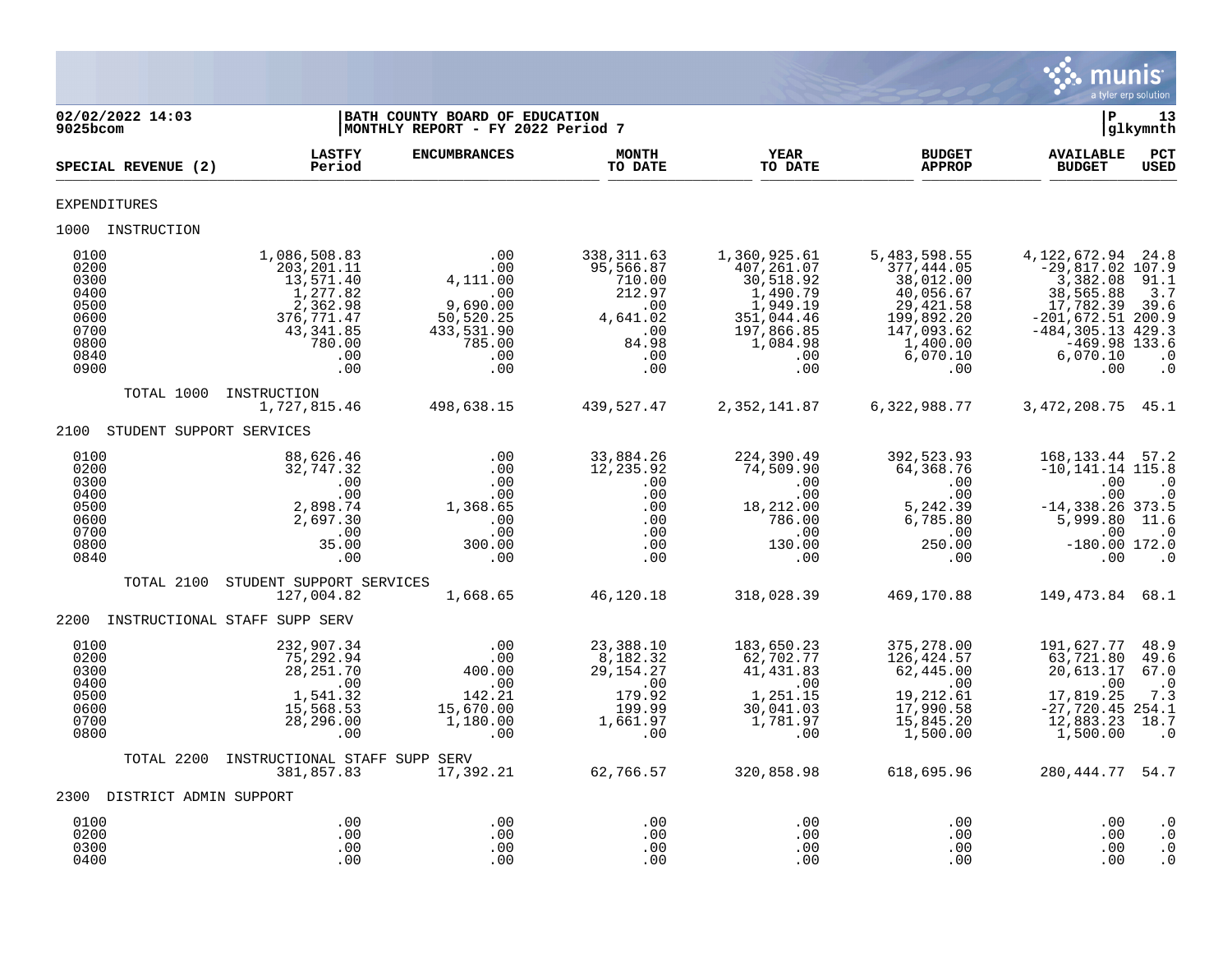

## **02/02/2022 14:03 |BATH COUNTY BOARD OF EDUCATION |P 14 9025bcom |MONTHLY REPORT - FY 2022 Period 7 |glkymnth**

| SPECIAL REVENUE (2)                                  | <b>LASTFY</b><br>Period                                                     | <b>ENCUMBRANCES</b>                                          | <b>MONTH</b><br>TO DATE                                               | <b>YEAR</b><br>TO DATE                                                                          | <b>BUDGET</b><br><b>APPROP</b>                                                                           | <b>AVAILABLE</b><br><b>BUDGET</b>                                                             | PCT<br><b>USED</b>                                                                      |
|------------------------------------------------------|-----------------------------------------------------------------------------|--------------------------------------------------------------|-----------------------------------------------------------------------|-------------------------------------------------------------------------------------------------|----------------------------------------------------------------------------------------------------------|-----------------------------------------------------------------------------------------------|-----------------------------------------------------------------------------------------|
| 0500<br>0600<br>0700<br>0800                         | .00<br>.00<br>.00<br>.00                                                    | .00<br>.00<br>.00<br>$.00 \,$                                | .00<br>226.17<br>.00<br>.00                                           | .00<br>226.17<br>.00<br>.00                                                                     | .00<br>.00<br>.00<br>.00                                                                                 | .00<br>$-226.17$<br>.00<br>.00                                                                | $\cdot$ 0<br>$\cdot$ 0<br>. 0<br>$\cdot$ 0                                              |
| TOTAL 2300                                           | DISTRICT ADMIN SUPPORT<br>.00                                               | .00                                                          | 226.17                                                                | 226.17                                                                                          | .00                                                                                                      | $-226.17$                                                                                     | $\cdot$ 0                                                                               |
| 2400<br>SCHOOL ADMIN SUPPORT                         |                                                                             |                                                              |                                                                       |                                                                                                 |                                                                                                          |                                                                                               |                                                                                         |
| 0100<br>0200<br>0300<br>0600<br>0700<br>0800         | .00<br>.00<br>.00<br>.00<br>.00<br>.00                                      | .00<br>.00<br>.00<br>.00<br>.00<br>.00                       | .00<br>.00<br>.00<br>.00<br>.00<br>.00                                | .00<br>.00<br>.00<br>.00<br>.00<br>.00                                                          | .00<br>.00<br>.00<br>.00<br>.00<br>.00                                                                   | .00<br>.00<br>.00<br>.00<br>.00<br>.00                                                        | $\boldsymbol{\cdot}$ 0<br>$\cdot$ 0<br>$\cdot$ 0<br>$\cdot$ 0<br>$\cdot$ 0<br>$\cdot$ 0 |
| TOTAL 2400                                           | <b>SCHOOL ADMIN SUPPORT</b><br>.00                                          | .00                                                          | .00                                                                   | .00                                                                                             | .00                                                                                                      | .00                                                                                           | . 0                                                                                     |
| 2500 BUSINESS SUPPORT SERVICES                       |                                                                             |                                                              |                                                                       |                                                                                                 |                                                                                                          |                                                                                               |                                                                                         |
| 0100<br>0200<br>0300<br>0400<br>0500<br>0600<br>0700 | .00<br>.00<br>.00<br>.00<br>.00<br>.00<br>.00                               | .00<br>.00<br>.00<br>.00<br>.00<br>.00<br>.00                | .00<br>.00<br>.00<br>.00<br>.00<br>.00<br>.00                         | .00<br>.00<br>.00<br>.00<br>.00<br>.00<br>.00                                                   | .00<br>.00<br>.00<br>.00<br>.00<br>.00<br>.00                                                            | .00<br>.00<br>.00<br>.00<br>.00<br>.00<br>.00                                                 | $\cdot$ 0<br>$\cdot$ 0<br>$\cdot$ 0<br>$\cdot$ 0<br>$\cdot$ 0<br>$\cdot$ 0<br>$\cdot$ 0 |
| TOTAL 2500                                           | BUSINESS SUPPORT SERVICES<br>.00                                            | .00                                                          | .00                                                                   | .00                                                                                             | .00                                                                                                      | .00                                                                                           | . 0                                                                                     |
|                                                      | 2600 PLANT OPERATIONS AND MAINTENANCE                                       |                                                              |                                                                       |                                                                                                 |                                                                                                          |                                                                                               |                                                                                         |
| 0100<br>0200<br>0300<br>0400<br>0500<br>0600<br>0700 | 6,563.20<br>2,043.02<br>29,070.29<br>3,701.34<br>781.45<br>80,499.49<br>.00 | .00<br>.00<br>2,125.00<br>3,448.46<br>.00<br>2,862.54<br>.00 | .00<br>.00<br>$\frac{100}{25}$<br>465.96<br>129.87<br>1,306.47<br>.00 | 3,442.99<br>1,175.14<br>$\frac{4}{2}$ , 764.31<br>2, 681.73<br>918.00<br>19,993.24<br>11,654.00 | 11,932.80<br>$\frac{1}{5}$ , 191.46<br>$\overline{00}$<br>8,500.00<br>2,500.00<br>20,000.00<br>53,418.00 | 8,489.81<br>4,016.32<br>$-6,889.31$<br>2,369.81<br>1,582.00<br>$-2,855.78$ 114.3<br>41,764.00 | 28.9<br>22.6<br>$\cdot$ 0<br>72.1<br>36.7<br>21.8                                       |
| TOTAL 2600                                           | PLANT OPERATIONS AND MAINTENANCE<br>122,658.79                              | 8,436.00                                                     | 1,902.30                                                              | 44,629.41                                                                                       | 101,542.26                                                                                               | 48,476.85                                                                                     | 52.3                                                                                    |
| 2700 STUDENT TRANSPORTATION                          |                                                                             |                                                              |                                                                       |                                                                                                 |                                                                                                          |                                                                                               |                                                                                         |
| 0100<br>0200<br>0300<br>0600<br>0700                 | 9,237.60<br>3,059.06<br>.00<br>.00<br>.00                                   | $\ldots$<br>.00<br>.00<br>.00<br>113,878.00                  | 1,234.40<br>414.45<br>.00<br>.00<br>.00                               | 17,371.17<br>5,904.63<br>.00<br>263.40<br>7,500.00                                              | 22,500.00<br>12,453.00<br>.00<br>.00<br>129,157.00                                                       | 5,128.83<br>6, 548.37<br>.00<br>$-263.40$<br>7,779.00                                         | 77.2<br>47.4<br>$\cdot$ 0<br>$\cdot$ 0<br>94.0                                          |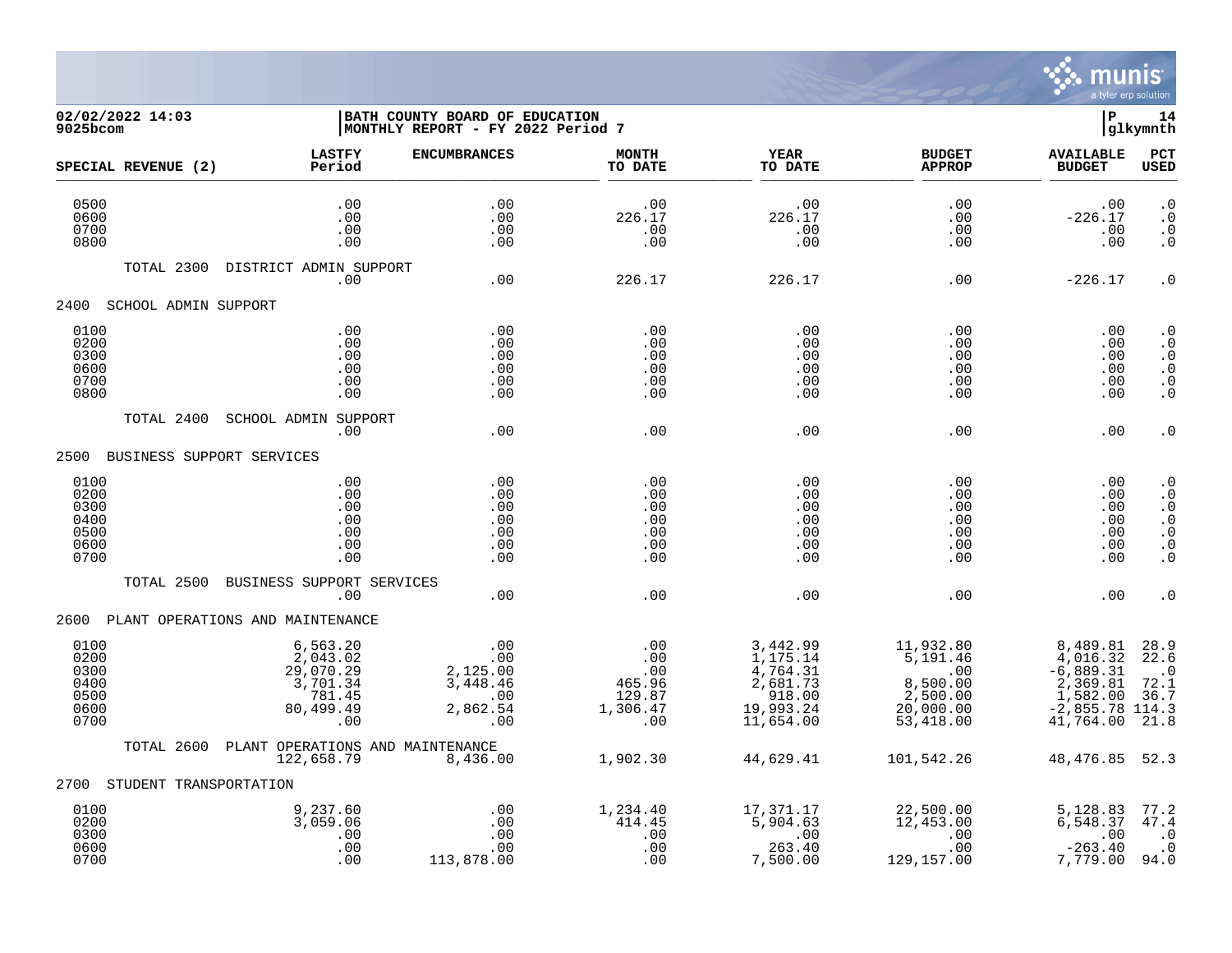

| 02/02/2022 14:03<br>9025bcom                                         |                                                                                              | BATH COUNTY BOARD OF EDUCATION<br>MONTHLY REPORT - FY 2022 Period 7 |                                                                               |                                                                                        |                                                                                              | l P                                                                                                  | 15<br> glkymnth                                                       |
|----------------------------------------------------------------------|----------------------------------------------------------------------------------------------|---------------------------------------------------------------------|-------------------------------------------------------------------------------|----------------------------------------------------------------------------------------|----------------------------------------------------------------------------------------------|------------------------------------------------------------------------------------------------------|-----------------------------------------------------------------------|
| SPECIAL REVENUE (2)                                                  | <b>LASTFY</b><br>Period                                                                      | <b>ENCUMBRANCES</b>                                                 | <b>MONTH</b><br>TO DATE                                                       | YEAR<br>TO DATE                                                                        | <b>BUDGET</b><br><b>APPROP</b>                                                               | <b>AVAILABLE</b><br><b>BUDGET</b>                                                                    | PCT<br>USED                                                           |
| 0800                                                                 | .00                                                                                          | .00                                                                 | .00                                                                           | .00                                                                                    | .00                                                                                          | .00                                                                                                  | $\cdot$ 0                                                             |
| TOTAL 2700                                                           | STUDENT TRANSPORTATION<br>12,296.66                                                          | 113,878.00                                                          | 1,648.85                                                                      | 31,039.20                                                                              | 164,110.00                                                                                   | 19,192.80                                                                                            | 88.3                                                                  |
| 3100<br>FOOD SERVICE OPERATION                                       |                                                                                              |                                                                     |                                                                               |                                                                                        |                                                                                              |                                                                                                      |                                                                       |
| 0100<br>0200<br>0300<br>0500<br>0600<br>0700<br>0800                 | .00<br>.00<br>.00<br>.00<br>.00<br>$-10.00$<br>.00                                           | .00<br>.00<br>.00<br>.00<br>.00<br>.00<br>.00                       | .00<br>.00<br>.00<br>.00<br>.00<br>.00<br>.00                                 | .00<br>.00<br>.00<br>.00<br>.00<br>$-2,723.50$<br>.00                                  | .00<br>.00<br>750.00<br>1,250.00<br>.00<br>22,000.00<br>.00                                  | .00<br>.00<br>750.00<br>1,250.00<br>.00<br>$24,723.50 -12.4$<br>.00                                  | $\cdot$ 0<br>$\cdot$ 0<br>$\cdot$ 0<br>$\cdot$ 0<br>$\cdot$ 0<br>. 0  |
| TOTAL 3100                                                           | FOOD SERVICE OPERATION<br>$-10.00$                                                           | .00                                                                 | .00                                                                           | $-2,723.50$                                                                            | 24,000.00                                                                                    | $26,723.50 -11.4$                                                                                    |                                                                       |
| 3200<br>DAY CARE OPERATIONS                                          |                                                                                              |                                                                     |                                                                               |                                                                                        |                                                                                              |                                                                                                      |                                                                       |
| 0100<br>0200<br>0500<br>0600                                         | .00<br>.00<br>.00<br>.00                                                                     | .00<br>.00<br>.00<br>.00                                            | .00<br>.00<br>.00<br>.00                                                      | .00<br>.00<br>.00<br>.00                                                               | .00<br>.00<br>.00<br>.00                                                                     | .00<br>.00<br>.00<br>.00                                                                             | $\cdot$ 0<br>$\cdot$ 0<br>$\cdot$ 0<br>$\cdot$ 0                      |
| TOTAL 3200                                                           | DAY CARE OPERATIONS<br>.00                                                                   | .00                                                                 | .00                                                                           | .00                                                                                    | .00                                                                                          | .00                                                                                                  | $\cdot$ 0                                                             |
| 3300 COMMUNITY SERVICES                                              |                                                                                              |                                                                     |                                                                               |                                                                                        |                                                                                              |                                                                                                      |                                                                       |
| 0100<br>0200<br>0300<br>0400<br>0500<br>0600<br>0700<br>0800<br>0900 | 130,015.29<br>11,583.62<br>198.00<br>335.28<br>99.00<br>35,649.55<br>414.12<br>120.00<br>.00 | .00<br>.00<br>.00<br>.00<br>200.00<br>8,856.28<br>.00<br>.00<br>.00 | 21,934.52<br>3,706.35<br>.00<br>55.88<br>.00<br>1,292.61<br>.00<br>.00<br>.00 | 144,426.14<br>20,056.47<br>417.00<br>391.16<br>.00<br>23,303.76<br>.00<br>60.00<br>.00 | 286,076.38<br>59,027.69<br>699.00<br>400.00<br>3,959.50<br>18,053.95<br>.00<br>160.00<br>.00 | 141,650.24<br>38,971.22<br>282.00<br>8.84<br>3,759.50<br>$-14, 106.09$ 178.1<br>.00<br>100.00<br>.00 | 50.5<br>34.0<br>59.7<br>97.8<br>5.1<br>$\cdot$ 0<br>37.5<br>$\cdot$ 0 |
| TOTAL 3300                                                           | COMMUNITY SERVICES<br>178,414.86                                                             | 9,056.28                                                            | 26,989.36                                                                     | 188,654.53                                                                             | 368,376.52                                                                                   | 170,665.71 53.7                                                                                      |                                                                       |
| 5100<br>DEBT SERVICE                                                 |                                                                                              |                                                                     |                                                                               |                                                                                        |                                                                                              |                                                                                                      |                                                                       |
| 0800                                                                 | .00                                                                                          | .00                                                                 | .00                                                                           | .00                                                                                    | .00                                                                                          | .00                                                                                                  | . 0                                                                   |
| TOTAL 5100                                                           | DEBT SERVICE<br>.00                                                                          | .00                                                                 | .00                                                                           | .00                                                                                    | .00                                                                                          | .00                                                                                                  | $\cdot$ 0                                                             |
| 5200<br>FUND TRANSFERS                                               |                                                                                              |                                                                     |                                                                               |                                                                                        |                                                                                              |                                                                                                      |                                                                       |
| 0900                                                                 | .00                                                                                          | .00                                                                 | 66,179.54                                                                     | 113, 196.53                                                                            | .00                                                                                          | $-113, 196.53$                                                                                       | . 0                                                                   |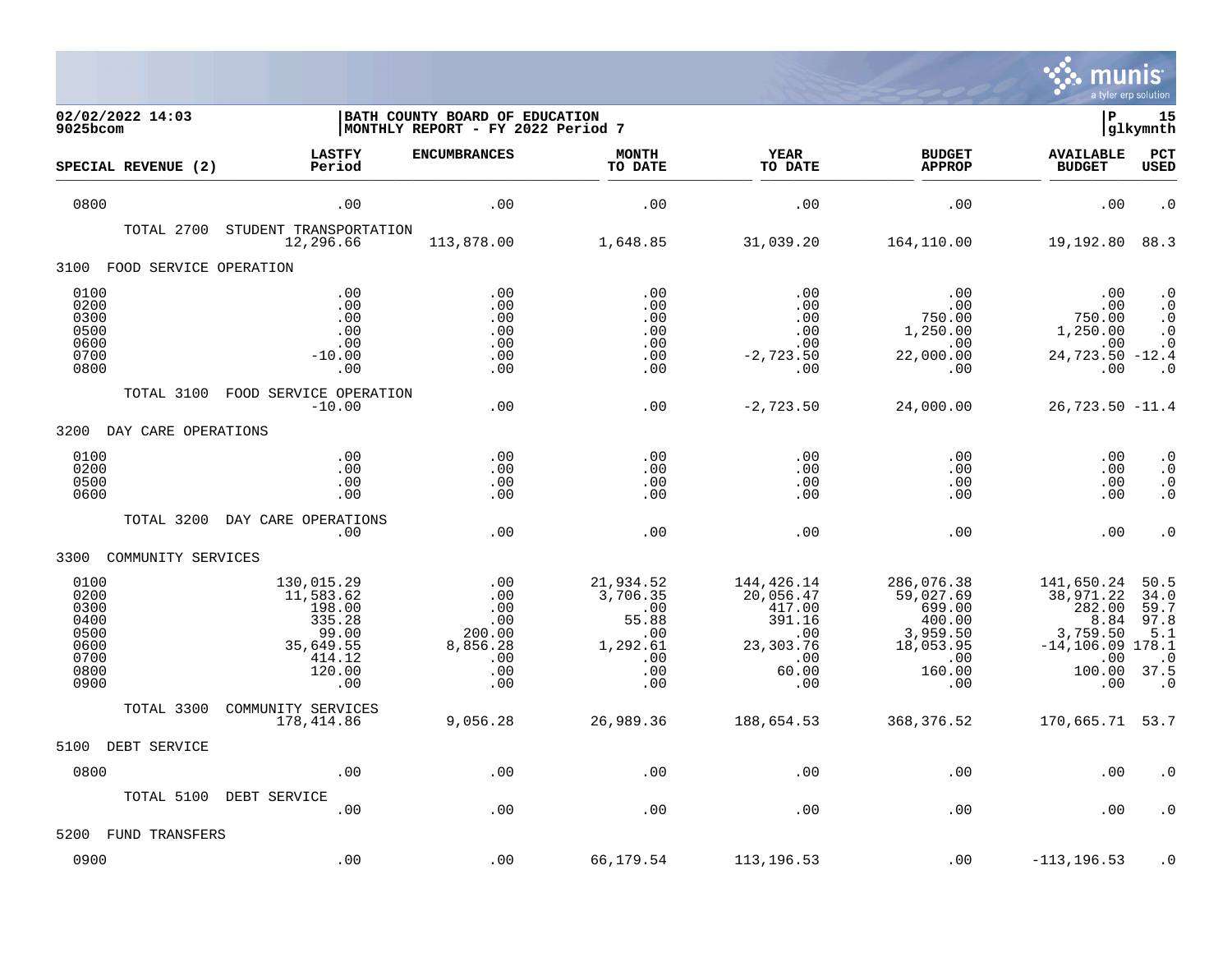|                              |                         |                                                                      |                  |                        |                                | munis <sup>.</sup><br>a tyler erp solution |                |
|------------------------------|-------------------------|----------------------------------------------------------------------|------------------|------------------------|--------------------------------|--------------------------------------------|----------------|
| 02/02/2022 14:03<br>9025bcom |                         | BATH COUNTY BOARD OF EDUCATION<br> MONTHLY REPORT - FY 2022 Period 7 |                  |                        |                                | l P                                        | 16<br>glkymnth |
| SPECIAL REVENUE (2)          | <b>LASTFY</b><br>Period | <b>ENCUMBRANCES</b>                                                  | MONTH<br>TO DATE | <b>YEAR</b><br>TO DATE | <b>BUDGET</b><br><b>APPROP</b> | <b>AVAILABLE</b><br><b>BUDGET</b>          | PCT<br>USED    |
| TOTAL 5200                   | FUND TRANSFERS<br>.00   | .00                                                                  | 66,179.54        | 113,196.53             | .00                            | $-113, 196.53$                             | $\cdot$ 0      |
| TOTAL EXPENDITURES           | 2,550,038.42            | 649,069.29                                                           | 645,360.44       | 3,366,051.58           | 8,068,884.39                   | 4,053,763.52 49.8                          |                |
| TOTAL FOR SPECIAL REVENUE    | (2)<br>99,417.39        | $-693, 441.29$                                                       | 118,230.64       | $-206,995.19$          | .00                            | 900,436.48                                 | $\cdot$ 0      |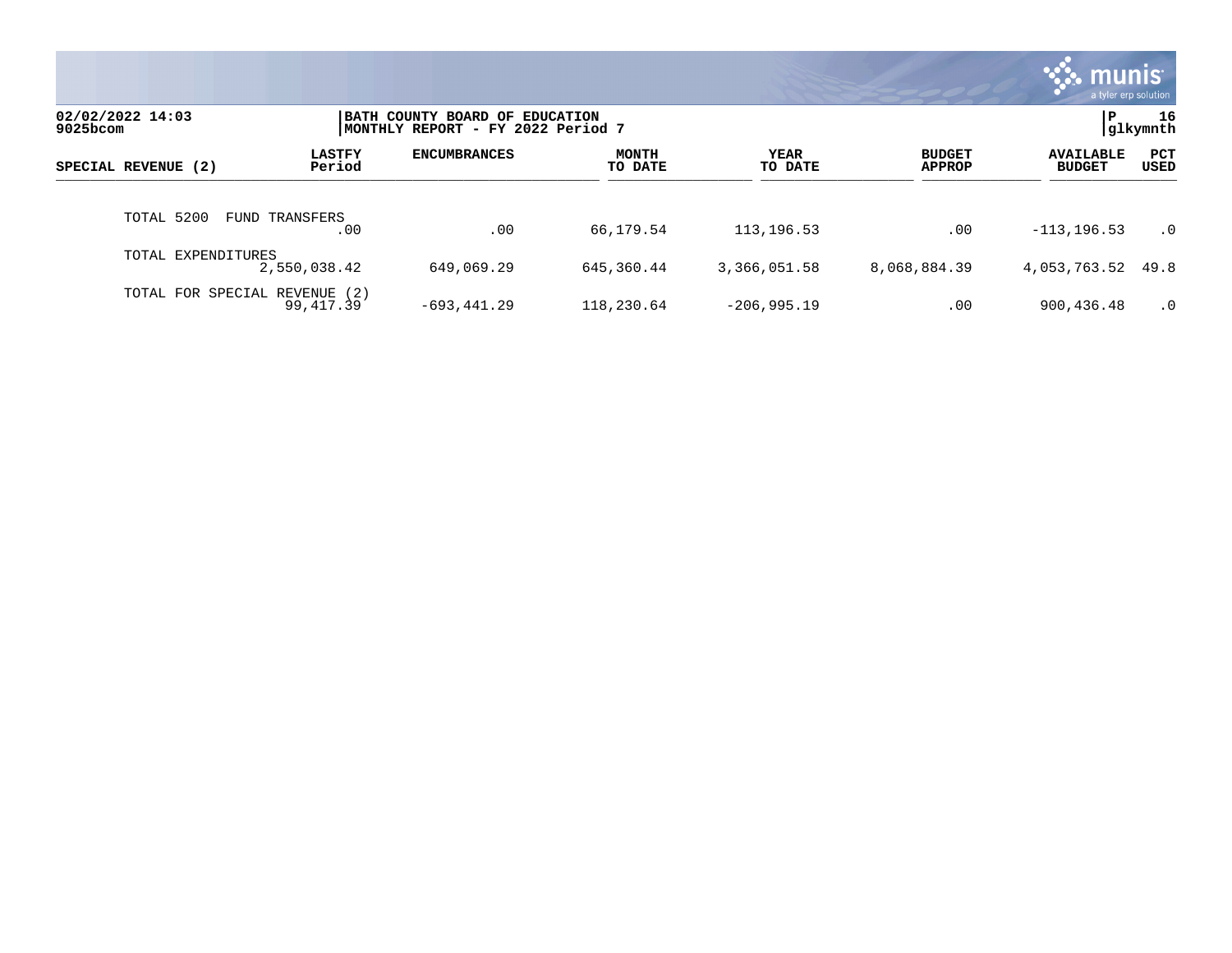|                                                |                                                                     |                     |                             |                              |                                | munis                             | a tyler erp solution                                 |
|------------------------------------------------|---------------------------------------------------------------------|---------------------|-----------------------------|------------------------------|--------------------------------|-----------------------------------|------------------------------------------------------|
| 02/02/2022 14:03<br>9025bcom                   | BATH COUNTY BOARD OF EDUCATION<br>MONTHLY REPORT - FY 2022 Period 7 |                     |                             |                              |                                | l P                               | 17<br> glkymnth                                      |
| DISTRICT ACTIVITY FD (ANNUAL) Period           | <b>LASTFY</b>                                                       | <b>ENCUMBRANCES</b> | <b>MONTH</b><br>TO DATE     | YEAR<br>TO DATE              | <b>BUDGET</b><br><b>APPROP</b> | <b>AVAILABLE</b><br><b>BUDGET</b> | PCT<br><b>USED</b>                                   |
| <b>REVENUES</b>                                |                                                                     |                     |                             |                              |                                |                                   |                                                      |
| 0999 BEGINNING BALANCE                         |                                                                     |                     |                             |                              |                                |                                   |                                                      |
| TOTAL 0999 BEGINNING BALANCE                   | 96,410.11                                                           | .00                 | .00                         | 100,372.68                   | 100,372.68                     |                                   | .00 100.0                                            |
| <b>RECEIPTS</b>                                |                                                                     |                     |                             |                              |                                |                                   |                                                      |
| REVENUE FROM LOCAL SOURCES                     |                                                                     |                     |                             |                              |                                |                                   |                                                      |
| STUDENT ACTIVITIES                             |                                                                     |                     |                             |                              |                                |                                   |                                                      |
| 1740 FEES<br>1750 DONATIONS<br>1790 OTHER STUD | .00<br>.00<br>1,751.63                                              | .00<br>.00<br>.00   | 2,018.00<br>.00<br>6,179.75 | 2,078.00<br>.00<br>20,109.82 | 2,078.00<br>.00<br>20,109.82   | $.00\,$                           | .00100.0<br>$\overline{\phantom{0}}$ .0<br>.00 100.0 |
| TOTAL STUDENT ACTIVITIES                       | 1,751.63                                                            | .00                 | 8,197.75                    | 22,187.82                    | 22, 187.82                     |                                   | .00100.0                                             |
| OTHER REVENUE FROM LOCAL SOURCES               |                                                                     |                     |                             |                              |                                |                                   |                                                      |
| 1920 CONTRIBUTE<br>1990 MISC REV               | 6,550.00<br>.00                                                     | .00<br>.00          | .00<br>.00                  | 5,000.00<br>696.12           | 5,000.00<br>696.12             |                                   | .00 100.0<br>.00100.0                                |
| TOTAL OTHER REVENUE FROM LOCAL SOURCES         | 6,550.00                                                            | .00                 | .00                         | 5,696.12                     | 5,696.12                       |                                   | .00 100.0                                            |
| TOTAL REVENUE FROM LOCAL SOURCES               | 8,301.63                                                            | .00                 | 8,197.75                    | 27,883.94                    | 27,883.94                      |                                   | .00 100.0                                            |
| REVENUE FROM FEDERAL SOURCES                   |                                                                     |                     |                             |                              |                                |                                   |                                                      |
| FEDERAL REIMBURSEMENT                          |                                                                     |                     |                             |                              |                                |                                   |                                                      |
| 4810 MED REIMB                                 | .00                                                                 | .00                 | .00                         | .00                          | .00                            | .00                               | $\cdot$ 0                                            |
| TOTAL FEDERAL REIMBURSEMENT                    | .00                                                                 | .00                 | .00                         | .00                          | .00                            | .00                               | $\cdot$ 0                                            |
| TOTAL REVENUE FROM FEDERAL SOURCES             | .00                                                                 | .00                 | .00                         | .00                          | .00                            | .00                               | $\cdot$ 0                                            |
| OTHER RECEIPTS                                 |                                                                     |                     |                             |                              |                                |                                   |                                                      |
| INTERFUND TRANSFERS                            |                                                                     |                     |                             |                              |                                |                                   |                                                      |
| 5210 FND XFER                                  | 6,061.71                                                            | .00                 | .00                         | .00                          | .00                            | .00                               | $\cdot$ 0                                            |
| TOTAL INTERFUND TRANSFERS                      | 6,061.71                                                            | .00                 | .00                         | .00                          | .00                            | .00                               | $\cdot$ 0                                            |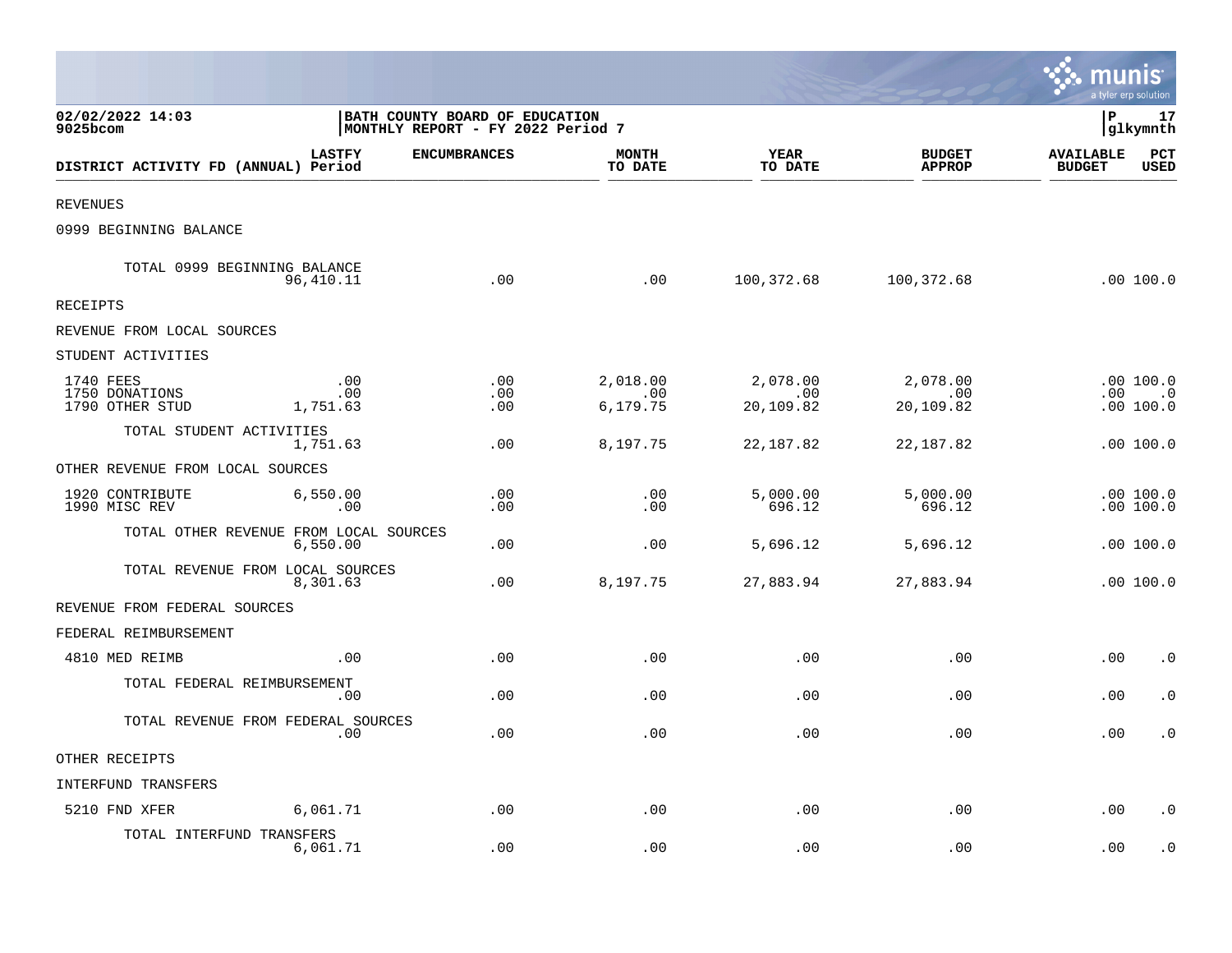

| 02/02/2022 14:03<br>9025bcom         |               | BATH COUNTY BOARD OF EDUCATION<br>MONTHLY REPORT - FY 2022 Period 7 |                         |                        |                                |                                                  |  |  |
|--------------------------------------|---------------|---------------------------------------------------------------------|-------------------------|------------------------|--------------------------------|--------------------------------------------------|--|--|
| DISTRICT ACTIVITY FD (ANNUAL) Period | <b>LASTFY</b> | <b>ENCUMBRANCES</b>                                                 | <b>MONTH</b><br>TO DATE | <b>YEAR</b><br>TO DATE | <b>BUDGET</b><br><b>APPROP</b> | PCT<br><b>AVAILABLE</b><br><b>BUDGET</b><br>USED |  |  |
| TOTAL OTHER RECEIPTS                 | 6,061.71      | .00                                                                 | .00                     | .00                    | .00                            | .00<br>$\cdot$ 0                                 |  |  |
| TOTAL RECEIPTS                       | 14,363.34     | .00                                                                 | 8,197.75                | 27,883.94              | 27,883.94                      | .00 100.0                                        |  |  |
| TOTAL REVENUE                        | 110,773.45    | .00                                                                 | 8,197.75                | 128,256.62             | 128,256.62                     | .00 100.0                                        |  |  |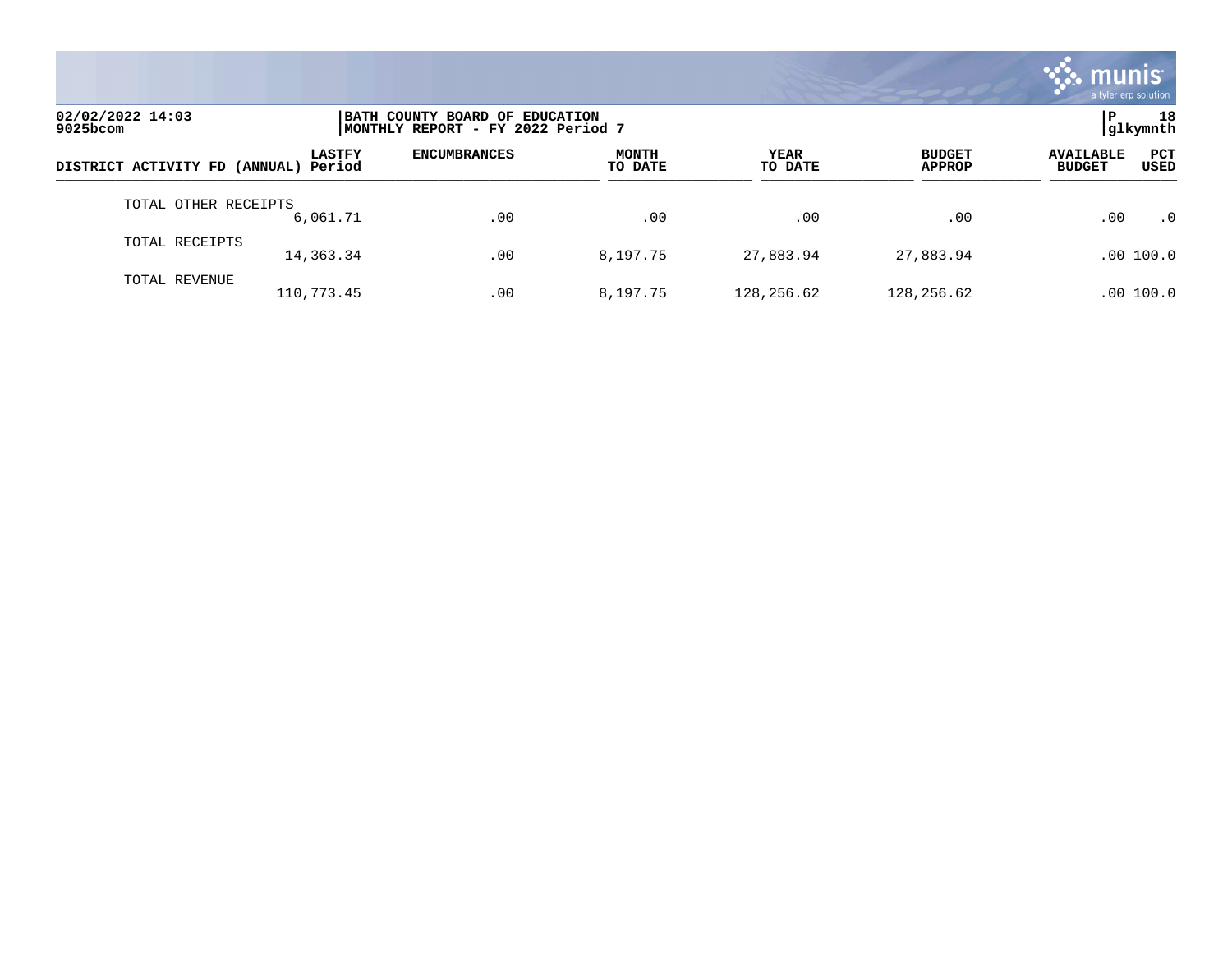

| 02/02/2022 14:03<br>$9025$ bcom                                                                                                      | BATH COUNTY BOARD OF EDUCATION<br>MONTHLY REPORT - FY 2022 Period 7 |                                                              |                                                                           |                                                                                        | ΙP                                                                                    | 19<br>glkymnth                                                                                     |
|--------------------------------------------------------------------------------------------------------------------------------------|---------------------------------------------------------------------|--------------------------------------------------------------|---------------------------------------------------------------------------|----------------------------------------------------------------------------------------|---------------------------------------------------------------------------------------|----------------------------------------------------------------------------------------------------|
| <b>LASTFY</b><br>DISTRICT ACTIVITY FD (ANNUAL) Period                                                                                | <b>ENCUMBRANCES</b>                                                 | <b>MONTH</b><br>TO DATE                                      | <b>YEAR</b><br>TO DATE                                                    | <b>BUDGET</b><br><b>APPROP</b>                                                         | <b>AVAILABLE</b><br><b>BUDGET</b>                                                     | PCT<br>USED                                                                                        |
| <b>EXPENDITURES</b>                                                                                                                  |                                                                     |                                                              |                                                                           |                                                                                        |                                                                                       |                                                                                                    |
| 1000 INSTRUCTION                                                                                                                     |                                                                     |                                                              |                                                                           |                                                                                        |                                                                                       |                                                                                                    |
| 0100<br>.00<br>0200<br>.00<br>0300<br>1,581.55<br>600.00<br>0400<br>0500<br>201.24<br>0600<br>4,438.03<br>0700<br>.00<br>0800<br>.00 | .00<br>.00<br>.00<br>.00<br>.00<br>19,536.55<br>.00<br>.00          | .00<br>.00<br>159.00<br>.00<br>.00<br>2,592.71<br>.00<br>.00 | .00<br>.00<br>159.00<br>$\cdot$ 00<br>4,402.93<br>16,274.14<br>.00<br>.00 | 4,509.90<br>868.00<br>500.00<br>962.07<br>8,000.00<br>100,355.38<br>557.05<br>3,624.53 | 4,509.90<br>868.00<br>341.00<br>962.07<br>3,597.07<br>64,544.69<br>557.05<br>3,624.53 | $\cdot$ 0<br>$\cdot$ 0<br>31.8<br>$\cdot$ 0<br>55.0<br>35.7<br>$\cdot$ 0<br>$\boldsymbol{\cdot}$ 0 |
| TOTAL 1000<br>INSTRUCTION<br>6,820.82                                                                                                | 19,536.55                                                           | 2,751.71                                                     | 20,836.07                                                                 | 119,376.93                                                                             | 79,004.31 33.8                                                                        |                                                                                                    |
| 2100<br>STUDENT SUPPORT SERVICES                                                                                                     |                                                                     |                                                              |                                                                           |                                                                                        |                                                                                       |                                                                                                    |
| 0600<br>33.95                                                                                                                        | .00                                                                 | .00                                                          | 38.56                                                                     | 1,501.90                                                                               | 1,463.34                                                                              | 2.6                                                                                                |
| TOTAL 2100<br>STUDENT SUPPORT SERVICES<br>33.95                                                                                      | .00                                                                 | .00                                                          | 38.56                                                                     | 1,501.90                                                                               | 1,463.34                                                                              | 2.6                                                                                                |
| INSTRUCTIONAL STAFF SUPP SERV<br>2200                                                                                                |                                                                     |                                                              |                                                                           |                                                                                        |                                                                                       |                                                                                                    |
| 0600<br>.00<br>0700<br>.00                                                                                                           | .00<br>.00                                                          | .00<br>.00                                                   | 4,289.67<br>.00                                                           | 5,518.44<br>.00                                                                        | 1,228.77<br>.00                                                                       | 77.7<br>$\cdot$ 0                                                                                  |
| TOTAL 2200<br>INSTRUCTIONAL STAFF SUPP SERV<br>.00                                                                                   | .00                                                                 | .00                                                          | 4,289.67                                                                  | 5,518.44                                                                               | 1,228.77 77.7                                                                         |                                                                                                    |
| 2600<br>PLANT OPERATIONS AND MAINTENANCE                                                                                             |                                                                     |                                                              |                                                                           |                                                                                        |                                                                                       |                                                                                                    |
| 0600<br>102.28                                                                                                                       | .00.                                                                | .00                                                          | .00                                                                       | .00                                                                                    | .00                                                                                   | $\cdot$ 0                                                                                          |
| TOTAL 2600 PLANT OPERATIONS AND MAINTENANCE<br>102.28                                                                                | .00                                                                 | .00                                                          | .00                                                                       | .00                                                                                    | .00                                                                                   | $\cdot$ 0                                                                                          |
| 2700<br>STUDENT TRANSPORTATION                                                                                                       |                                                                     |                                                              |                                                                           |                                                                                        |                                                                                       |                                                                                                    |
| 0100<br>.00<br>0200<br>.00<br>0800<br>.00                                                                                            | .00<br>.00<br>.00                                                   | .00<br>.00<br>.00                                            | .00<br>.00<br>.00                                                         | .00<br>.00<br>1,859.35                                                                 | .00<br>.00<br>1,859.35                                                                | $\cdot$ 0<br>$\cdot$ 0<br>$\cdot$ 0                                                                |
| TOTAL 2700 STUDENT TRANSPORTATION<br>.00                                                                                             | .00                                                                 | .00                                                          | .00                                                                       | 1,859.35                                                                               | 1,859.35                                                                              | $\cdot$ 0                                                                                          |
| TOTAL EXPENDITURES<br>6,957.05                                                                                                       | 19,536.55                                                           | 2,751.71                                                     | 25,164.30                                                                 | 128,256.62                                                                             | 83,555.77 34.9                                                                        |                                                                                                    |
| TOTAL FOR DISTRICT ACTIVITY FD (ANNUAL) (21)<br>103,816.40                                                                           | $-19,536.55$                                                        | 5,446.04                                                     | 103,092.32                                                                | .00                                                                                    | $-83,555.77$                                                                          | $\cdot$ 0                                                                                          |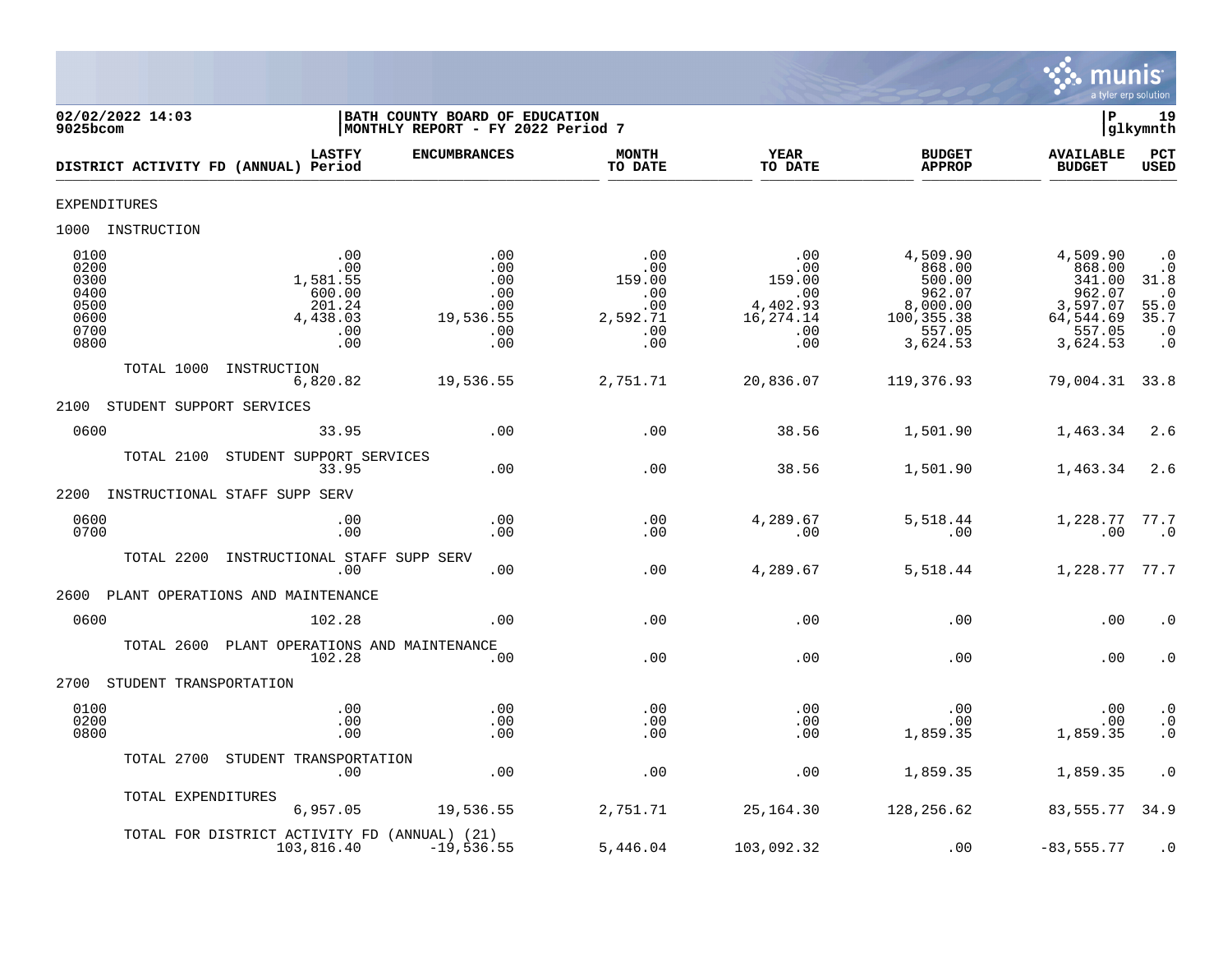|                                                                     |                          |                                                                     |                          |                          |                                | munıs<br>a tyler erp solution     |                                                               |
|---------------------------------------------------------------------|--------------------------|---------------------------------------------------------------------|--------------------------|--------------------------|--------------------------------|-----------------------------------|---------------------------------------------------------------|
| 02/02/2022 14:03<br>9025bcom                                        |                          | BATH COUNTY BOARD OF EDUCATION<br>MONTHLY REPORT - FY 2022 Period 7 |                          |                          |                                | P                                 | 20<br>glkymnth                                                |
| SPEC REV - STUDENT ACTIVITY (2Period                                | <b>LASTFY</b>            | <b>ENCUMBRANCES</b>                                                 | <b>MONTH</b><br>TO DATE  | <b>YEAR</b><br>TO DATE   | <b>BUDGET</b><br><b>APPROP</b> | <b>AVAILABLE</b><br><b>BUDGET</b> | PCT<br>USED                                                   |
| <b>REVENUES</b>                                                     |                          |                                                                     |                          |                          |                                |                                   |                                                               |
| <b>RECEIPTS</b>                                                     |                          |                                                                     |                          |                          |                                |                                   |                                                               |
| REVENUE FROM LOCAL SOURCES                                          |                          |                                                                     |                          |                          |                                |                                   |                                                               |
| STUDENT ACTIVITIES                                                  |                          |                                                                     |                          |                          |                                |                                   |                                                               |
| 1710 ADMISSIONS<br>1730 DUES<br><b>1740 FEES</b><br>1790 OTHER STUD | .00<br>.00<br>.00<br>.00 | .00<br>.00<br>.00<br>.00                                            | .00<br>.00<br>.00<br>.00 | .00<br>.00<br>.00<br>.00 | .00<br>.00<br>.00<br>.00       | .00<br>.00<br>.00<br>.00          | $\cdot$ 0<br>$\boldsymbol{\cdot}$ 0<br>$\cdot$ 0<br>$\cdot$ 0 |
| TOTAL STUDENT ACTIVITIES                                            | .00                      | .00                                                                 | .00                      | .00                      | .00                            | .00                               | $\cdot$ 0                                                     |
| OTHER REVENUE FROM LOCAL SOURCES                                    |                          |                                                                     |                          |                          |                                |                                   |                                                               |
| 1920 CONTRIBUTE                                                     | .00                      | .00                                                                 | .00                      | .00                      | .00                            | .00                               | $\cdot$ 0                                                     |
| TOTAL OTHER REVENUE FROM LOCAL SOURCES                              | .00                      | .00                                                                 | .00                      | .00                      | .00                            | .00                               | $\cdot$ 0                                                     |
| TOTAL REVENUE FROM LOCAL SOURCES                                    | .00                      | .00                                                                 | .00                      | .00                      | .00                            | .00                               | $\cdot$ 0                                                     |
| TOTAL RECEIPTS                                                      | .00                      | .00                                                                 | .00                      | .00                      | .00                            | .00                               | $\cdot$ 0                                                     |
| TOTAL REVENUE                                                       | .00                      | .00                                                                 | .00                      | .00                      | .00                            | .00                               | $\cdot$ 0                                                     |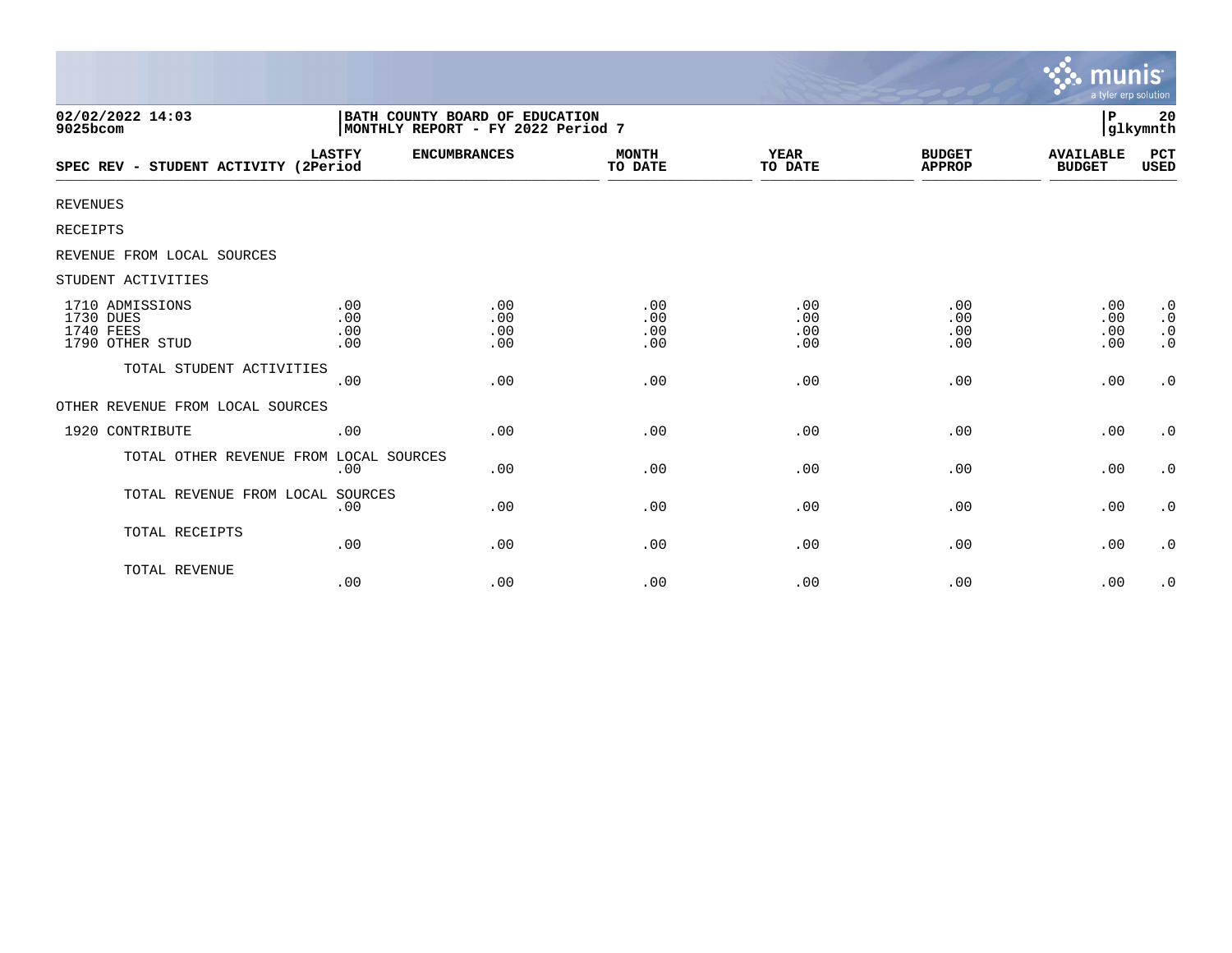

| 02/02/2022 14:03<br>$9025$ bcom                      |                                                       | BATH COUNTY BOARD OF EDUCATION<br>MONTHLY REPORT - FY 2022 Period 7 |                                               |                                               |                                               | $\mathbf P$                                   | 21<br>glkymnth                                                                                                                                    |
|------------------------------------------------------|-------------------------------------------------------|---------------------------------------------------------------------|-----------------------------------------------|-----------------------------------------------|-----------------------------------------------|-----------------------------------------------|---------------------------------------------------------------------------------------------------------------------------------------------------|
|                                                      | <b>LASTFY</b><br>SPEC REV - STUDENT ACTIVITY (2Period | <b>ENCUMBRANCES</b>                                                 | <b>MONTH</b><br>TO DATE                       | <b>YEAR</b><br>TO DATE                        | <b>BUDGET</b><br><b>APPROP</b>                | <b>AVAILABLE</b><br><b>BUDGET</b>             | PCT<br><b>USED</b>                                                                                                                                |
| <b>EXPENDITURES</b>                                  |                                                       |                                                                     |                                               |                                               |                                               |                                               |                                                                                                                                                   |
| 1000<br>INSTRUCTION                                  |                                                       |                                                                     |                                               |                                               |                                               |                                               |                                                                                                                                                   |
| 0100<br>0300<br>0400<br>0500<br>0600<br>0700<br>0800 | .00<br>.00<br>.00<br>$.00$<br>.00<br>.00<br>.00       | .00<br>.00<br>.00<br>.00<br>.00<br>.00<br>.00                       | .00<br>.00<br>.00<br>.00<br>.00<br>.00<br>.00 | .00<br>.00<br>.00<br>.00<br>.00<br>.00<br>.00 | .00<br>.00<br>.00<br>.00<br>.00<br>.00<br>.00 | .00<br>.00<br>.00<br>.00<br>.00<br>.00<br>.00 | $\cdot$ 0<br>$\boldsymbol{\cdot}$ 0<br>$\cdot$ 0<br>$\begin{smallmatrix} . & 0 \\ . & 0 \end{smallmatrix}$<br>$\boldsymbol{\cdot}$ 0<br>$\cdot$ 0 |
|                                                      | TOTAL 1000<br>INSTRUCTION<br>.00                      | .00                                                                 | .00                                           | .00                                           | .00                                           | .00                                           | $\cdot$ 0                                                                                                                                         |
| 2100                                                 | STUDENT SUPPORT SERVICES                              |                                                                     |                                               |                                               |                                               |                                               |                                                                                                                                                   |
| 0100<br>0300<br>0400<br>0500<br>0600<br>0700<br>0800 | .00<br>.00<br>.00<br>.00<br>.00<br>.00<br>.00         | .00<br>.00<br>.00<br>.00<br>.00<br>.00<br>.00                       | .00<br>.00<br>.00<br>.00<br>.00<br>.00<br>.00 | .00<br>.00<br>.00<br>.00<br>.00<br>.00<br>.00 | .00<br>.00<br>.00<br>.00<br>.00<br>.00<br>.00 | .00<br>.00<br>.00<br>.00<br>.00<br>.00<br>.00 | $\cdot$ 0<br>$\cdot$ 0<br>$\cdot$ 0<br>$\begin{array}{c} . & 0 \\ . & 0 \\ . & 0 \end{array}$<br>$\cdot$ 0                                        |
|                                                      | TOTAL 2100<br>STUDENT SUPPORT SERVICES                |                                                                     |                                               |                                               |                                               |                                               |                                                                                                                                                   |
| 2200                                                 | .00<br>INSTRUCTIONAL STAFF SUPP SERV                  | .00                                                                 | .00                                           | .00                                           | .00                                           | .00                                           | $\cdot$ 0                                                                                                                                         |
| 0100<br>0300<br>0400<br>0500<br>0600<br>0700<br>0800 | .00<br>.00<br>.00<br>.00<br>.00<br>.00<br>.00         | .00<br>.00<br>.00<br>.00<br>.00<br>.00<br>.00                       | .00<br>.00<br>.00<br>.00<br>.00<br>.00<br>.00 | .00<br>.00<br>.00<br>.00<br>.00<br>.00<br>.00 | .00<br>.00<br>.00<br>.00<br>.00<br>.00<br>.00 | .00<br>.00<br>.00<br>.00<br>.00<br>.00<br>.00 | $\cdot$ 0<br>$\cdot$ 0<br>$\begin{smallmatrix} 0.1 \\ 0.1 \end{smallmatrix}$<br>$\ddot{0}$<br>$\boldsymbol{\cdot}$ 0<br>$\overline{0}$            |
|                                                      | TOTAL 2200<br>INSTRUCTIONAL STAFF SUPP SERV<br>.00    | .00                                                                 | .00                                           | .00                                           | .00                                           | .00                                           | $\cdot$ 0                                                                                                                                         |
| 2600                                                 | PLANT OPERATIONS AND MAINTENANCE                      |                                                                     |                                               |                                               |                                               |                                               |                                                                                                                                                   |
| 0100<br>0300<br>0400<br>0500<br>0600<br>0700<br>0800 | .00<br>.00<br>.00<br>.00<br>.00<br>.00<br>.00         | .00<br>.00<br>.00<br>.00<br>.00<br>.00<br>.00                       | .00<br>.00<br>.00<br>.00<br>.00<br>.00<br>.00 | .00<br>.00<br>.00<br>.00<br>.00<br>.00<br>.00 | .00<br>.00<br>.00<br>.00<br>.00<br>.00<br>.00 | .00<br>.00<br>.00<br>.00<br>.00<br>.00<br>.00 | $\cdot$ 0<br>$\cdot$ 0<br>$\boldsymbol{\cdot}$ 0<br>$\ddot{0}$<br>$\boldsymbol{\cdot}$ 0<br>$\boldsymbol{\cdot}$ 0<br>$\cdot$ 0                   |
|                                                      | TOTAL 2600<br>PLANT OPERATIONS AND MAINTENANCE<br>.00 | .00                                                                 | .00                                           | .00                                           | .00                                           | .00                                           | $\cdot$ 0                                                                                                                                         |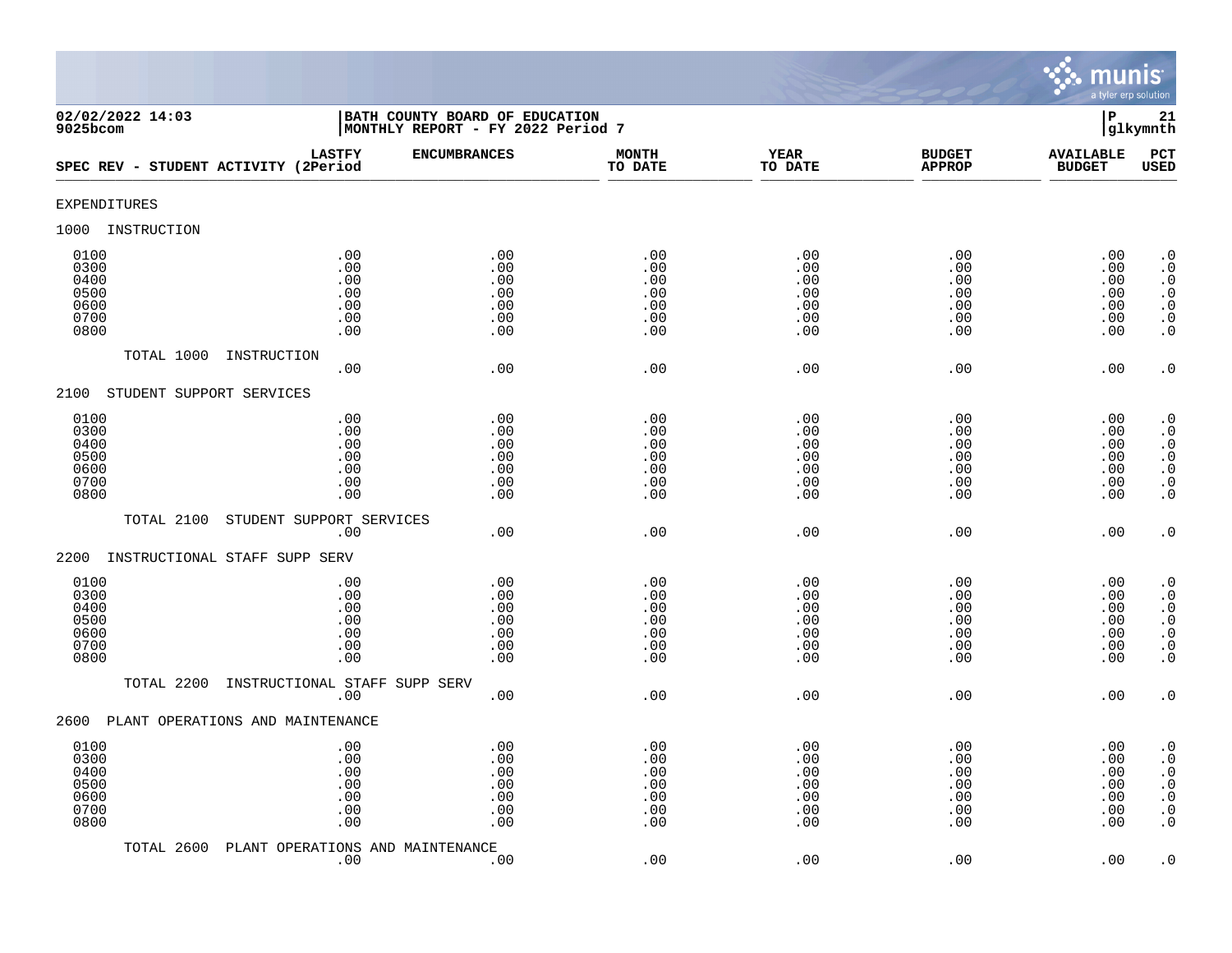

|                                                      | 02/02/2022 14:03<br>BATH COUNTY BOARD OF EDUCATION<br>9025bcom |                                               |                                               | P<br>glkymnth<br> MONTHLY REPORT - FY 2022 Period 7 |                                               |                                               |                                               |                                                                                         |  |
|------------------------------------------------------|----------------------------------------------------------------|-----------------------------------------------|-----------------------------------------------|-----------------------------------------------------|-----------------------------------------------|-----------------------------------------------|-----------------------------------------------|-----------------------------------------------------------------------------------------|--|
| SPEC REV -                                           | STUDENT ACTIVITY                                               | <b>LASTFY</b><br>(2Period                     | <b>ENCUMBRANCES</b>                           | <b>MONTH</b><br>TO DATE                             | <b>YEAR</b><br>TO DATE                        | <b>BUDGET</b><br><b>APPROP</b>                | <b>AVAILABLE</b><br><b>BUDGET</b>             | PCT<br><b>USED</b>                                                                      |  |
| 2700                                                 | STUDENT TRANSPORTATION                                         |                                               |                                               |                                                     |                                               |                                               |                                               |                                                                                         |  |
| 0100<br>0300<br>0400<br>0500<br>0600<br>0700<br>0800 |                                                                | .00<br>.00<br>.00<br>.00<br>.00<br>.00<br>.00 | .00<br>.00<br>.00<br>.00<br>.00<br>.00<br>.00 | .00<br>.00<br>.00<br>.00<br>.00<br>.00<br>.00       | .00<br>.00<br>.00<br>.00<br>.00<br>.00<br>.00 | .00<br>.00<br>.00<br>.00<br>.00<br>.00<br>.00 | .00<br>.00<br>.00<br>.00<br>.00<br>.00<br>.00 | $\cdot$ 0<br>$\cdot$ 0<br>$\cdot$ 0<br>$\cdot$ 0<br>$\cdot$ 0<br>$\cdot$ 0<br>$\cdot$ 0 |  |
|                                                      | TOTAL 2700                                                     | STUDENT TRANSPORTATION<br>.00                 | .00                                           | .00                                                 | .00                                           | .00                                           | .00                                           | $\cdot$ 0                                                                               |  |
|                                                      | TOTAL EXPENDITURES                                             | .00                                           | .00                                           | .00                                                 | .00                                           | .00                                           | .00                                           | $\cdot$ 0                                                                               |  |
|                                                      | TOTAL FOR SPEC REV -                                           | STUDENT ACTIVITY<br>.00                       | (25)<br>.00                                   | .00                                                 | .00                                           | .00                                           | .00                                           | $\cdot$ 0                                                                               |  |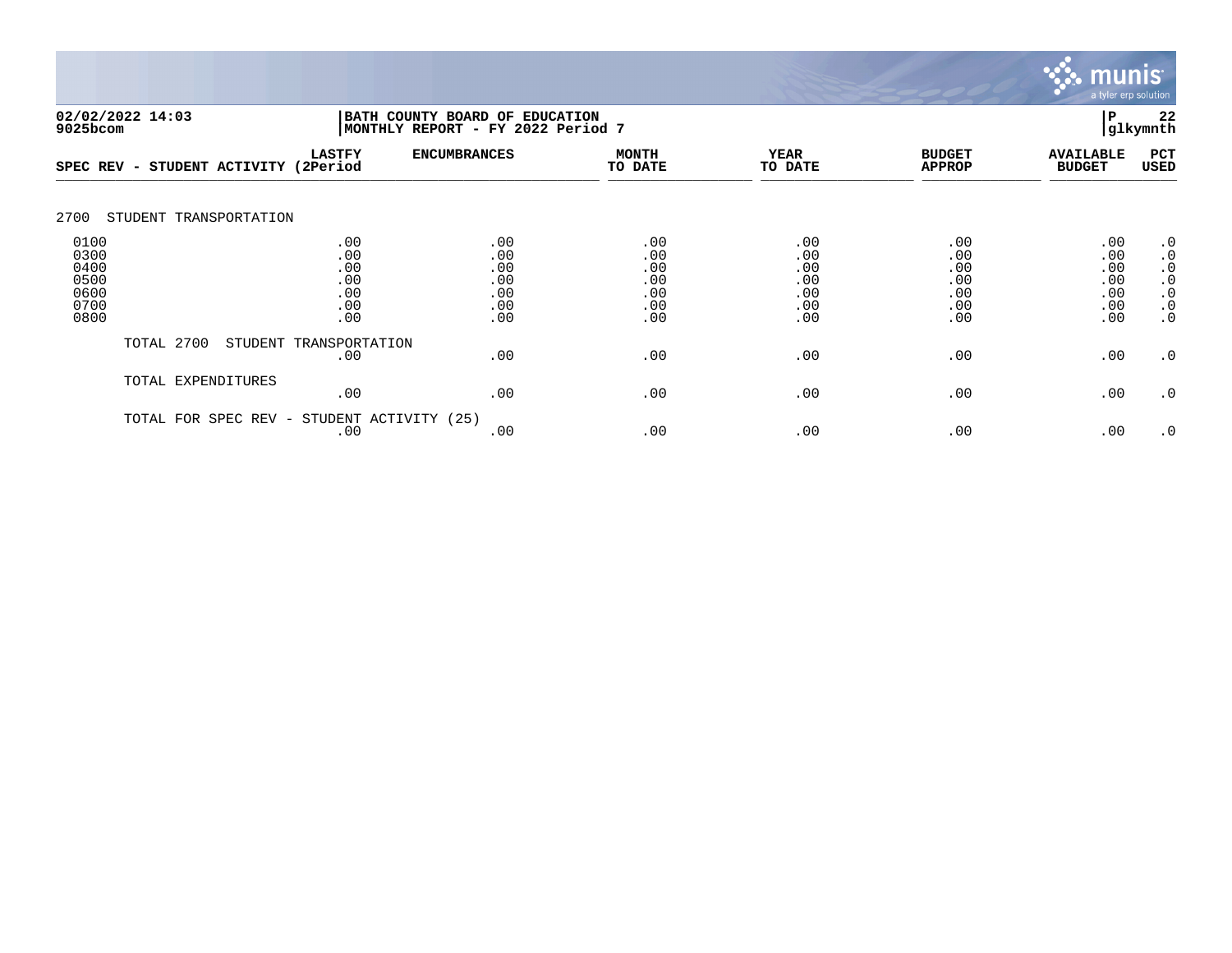|                                  |                         |                                                                     |                         |                        |                                | mun<br>a tyler erp solution       |                        |
|----------------------------------|-------------------------|---------------------------------------------------------------------|-------------------------|------------------------|--------------------------------|-----------------------------------|------------------------|
| 02/02/2022 14:03<br>9025bcom     |                         | BATH COUNTY BOARD OF EDUCATION<br>MONTHLY REPORT - FY 2022 Period 7 |                         |                        | P                              | 23<br>glkymnth                    |                        |
| CAPITAL OUTLAY FUND (310)        | <b>LASTFY</b><br>Period | <b>ENCUMBRANCES</b>                                                 | <b>MONTH</b><br>TO DATE | <b>YEAR</b><br>TO DATE | <b>BUDGET</b><br><b>APPROP</b> | <b>AVAILABLE</b><br><b>BUDGET</b> | PCT<br><b>USED</b>     |
| <b>REVENUES</b>                  |                         |                                                                     |                         |                        |                                |                                   |                        |
| 0999 BEGINNING BALANCE           |                         |                                                                     |                         |                        |                                |                                   |                        |
| TOTAL 0999 BEGINNING BALANCE     | .00                     | .00                                                                 | .00                     | .00                    | .00                            | .00                               | . 0                    |
| RECEIPTS                         |                         |                                                                     |                         |                        |                                |                                   |                        |
| REVENUE FROM STATE SOURCES       |                         |                                                                     |                         |                        |                                |                                   |                        |
| RESTRICTED                       |                         |                                                                     |                         |                        |                                |                                   |                        |
| 3200 RES STATE                   | 86,105.00               | .00                                                                 | .00                     | 89,753.00              | 179,506.00                     | 89,753.00                         | 50.0                   |
| TOTAL RESTRICTED                 | 86,105.00               | .00                                                                 | .00                     | 89,753.00              | 179,506.00                     | 89,753.00                         | 50.0                   |
| TOTAL REVENUE FROM STATE SOURCES | 86,105.00               | .00                                                                 | .00                     | 89,753.00              | 179,506.00                     | 89,753.00                         | 50.0                   |
| OTHER RECEIPTS                   |                         |                                                                     |                         |                        |                                |                                   |                        |
| INTERFUND TRANSFERS              |                         |                                                                     |                         |                        |                                |                                   |                        |
| 5210 FND XFER                    | .00                     | .00                                                                 | .00                     | .00                    | .00                            | .00                               | $\boldsymbol{\cdot}$ 0 |
| TOTAL INTERFUND TRANSFERS        | .00                     | .00                                                                 | .00                     | .00                    | .00                            | .00                               | $\cdot$ 0              |
| TOTAL OTHER RECEIPTS             | .00                     | .00                                                                 | .00                     | .00                    | .00                            | .00                               | $\cdot$ 0              |
| TOTAL RECEIPTS                   | 86,105.00               | .00                                                                 | .00                     | 89,753.00              | 179,506.00                     | 89,753.00                         | 50.0                   |
| TOTAL REVENUE                    | 86,105.00               | .00                                                                 | .00                     | 89,753.00              | 179,506.00                     | 89,753.00                         | 50.0                   |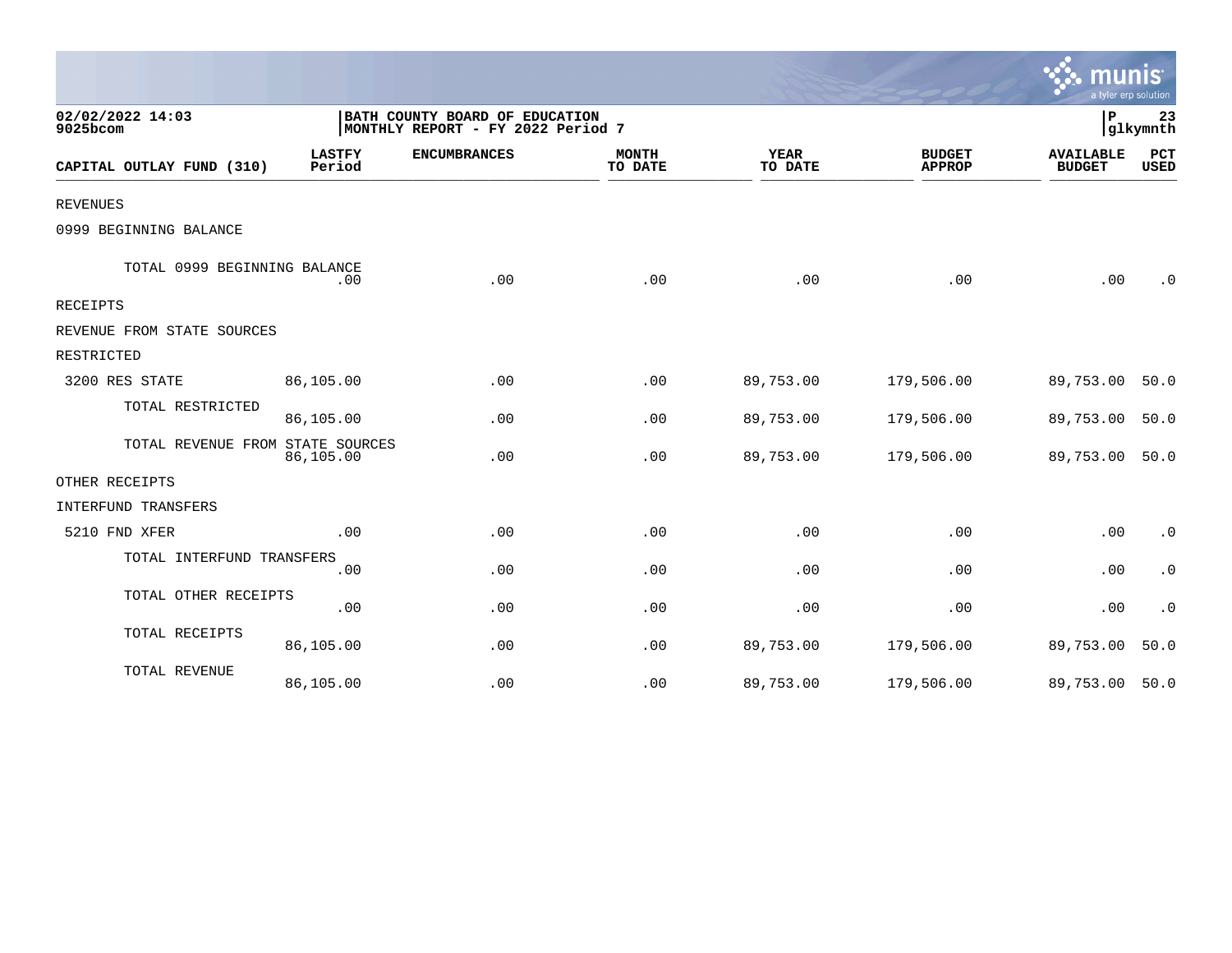

| 02/02/2022 14:03<br>9025bcom             |                             | BATH COUNTY BOARD OF EDUCATION<br>MONTHLY REPORT - FY 2022 Period 7 |                         |                        |                                | P                                 | 24<br> glkymnth        |
|------------------------------------------|-----------------------------|---------------------------------------------------------------------|-------------------------|------------------------|--------------------------------|-----------------------------------|------------------------|
| CAPITAL OUTLAY FUND (310)                | <b>LASTFY</b><br>Period     | <b>ENCUMBRANCES</b>                                                 | <b>MONTH</b><br>TO DATE | <b>YEAR</b><br>TO DATE | <b>BUDGET</b><br><b>APPROP</b> | <b>AVAILABLE</b><br><b>BUDGET</b> | PCT<br><b>USED</b>     |
| <b>EXPENDITURES</b>                      |                             |                                                                     |                         |                        |                                |                                   |                        |
| 2600<br>PLANT OPERATIONS AND MAINTENANCE |                             |                                                                     |                         |                        |                                |                                   |                        |
| 0400<br>0500                             | .00<br>.00                  | .00<br>.00                                                          | .00<br>.00              | .00<br>.00             | .00<br>.00                     | .00<br>.00                        | $\cdot$ 0<br>$\cdot$ 0 |
| TOTAL 2600                               | PLANT OPERATIONS AND<br>.00 | MAINTENANCE<br>.00                                                  | .00                     | .00                    | .00                            | .00                               | $\cdot$ 0              |
| DEBT SERVICE<br>5100                     |                             |                                                                     |                         |                        |                                |                                   |                        |
| 0800<br>0840                             | .00<br>.00                  | .00<br>.00                                                          | .00<br>.00              | .00<br>.00             | .00<br>179,506.00              | .00<br>179,506.00                 | $\cdot$ 0<br>$\cdot$ 0 |
| TOTAL 5100<br>DEBT SERVICE               | .00                         | .00                                                                 | .00                     | .00                    | 179,506.00                     | 179,506.00                        | $\cdot$ 0              |
| FUND TRANSFERS<br>5200                   |                             |                                                                     |                         |                        |                                |                                   |                        |
| 0900                                     | .00                         | .00                                                                 | .00                     | .00                    | .00                            | .00                               | $\cdot$ 0              |
| TOTAL 5200                               | FUND TRANSFERS<br>.00       | .00                                                                 | .00                     | .00                    | .00                            | .00                               | $\cdot$ 0              |
| TOTAL EXPENDITURES                       | .00                         | .00                                                                 | .00                     | .00                    | 179,506.00                     | 179,506.00                        | $\cdot$ 0              |
| TOTAL FOR CAPITAL OUTLAY FUND            | (310)<br>86,105.00          | .00                                                                 | .00                     | 89,753.00              | .00                            | $-89,753.00$                      | $\cdot$ 0              |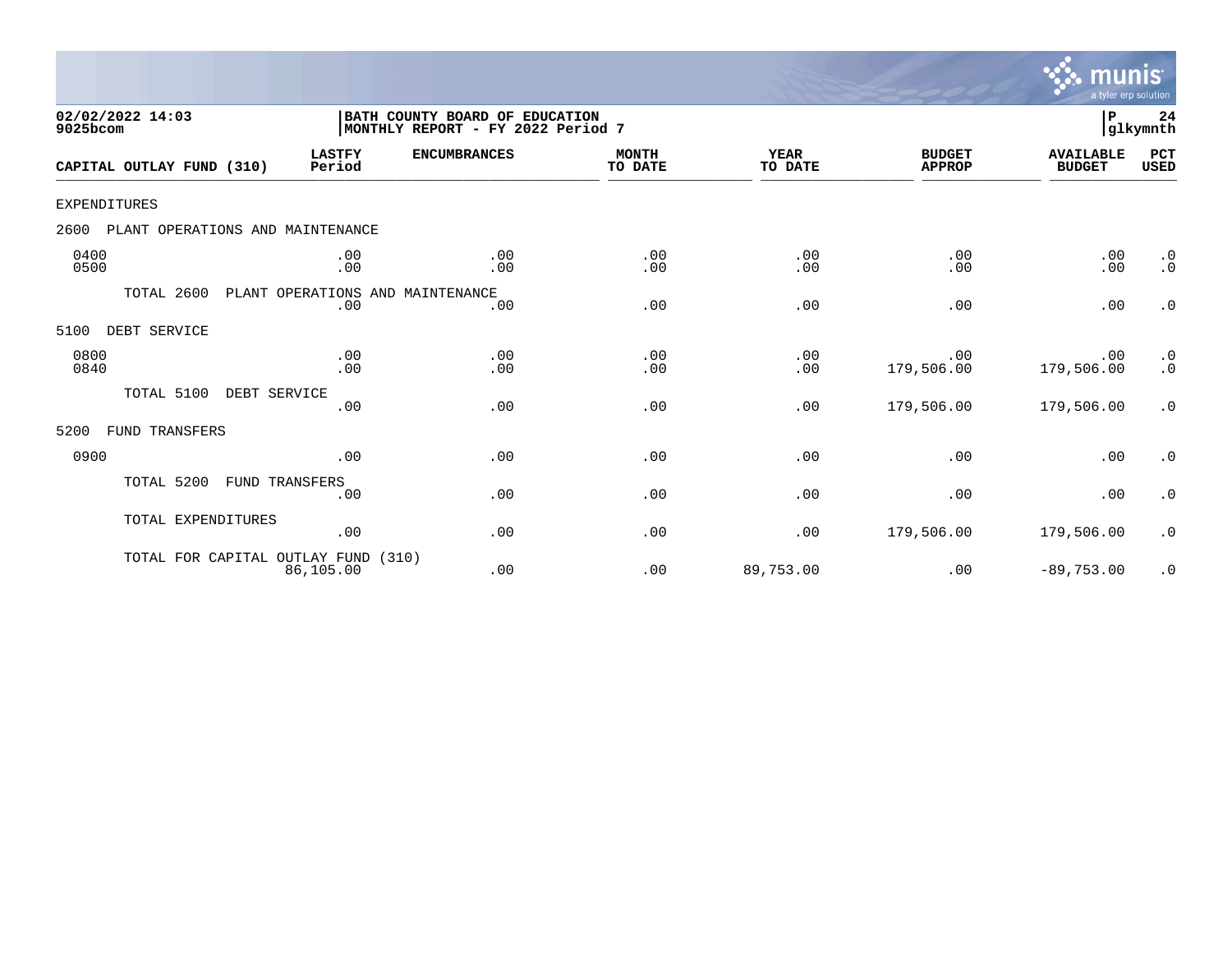|                                                                                                   |                                                                     |                                        |                                        |                                        |                                                               | munis<br>a tyler erp solution                 |                                                                            |
|---------------------------------------------------------------------------------------------------|---------------------------------------------------------------------|----------------------------------------|----------------------------------------|----------------------------------------|---------------------------------------------------------------|-----------------------------------------------|----------------------------------------------------------------------------|
| 02/02/2022 14:03<br>9025bcom                                                                      | BATH COUNTY BOARD OF EDUCATION<br>MONTHLY REPORT - FY 2022 Period 7 |                                        |                                        |                                        |                                                               | l P                                           | 25<br>glkymnth                                                             |
| BUILDING FUND (5 CENT LEVY) (3Period                                                              | <b>LASTFY</b>                                                       | <b>ENCUMBRANCES</b>                    | <b>MONTH</b><br>TO DATE                | <b>YEAR</b><br>TO DATE                 | <b>BUDGET</b><br><b>APPROP</b>                                | <b>AVAILABLE</b><br><b>BUDGET</b>             | PCT<br>USED                                                                |
| <b>REVENUES</b>                                                                                   |                                                                     |                                        |                                        |                                        |                                                               |                                               |                                                                            |
| 0999 BEGINNING BALANCE                                                                            |                                                                     |                                        |                                        |                                        |                                                               |                                               |                                                                            |
| TOTAL 0999 BEGINNING BALANCE                                                                      | .00                                                                 | .00                                    | .00                                    | .00                                    | .00                                                           | .00                                           | $\overline{0}$                                                             |
| RECEIPTS                                                                                          |                                                                     |                                        |                                        |                                        |                                                               |                                               |                                                                            |
| REVENUE FROM LOCAL SOURCES                                                                        |                                                                     |                                        |                                        |                                        |                                                               |                                               |                                                                            |
| AD VALOREM TAXES                                                                                  |                                                                     |                                        |                                        |                                        |                                                               |                                               |                                                                            |
| 1111 GRP TAX<br>1113 PSCRP TAX<br>1115 DLQ TAX<br>1116 DISTL TAX<br>1117 MV TAX<br>1118 UNMND TAX | 621,784.00<br>.00<br>.00<br>.00<br>.00<br>.00                       | .00<br>.00<br>.00<br>.00<br>.00<br>.00 | .00<br>.00<br>.00<br>.00<br>.00<br>.00 | .00<br>.00<br>.00<br>.00<br>.00<br>.00 | 650,000.00<br>.00<br>$.00 \ \rm$<br>.00<br>$.00 \ \rm$<br>.00 | 650,000.00<br>.00<br>.00<br>.00<br>.00<br>.00 | $\cdot$ 0<br>$\cdot$ 0<br>$\cdot$ 0<br>$\cdot$ 0<br>$\cdot$ 0<br>$\cdot$ 0 |
| TOTAL AD VALOREM TAXES                                                                            | 621,784.00                                                          | .00                                    | .00                                    | .00                                    | 650,000.00                                                    | 650,000.00                                    | $\cdot$ 0                                                                  |
| PENALTIES & INTEREST ON TAXES                                                                     |                                                                     |                                        |                                        |                                        |                                                               |                                               |                                                                            |
| 1140 PEN & INT                                                                                    | .00.                                                                | .00.                                   | .00                                    | .00                                    | .00                                                           | .00                                           | $\cdot$ 0                                                                  |
| TOTAL PENALTIES & INTEREST ON TAXES                                                               | .00                                                                 | .00                                    | .00                                    | .00                                    | .00                                                           | .00                                           | $\boldsymbol{\cdot}$ 0                                                     |
| OTHER TAXES                                                                                       |                                                                     |                                        |                                        |                                        |                                                               |                                               |                                                                            |
| 1191 OMIT TAX<br>1192 EXCISE TAX                                                                  | .00<br>.00                                                          | .00<br>.00                             | .00<br>.00                             | .00<br>.00                             | .00<br>.00                                                    | .00<br>.00                                    | $\cdot$ 0<br>$\cdot$ 0                                                     |
| TOTAL OTHER TAXES                                                                                 | .00                                                                 | .00                                    | .00                                    | .00                                    | .00                                                           | .00                                           | $\cdot$ 0                                                                  |
| EARNINGS ON INVESTMENTS                                                                           |                                                                     |                                        |                                        |                                        |                                                               |                                               |                                                                            |
| 1510 INT ON INV                                                                                   | .00                                                                 | .00                                    | .00                                    | .00                                    | .00                                                           | .00                                           | $\cdot$ 0                                                                  |
| TOTAL EARNINGS ON INVESTMENTS                                                                     | .00                                                                 | .00                                    | .00                                    | .00                                    | .00                                                           | .00                                           | $\cdot$ 0                                                                  |
| TOTAL REVENUE FROM LOCAL SOURCES                                                                  | 621,784.00                                                          | .00                                    | .00                                    | .00                                    | 650,000.00                                                    | 650,000.00                                    | $\cdot$ 0                                                                  |
| REVENUE FROM STATE SOURCES                                                                        |                                                                     |                                        |                                        |                                        |                                                               |                                               |                                                                            |

 $\mathcal{L}$ 

RESTRICTED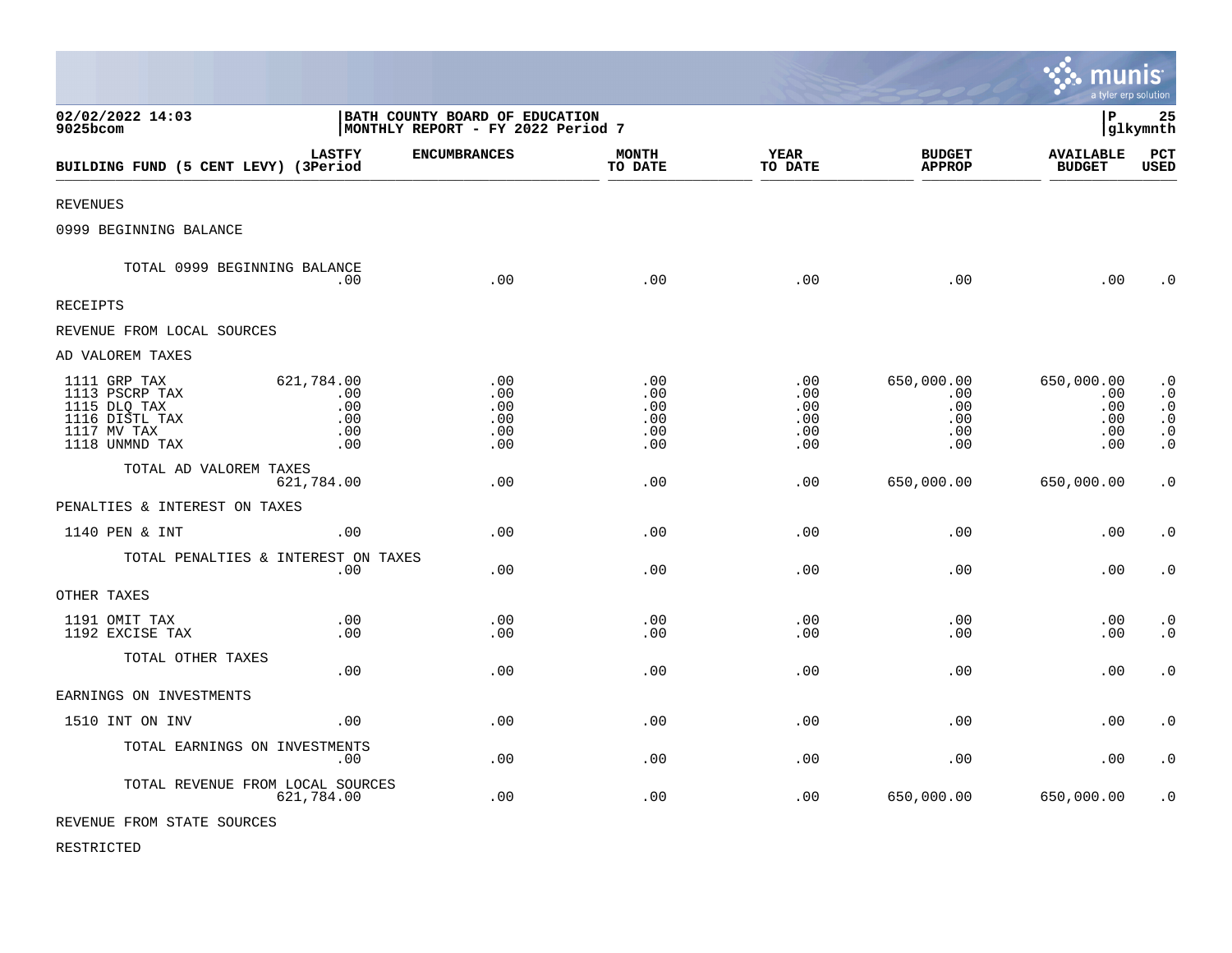

| 02/02/2022 14:03<br>9025bcom                                                                                  |                                                | BATH COUNTY BOARD OF EDUCATION<br>MONTHLY REPORT - FY 2022 Period 7 |                                        |                                        |                                        | P                                      | 26<br>glkymnth                                                             |
|---------------------------------------------------------------------------------------------------------------|------------------------------------------------|---------------------------------------------------------------------|----------------------------------------|----------------------------------------|----------------------------------------|----------------------------------------|----------------------------------------------------------------------------|
| BUILDING FUND (5 CENT LEVY) (3Period                                                                          | <b>LASTFY</b>                                  | <b>ENCUMBRANCES</b>                                                 | <b>MONTH</b><br>TO DATE                | <b>YEAR</b><br>TO DATE                 | <b>BUDGET</b><br><b>APPROP</b>         | <b>AVAILABLE</b><br><b>BUDGET</b>      | PCT<br><b>USED</b>                                                         |
| 3200 RES STATE                                                                                                | 506,216.00                                     | .00                                                                 | .00                                    | 497,138.00                             | 994, 274.00                            | 497,136.00                             | 50.0                                                                       |
| TOTAL RESTRICTED                                                                                              | 506,216.00                                     | .00                                                                 | .00                                    | 497,138.00                             | 994, 274.00                            | 497,136.00                             | 50.0                                                                       |
|                                                                                                               | TOTAL REVENUE FROM STATE SOURCES<br>506,216.00 | .00                                                                 | .00                                    | 497,138.00                             | 994, 274.00                            | 497,136.00                             | 50.0                                                                       |
| OTHER RECEIPTS                                                                                                |                                                |                                                                     |                                        |                                        |                                        |                                        |                                                                            |
| INTERFUND TRANSFERS                                                                                           |                                                |                                                                     |                                        |                                        |                                        |                                        |                                                                            |
| 5210 FND XFER                                                                                                 | .00                                            | .00                                                                 | .00                                    | .00                                    | .00                                    | .00                                    | $\cdot$ 0                                                                  |
| TOTAL INTERFUND TRANSFERS                                                                                     | .00                                            | .00                                                                 | .00                                    | .00                                    | .00                                    | .00                                    | $\cdot$ 0                                                                  |
| SALE OR COMP FOR LOSS OF ASSETS                                                                               |                                                |                                                                     |                                        |                                        |                                        |                                        |                                                                            |
| 5311 SALE LAND<br>5312 LOSS LAND<br>5331 SALE BLDG<br>5332 LOSS BLDG<br>5341<br>SALE EQUIP<br>5342 LOSS EQUIP | .00<br>.00<br>.00<br>.00<br>.00<br>.00         | .00<br>.00<br>.00<br>.00<br>.00<br>.00                              | .00<br>.00<br>.00<br>.00<br>.00<br>.00 | .00<br>.00<br>.00<br>.00<br>.00<br>.00 | .00<br>.00<br>.00<br>.00<br>.00<br>.00 | .00<br>.00<br>.00<br>.00<br>.00<br>.00 | $\cdot$ 0<br>$\cdot$ 0<br>$\cdot$ 0<br>$\cdot$ 0<br>$\cdot$ 0<br>$\cdot$ 0 |
|                                                                                                               | TOTAL SALE OR COMP FOR LOSS OF ASSETS<br>.00   | .00                                                                 | .00                                    | .00                                    | .00                                    | .00                                    | $\cdot$ 0                                                                  |
| TOTAL OTHER RECEIPTS                                                                                          | .00                                            | .00                                                                 | .00                                    | .00                                    | .00                                    | .00                                    | $\cdot$ 0                                                                  |
| TOTAL RECEIPTS                                                                                                | 1,128,000.00                                   | .00                                                                 | .00                                    | 497,138.00                             | 1,644,274.00                           | 1,147,136.00                           | 30.2                                                                       |
| TOTAL REVENUE                                                                                                 | 1,128,000.00                                   | .00                                                                 | .00                                    | 497,138.00                             | 1,644,274.00                           | 1, 147, 136.00 30.2                    |                                                                            |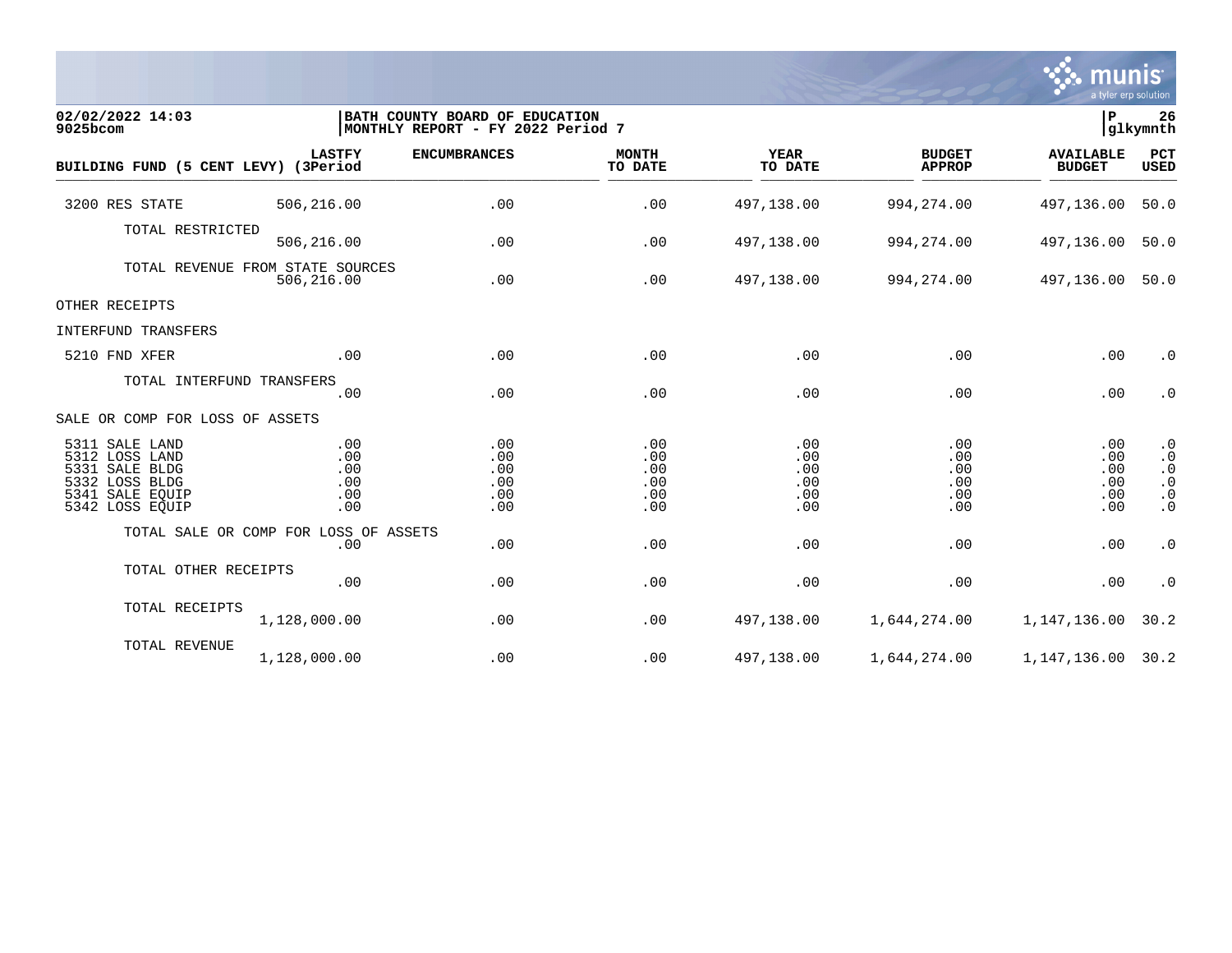

| 02/02/2022 14:03<br>9025bcom         |                                                              | BATH COUNTY BOARD OF EDUCATION<br>MONTHLY REPORT - FY 2022 Period 7 |                         |                        |                                | P                                 | 27<br>glkymnth         |
|--------------------------------------|--------------------------------------------------------------|---------------------------------------------------------------------|-------------------------|------------------------|--------------------------------|-----------------------------------|------------------------|
| BUILDING FUND (5 CENT LEVY) (3Period | <b>LASTFY</b>                                                | <b>ENCUMBRANCES</b>                                                 | <b>MONTH</b><br>TO DATE | <b>YEAR</b><br>TO DATE | <b>BUDGET</b><br><b>APPROP</b> | <b>AVAILABLE</b><br><b>BUDGET</b> | PCT<br><b>USED</b>     |
| EXPENDITURES                         |                                                              |                                                                     |                         |                        |                                |                                   |                        |
| 4700<br>BUILDING IMPROVEMENTS        |                                                              |                                                                     |                         |                        |                                |                                   |                        |
| 0400<br>0840                         | .00<br>.00                                                   | .00<br>.00                                                          | .00<br>.00              | .00<br>.00             | .00<br>299,995.98              | .00<br>299,995.98                 | $\cdot$ 0<br>.0        |
| TOTAL 4700                           | BUILDING<br>IMPROVEMENTS<br>.00                              | .00                                                                 | .00                     | .00                    | 299,995.98                     | 299,995.98                        | $\cdot$ 0              |
| 5100<br>DEBT SERVICE                 |                                                              |                                                                     |                         |                        |                                |                                   |                        |
| 0300<br>0800                         | .00<br>.00                                                   | .00<br>.00                                                          | .00<br>.00              | .00<br>.00             | .00<br>.00                     | .00<br>.00                        | $\cdot$ 0<br>$\cdot$ 0 |
| TOTAL 5100                           | DEBT SERVICE<br>.00                                          | .00                                                                 | .00                     | .00                    | .00                            | .00                               | $\cdot$ 0              |
| 5200<br>FUND TRANSFERS               |                                                              |                                                                     |                         |                        |                                |                                   |                        |
| 0900                                 | 1,183,596.29                                                 | .00                                                                 | .00                     | 1,170,828.46           | 1,344,278.02                   | 173,449.56                        | 87.1                   |
| TOTAL 5200                           | <b>FUND TRANSFERS</b><br>1,183,596.29                        | .00                                                                 | .00                     | 1,170,828.46           | 1,344,278.02                   | 173,449.56                        | 87.1                   |
| TOTAL EXPENDITURES                   | 1, 183, 596.29                                               | .00                                                                 | .00                     | 1,170,828.46           | 1,644,274.00                   | 473,445.54                        | 71.2                   |
|                                      | TOTAL FOR BUILDING FUND (5 CENT LEVY) (320)<br>$-55, 596.29$ | .00                                                                 | .00                     | $-673,690.46$          | .00                            | 673,690.46                        | $\cdot$ 0              |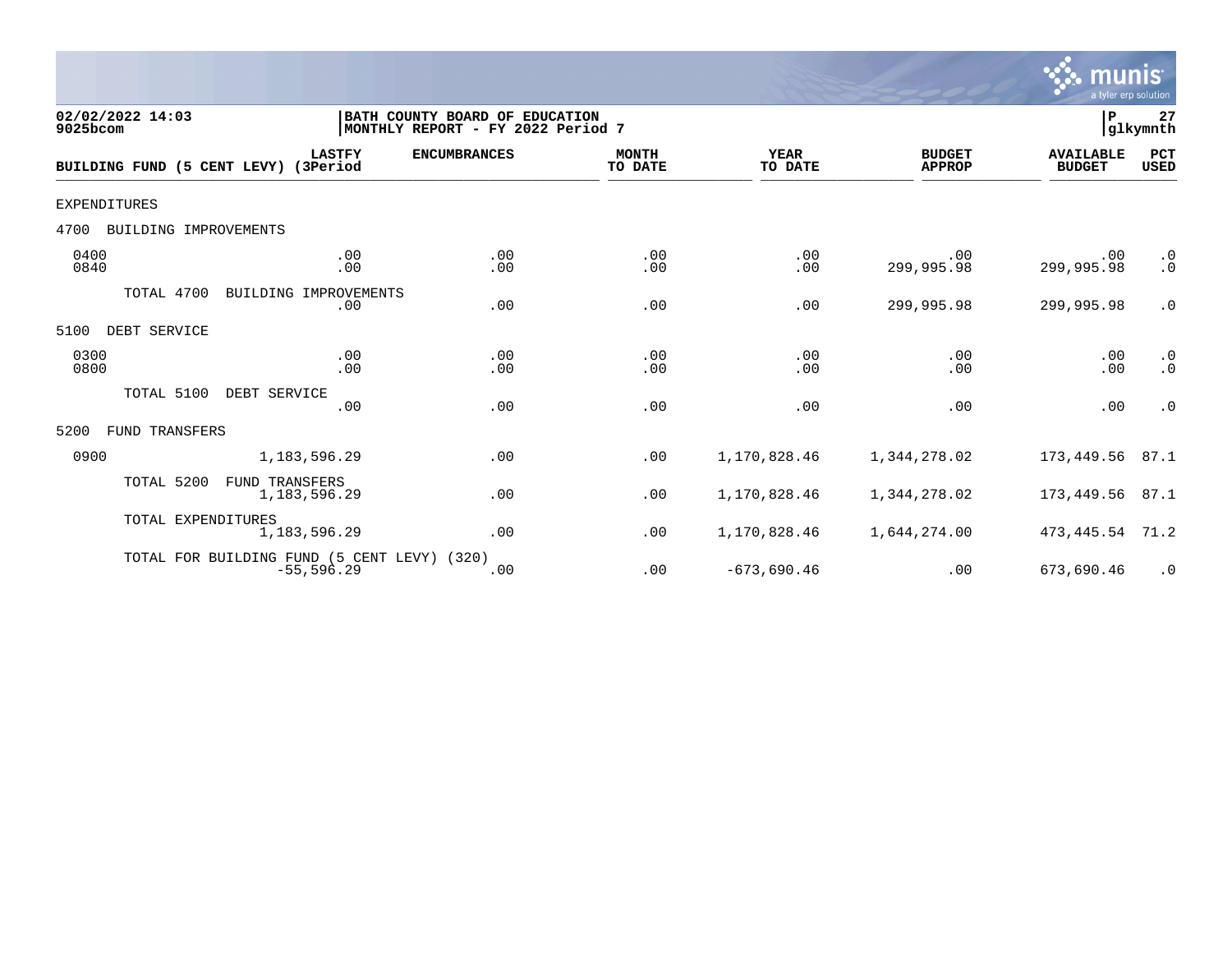|                                  |                                                                     |                     |                         |                        |                                | mu<br>a tyler erp solution        |                    |
|----------------------------------|---------------------------------------------------------------------|---------------------|-------------------------|------------------------|--------------------------------|-----------------------------------|--------------------|
| 02/02/2022 14:03<br>9025bcom     | BATH COUNTY BOARD OF EDUCATION<br>MONTHLY REPORT - FY 2022 Period 7 |                     |                         |                        |                                | $\, {\bf P}$                      | 28<br>glkymnth     |
| CONSTRUCTION FUND (360)          | <b>LASTFY</b><br>Period                                             | <b>ENCUMBRANCES</b> | <b>MONTH</b><br>TO DATE | <b>YEAR</b><br>TO DATE | <b>BUDGET</b><br><b>APPROP</b> | <b>AVAILABLE</b><br><b>BUDGET</b> | PCT<br><b>USED</b> |
| REVENUES                         |                                                                     |                     |                         |                        |                                |                                   |                    |
| <b>RECEIPTS</b>                  |                                                                     |                     |                         |                        |                                |                                   |                    |
| REVENUE FROM LOCAL SOURCES       |                                                                     |                     |                         |                        |                                |                                   |                    |
| EARNINGS ON INVESTMENTS          |                                                                     |                     |                         |                        |                                |                                   |                    |
| 1510 INT ON INV                  | .00                                                                 | .00                 | .00                     | .00                    | .00                            | .00                               | $\cdot$ 0          |
| TOTAL EARNINGS ON INVESTMENTS    | .00                                                                 | .00                 | .00                     | .00                    | .00                            | .00                               | $\cdot$ 0          |
| TOTAL REVENUE FROM LOCAL SOURCES | .00                                                                 | .00                 | .00                     | .00                    | .00                            | .00                               | $\cdot$ 0          |
| OTHER RECEIPTS                   |                                                                     |                     |                         |                        |                                |                                   |                    |
| <b>BOND ISSUANCE</b>             |                                                                     |                     |                         |                        |                                |                                   |                    |
| 5110 BOND PRIN                   | .00                                                                 | .00                 | .00                     | .00                    | .00                            | .00                               | $\cdot$ 0          |
| TOTAL BOND ISSUANCE              | .00                                                                 | .00                 | .00                     | .00                    | .00                            | .00                               | $\cdot$ 0          |
| INTERFUND TRANSFERS              |                                                                     |                     |                         |                        |                                |                                   |                    |
| 5210 FND XFER                    | .00                                                                 | .00                 | .00                     | .00                    | .00                            | .00                               | $\cdot$ 0          |
| TOTAL INTERFUND TRANSFERS        | .00                                                                 | .00                 | .00                     | .00                    | .00                            | .00                               | $\cdot$ 0          |
| TOTAL OTHER RECEIPTS             | .00                                                                 | .00                 | .00                     | .00                    | .00                            | .00                               | $\cdot$ 0          |
| TOTAL RECEIPTS                   | .00                                                                 | .00                 | .00                     | .00                    | .00                            | .00                               | $\cdot$ 0          |
| TOTAL REVENUE                    | .00                                                                 | .00                 | .00                     | .00                    | .00                            | .00                               | $\cdot$ 0          |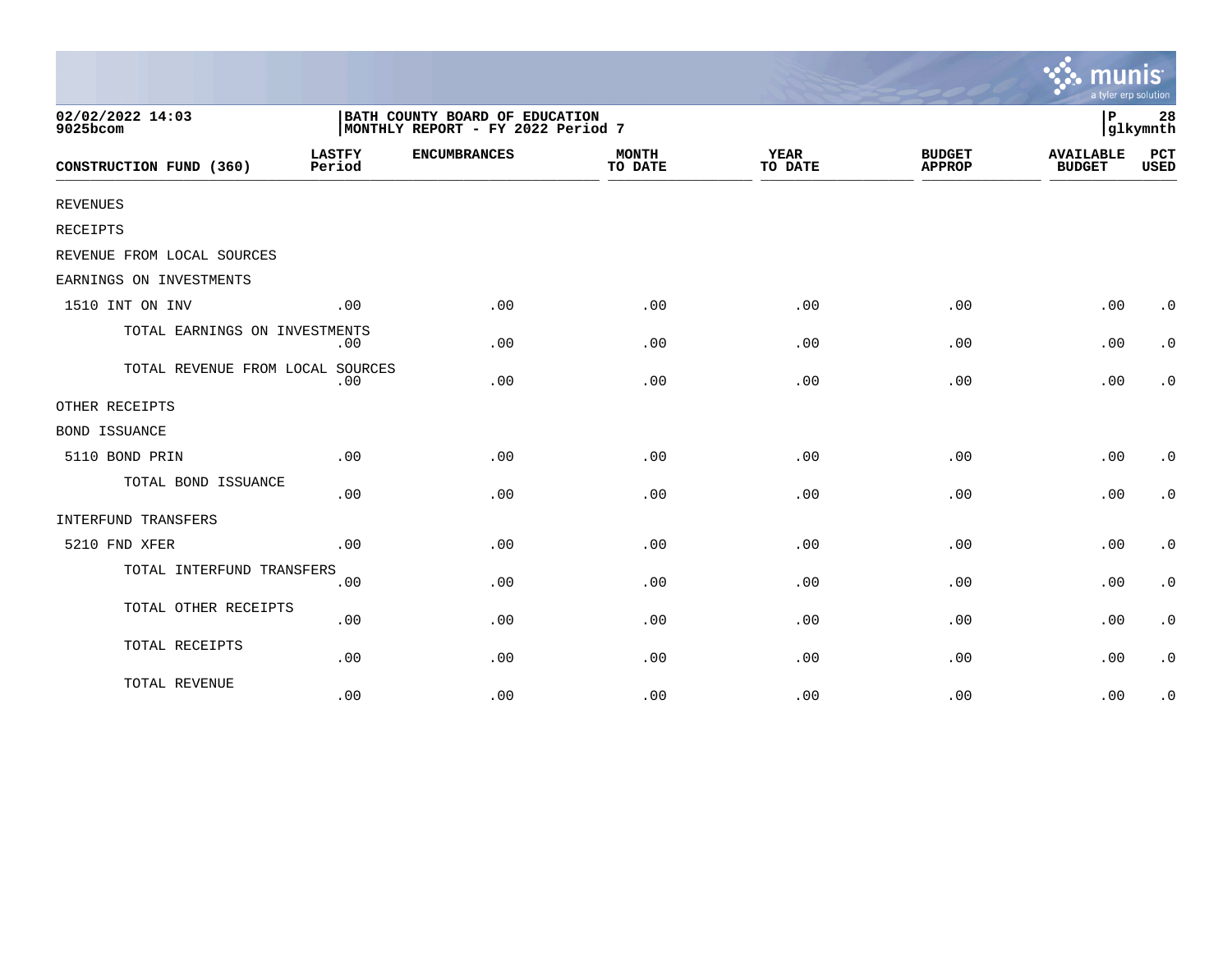|                                                              |                                                                 |                                                                     |                                                      |                                                                |                                                                | m<br>a tyler erp solution                                    |                                                                                                      |
|--------------------------------------------------------------|-----------------------------------------------------------------|---------------------------------------------------------------------|------------------------------------------------------|----------------------------------------------------------------|----------------------------------------------------------------|--------------------------------------------------------------|------------------------------------------------------------------------------------------------------|
| 02/02/2022 14:03<br>9025bcom                                 |                                                                 | BATH COUNTY BOARD OF EDUCATION<br>MONTHLY REPORT - FY 2022 Period 7 |                                                      |                                                                |                                                                | l P                                                          | 29<br> glkymnth                                                                                      |
| CONSTRUCTION FUND (360)                                      | <b>LASTFY</b><br>Period                                         | <b>ENCUMBRANCES</b>                                                 | <b>MONTH</b><br>TO DATE                              | <b>YEAR</b><br>TO DATE                                         | <b>BUDGET</b><br><b>APPROP</b>                                 | <b>AVAILABLE</b><br><b>BUDGET</b>                            | PCT<br><b>USED</b>                                                                                   |
| EXPENDITURES                                                 |                                                                 |                                                                     |                                                      |                                                                |                                                                |                                                              |                                                                                                      |
| 0000 RESTRICT TO REV & BAL SHT ONLY                          |                                                                 |                                                                     |                                                      |                                                                |                                                                |                                                              |                                                                                                      |
| 0900                                                         | .00                                                             | .00                                                                 | .00                                                  | .00                                                            | .00                                                            | .00                                                          | . 0                                                                                                  |
| TOTAL 0000 RESTRICT TO REV & BAL SHT ONLY                    | .00                                                             | .00                                                                 | .00                                                  | .00                                                            | .00                                                            | .00                                                          | $\cdot$ 0                                                                                            |
| 4300 ARCHITECTURAL/ENGIN                                     |                                                                 |                                                                     |                                                      |                                                                |                                                                |                                                              |                                                                                                      |
| 0300                                                         | .00                                                             | .00                                                                 | .00                                                  | .00                                                            | .00                                                            | .00                                                          | . 0                                                                                                  |
| TOTAL 4300 ARCHITECTURAL/ENGIN                               | .00                                                             | .00                                                                 | .00                                                  | .00                                                            | .00                                                            | .00                                                          | . 0                                                                                                  |
| 4500 BUILDING ACQUISTIONS & CONSTRUCTION                     |                                                                 |                                                                     |                                                      |                                                                |                                                                |                                                              |                                                                                                      |
| 0300<br>0400<br>0600<br>0700<br>0800<br>0840                 | .00<br>.00<br>.00<br>.00<br>.00<br>.00                          | .00<br>.00<br>.00<br>.00<br>.00<br>.00                              | .00<br>.00<br>.00<br>.00<br>.00<br>.00               | .00<br>.00<br>.00<br>.00<br>.00<br>.00                         | .00<br>.00<br>.00<br>.00<br>.00<br>.00                         | .00<br>.00<br>.00<br>.00<br>.00<br>.00                       | $\cdot$ 0<br>$\cdot$ 0<br>$\cdot$ 0<br>$\cdot$ 0<br>$\cdot$ 0<br>$\cdot$ 0                           |
| TOTAL 4500 BUILDING ACQUISTIONS & CONSTRUCTION               | .00                                                             | .00                                                                 | .00                                                  | .00                                                            | .00                                                            | .00                                                          | $\cdot$ 0                                                                                            |
| 4700 BUILDING IMPROVEMENTS                                   |                                                                 |                                                                     |                                                      |                                                                |                                                                |                                                              |                                                                                                      |
| 0300<br>0400<br>0500<br>0600<br>0700<br>0800<br>0840<br>0900 | .00<br>70,649.91<br>.00<br>.00<br>8,094.00<br>.00<br>.00<br>.00 | .00<br>.00<br>.00<br>.00<br>2,525.00<br>.00<br>.00<br>.00           | .00<br>.00<br>.00<br>.00<br>.00<br>.00<br>.00<br>.00 | .00<br>.00<br>.00<br>$.00 \,$<br>.00<br>.00<br>$.00 \,$<br>.00 | .00<br>.00<br>.00<br>$.00 \,$<br>.00<br>.00<br>$.00 \,$<br>.00 | .00<br>.00<br>.00<br>.00<br>$-2,525.00$<br>.00<br>.00<br>.00 | $\cdot$ 0<br>$\cdot$ 0<br>$\cdot$ 0<br>$\cdot$ 0<br>$\cdot$ 0<br>$\cdot$ 0<br>$\cdot$ 0<br>$\cdot$ 0 |
| TOTAL 4700 BUILDING IMPROVEMENTS                             |                                                                 |                                                                     |                                                      |                                                                |                                                                |                                                              |                                                                                                      |
|                                                              | 78,743.91                                                       | 2,525.00                                                            | .00                                                  | .00                                                            | .00                                                            | $-2,525.00$                                                  | $\cdot$ 0                                                                                            |
| 5200 FUND TRANSFERS                                          |                                                                 |                                                                     |                                                      |                                                                |                                                                |                                                              |                                                                                                      |
| 0900                                                         | .00                                                             | $.00$                                                               | .00                                                  | .00                                                            | .00                                                            | .00                                                          | . $\boldsymbol{0}$                                                                                   |
| TOTAL 5200 FUND TRANSFERS                                    | .00                                                             | $.00$                                                               | .00                                                  | .00                                                            | .00                                                            | .00                                                          | $\cdot$ 0                                                                                            |
| TOTAL EXPENDITURES                                           | 78,743.91                                                       | 2,525.00                                                            | .00                                                  | .00                                                            | .00                                                            | $-2,525.00$                                                  | $\cdot$ 0                                                                                            |
| TOTAL FOR CONSTRUCTION FUND (360)                            |                                                                 |                                                                     |                                                      |                                                                |                                                                |                                                              |                                                                                                      |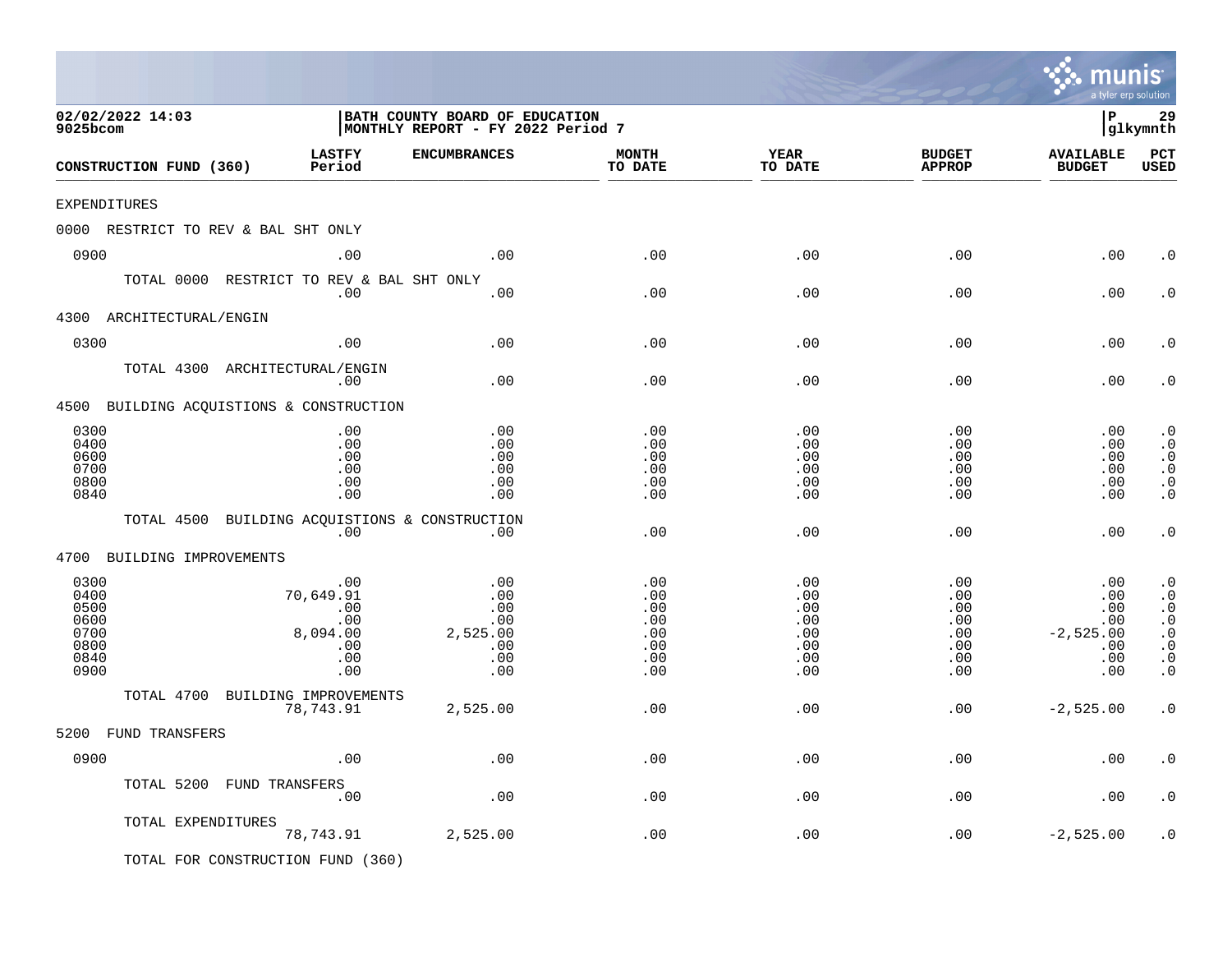|                                 |                         |                                                                     |                         |                 |                                | munis<br>a tyler erp solution     |                    |
|---------------------------------|-------------------------|---------------------------------------------------------------------|-------------------------|-----------------|--------------------------------|-----------------------------------|--------------------|
| 02/02/2022 14:03<br>$9025$ bcom |                         | BATH COUNTY BOARD OF EDUCATION<br>MONTHLY REPORT - FY 2022 Period 7 |                         |                 |                                |                                   | 30<br> glkymnth    |
| (360)<br>CONSTRUCTION FUND      | <b>LASTFY</b><br>Period | <b>ENCUMBRANCES</b>                                                 | <b>MONTH</b><br>TO DATE | YEAR<br>TO DATE | <b>BUDGET</b><br><b>APPROP</b> | <b>AVAILABLE</b><br><b>BUDGET</b> | <b>PCT</b><br>USED |
|                                 | $-78,743.91$            | $-2,525.00$                                                         | .00                     | .00             | .00                            | 2,525.00                          | $\cdot$ 0          |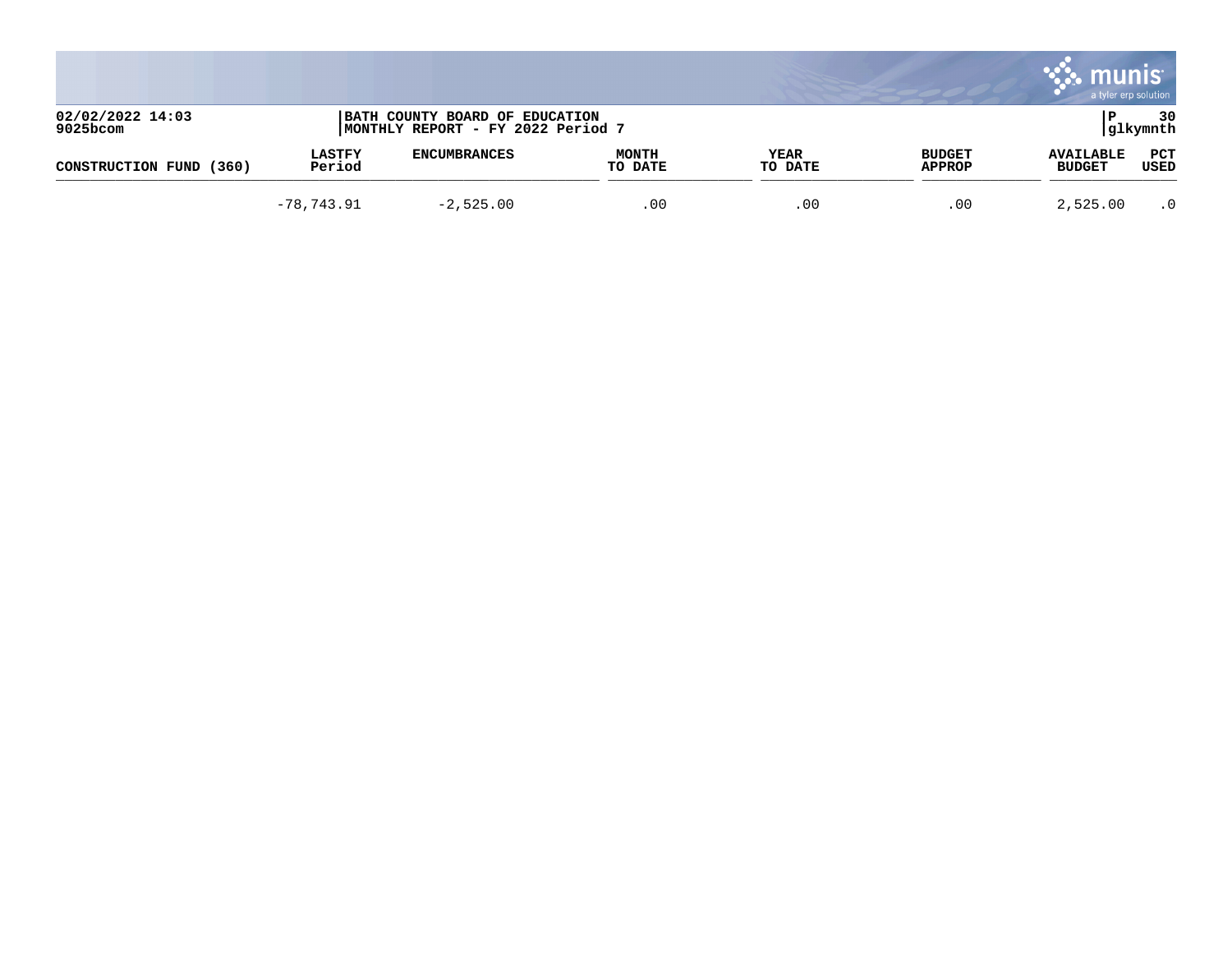|                                  |                                         |                                                                     |                         |                 |                                | mun<br>a tyler erp solution       |                    |
|----------------------------------|-----------------------------------------|---------------------------------------------------------------------|-------------------------|-----------------|--------------------------------|-----------------------------------|--------------------|
| 02/02/2022 14:03<br>$9025$ bcom  |                                         | BATH COUNTY BOARD OF EDUCATION<br>MONTHLY REPORT - FY 2022 Period 7 |                         |                 |                                | P                                 | 31<br>glkymnth     |
| DEBT SERVICE FUND (400)          | <b>LASTFY</b><br>Period                 | <b>ENCUMBRANCES</b>                                                 | <b>MONTH</b><br>TO DATE | YEAR<br>TO DATE | <b>BUDGET</b><br><b>APPROP</b> | <b>AVAILABLE</b><br><b>BUDGET</b> | PCT<br><b>USED</b> |
| <b>REVENUES</b>                  |                                         |                                                                     |                         |                 |                                |                                   |                    |
| RECEIPTS                         |                                         |                                                                     |                         |                 |                                |                                   |                    |
| REVENUE FROM LOCAL SOURCES       |                                         |                                                                     |                         |                 |                                |                                   |                    |
| EARNINGS ON INVESTMENTS          |                                         |                                                                     |                         |                 |                                |                                   |                    |
| 1510 INT ON INV                  | .00                                     | .00                                                                 | .00                     | .00             | .00                            | .00                               | $\cdot$ 0          |
| TOTAL EARNINGS ON INVESTMENTS    | .00                                     | .00                                                                 | .00                     | .00             | .00                            | .00                               | . 0                |
|                                  | TOTAL REVENUE FROM LOCAL SOURCES<br>.00 | .00                                                                 | .00                     | .00             | .00                            | .00                               | . 0                |
| REVENUE FROM STATE SOURCES       |                                         |                                                                     |                         |                 |                                |                                   |                    |
| REVENUE ON BEHALF PAYMENTS       |                                         |                                                                     |                         |                 |                                |                                   |                    |
| 3900 ON-BEHALF                   | .00.                                    | .00                                                                 | .00                     | .00             | .00                            | .00                               | $\cdot$ 0          |
|                                  | TOTAL REVENUE ON BEHALF PAYMENTS<br>.00 | .00                                                                 | .00                     | .00             | .00                            | .00                               | . 0                |
| TOTAL REVENUE FROM STATE SOURCES | .00                                     | .00                                                                 | .00                     | .00             | .00                            | .00                               | $\cdot$ 0          |
| OTHER RECEIPTS                   |                                         |                                                                     |                         |                 |                                |                                   |                    |
| <b>BOND ISSUANCE</b>             |                                         |                                                                     |                         |                 |                                |                                   |                    |
| 5110 BOND PRIN                   | .00                                     | .00                                                                 | .00                     | .00             | .00                            | .00                               | $\cdot$ 0          |
| TOTAL BOND ISSUANCE              | .00                                     | .00                                                                 | .00                     | .00             | .00                            | .00                               | $\cdot$ 0          |
| INTERFUND TRANSFERS              |                                         |                                                                     |                         |                 |                                |                                   |                    |
| 5210 FND XFER                    | 1,183,596.29                            | .00                                                                 | .00                     | 1,170,828.46    | 1,344,278.02                   | 173,449.56                        | 87.1               |
| TOTAL INTERFUND TRANSFERS        | 1,183,596.29                            | .00                                                                 | .00                     | 1,170,828.46    | 1,344,278.02                   | 173,449.56                        | 87.1               |
| TOTAL OTHER RECEIPTS             | 1,183,596.29                            | .00                                                                 | .00                     | 1,170,828.46    | 1,344,278.02                   | 173,449.56                        | 87.1               |
| TOTAL RECEIPTS                   | 1,183,596.29                            | .00                                                                 | .00                     | 1,170,828.46    | 1,344,278.02                   | 173,449.56                        | 87.1               |
| TOTAL REVENUE                    | 1,183,596.29                            | .00                                                                 | .00                     | 1,170,828.46    | 1,344,278.02                   | 173,449.56                        | 87.1               |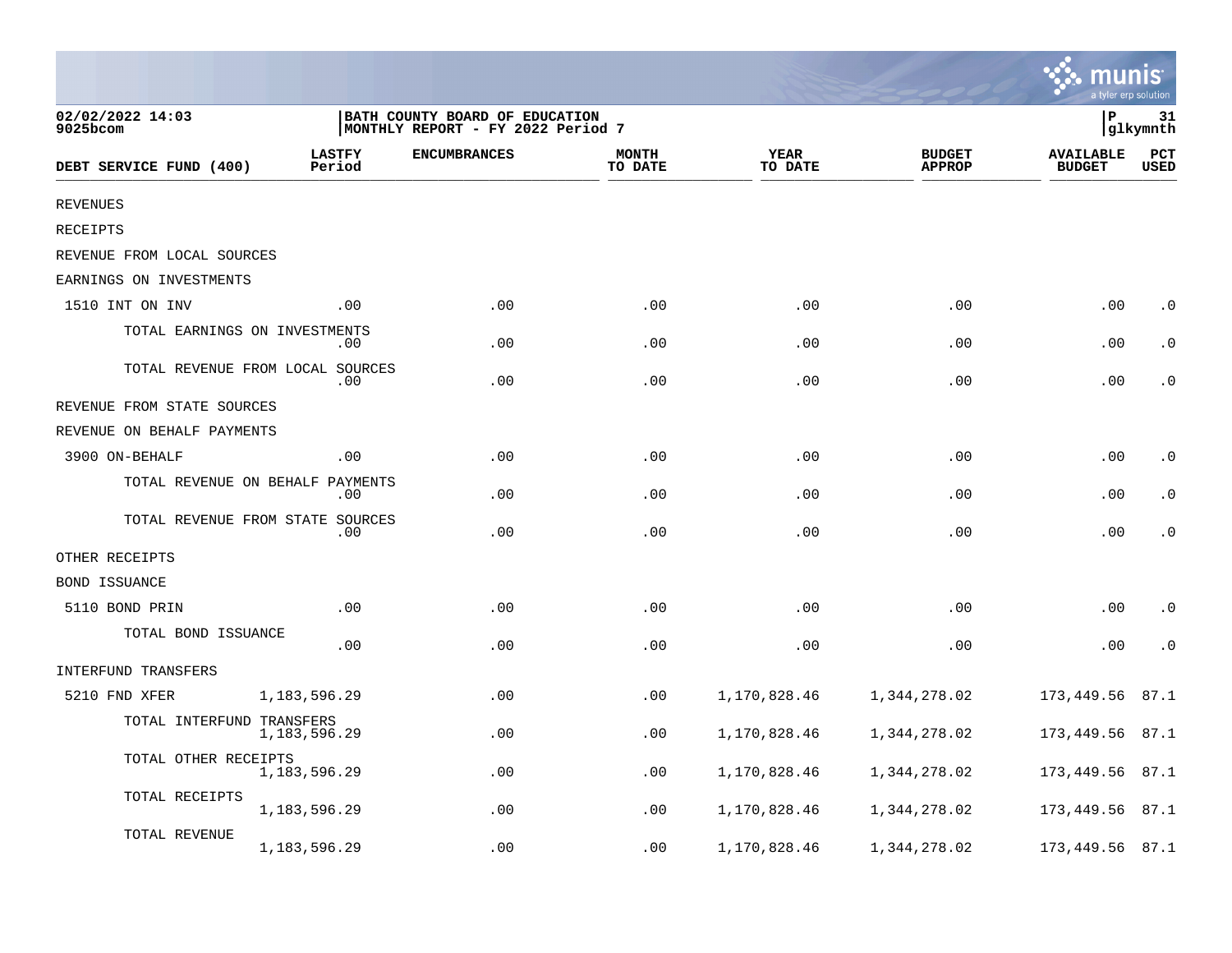

| 02/02/2022 14:03<br>9025bcom |                                   |                         | BATH COUNTY BOARD OF EDUCATION<br> MONTHLY REPORT - FY 2022 Period 7 |                         |                        |                                |                                   | 32<br>glkymnth            |
|------------------------------|-----------------------------------|-------------------------|----------------------------------------------------------------------|-------------------------|------------------------|--------------------------------|-----------------------------------|---------------------------|
|                              | DEBT SERVICE FUND (400)           | <b>LASTFY</b><br>Period | <b>ENCUMBRANCES</b>                                                  | <b>MONTH</b><br>TO DATE | <b>YEAR</b><br>TO DATE | <b>BUDGET</b><br><b>APPROP</b> | <b>AVAILABLE</b><br><b>BUDGET</b> | PCT<br>USED               |
| EXPENDITURES                 |                                   |                         |                                                                      |                         |                        |                                |                                   |                           |
| 5100                         | DEBT SERVICE                      |                         |                                                                      |                         |                        |                                |                                   |                           |
| 0800<br>0900                 |                                   | 1, 183, 596. 29<br>.00  | 173,449.62<br>.00                                                    | .00<br>.00              | 1,170,828.46<br>.00    | 1,344,278.02<br>.00            | .00                               | $-.06 100.0$<br>$\cdot$ 0 |
|                              | TOTAL 5100<br>DEBT SERVICE        | 1,183,596.29            | 173,449.62                                                           | .00                     | 1,170,828.46           | 1,344,278.02                   |                                   | $-.06 100.0$              |
| 5200<br>FUND                 | TRANSFERS                         |                         |                                                                      |                         |                        |                                |                                   |                           |
| 0900                         |                                   | .00                     | .00                                                                  | .00                     | .00                    | .00                            | .00                               | $\cdot$ 0                 |
|                              | TOTAL 5200<br>FUND TRANSFERS      | .00                     | .00                                                                  | .00                     | .00                    | .00                            | .00                               | $\cdot$ 0                 |
|                              | TOTAL EXPENDITURES                | 1, 183, 596. 29         | 173,449.62                                                           | .00                     | 1,170,828.46           | 1,344,278.02                   |                                   | $-.06 100.0$              |
|                              | TOTAL FOR DEBT SERVICE FUND (400) | .00                     | $-173, 449.62$                                                       | .00                     | .00                    | .00                            | 173,449.62                        | $\cdot$ 0                 |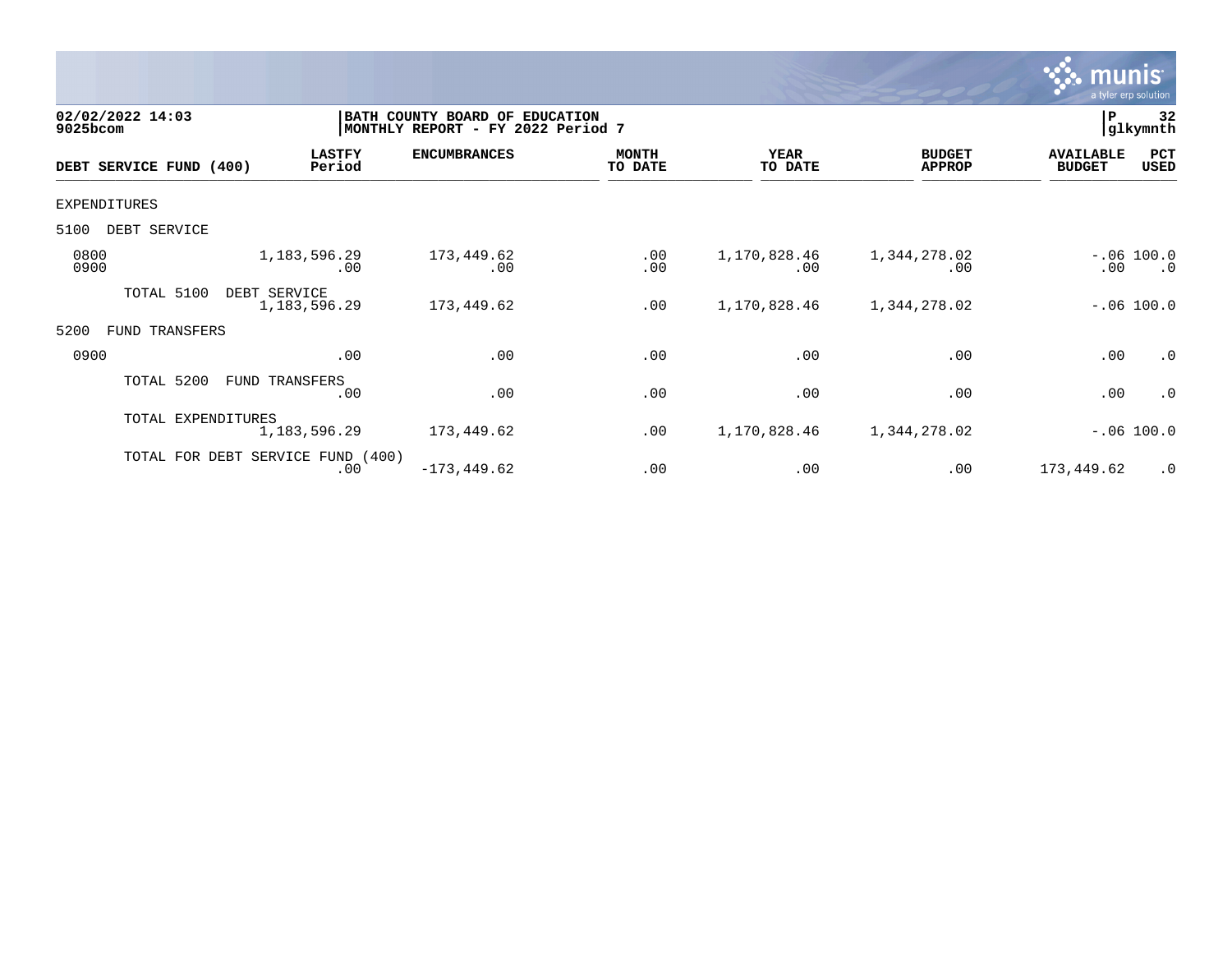|                                                                                                                                                                                                                                               |                                                                                            |                                                                                         |                                                                                              |                                                                                              |                                                                                                        | munis                                                                                                  | a tyler erp solution                                                                                                                                                          |
|-----------------------------------------------------------------------------------------------------------------------------------------------------------------------------------------------------------------------------------------------|--------------------------------------------------------------------------------------------|-----------------------------------------------------------------------------------------|----------------------------------------------------------------------------------------------|----------------------------------------------------------------------------------------------|--------------------------------------------------------------------------------------------------------|--------------------------------------------------------------------------------------------------------|-------------------------------------------------------------------------------------------------------------------------------------------------------------------------------|
| 02/02/2022 14:03<br>9025bcom                                                                                                                                                                                                                  |                                                                                            | BATH COUNTY BOARD OF EDUCATION<br>MONTHLY REPORT - FY 2022 Period 7                     |                                                                                              |                                                                                              |                                                                                                        | l P                                                                                                    | 33<br> glkymnth                                                                                                                                                               |
| FOOD SERVICE FUND (51)                                                                                                                                                                                                                        | <b>LASTFY</b><br>Period                                                                    | <b>ENCUMBRANCES</b>                                                                     | <b>MONTH</b><br>TO DATE                                                                      | <b>YEAR</b><br>TO DATE                                                                       | <b>BUDGET</b><br><b>APPROP</b>                                                                         | <b>AVAILABLE</b><br><b>BUDGET</b>                                                                      | PCT<br>USED                                                                                                                                                                   |
| REVENUES                                                                                                                                                                                                                                      |                                                                                            |                                                                                         |                                                                                              |                                                                                              |                                                                                                        |                                                                                                        |                                                                                                                                                                               |
| 0999 BEGINNING BALANCE                                                                                                                                                                                                                        |                                                                                            |                                                                                         |                                                                                              |                                                                                              |                                                                                                        |                                                                                                        |                                                                                                                                                                               |
| TOTAL 0999 BEGINNING BALANCE                                                                                                                                                                                                                  | 2,096,569.51                                                                               | .00                                                                                     | .00                                                                                          | .00                                                                                          | 2,000,000.00                                                                                           | 2,000,000.00                                                                                           | $\cdot$ 0                                                                                                                                                                     |
| RECEIPTS                                                                                                                                                                                                                                      |                                                                                            |                                                                                         |                                                                                              |                                                                                              |                                                                                                        |                                                                                                        |                                                                                                                                                                               |
| REVENUE FROM LOCAL SOURCES                                                                                                                                                                                                                    |                                                                                            |                                                                                         |                                                                                              |                                                                                              |                                                                                                        |                                                                                                        |                                                                                                                                                                               |
| EARNINGS ON INVESTMENTS                                                                                                                                                                                                                       |                                                                                            |                                                                                         |                                                                                              |                                                                                              |                                                                                                        |                                                                                                        |                                                                                                                                                                               |
| 1510 INT ON INV                                                                                                                                                                                                                               | 5,779.46                                                                                   | .00                                                                                     | 754.13                                                                                       | 5,509.48                                                                                     | 3,000.00                                                                                               | $-2,509.48$ 183.7                                                                                      |                                                                                                                                                                               |
| TOTAL EARNINGS ON INVESTMENTS                                                                                                                                                                                                                 | 5,779.46                                                                                   | .00                                                                                     | 754.13                                                                                       | 5,509.48                                                                                     | 3,000.00                                                                                               | $-2,509.48$ 183.7                                                                                      |                                                                                                                                                                               |
| FOOD SERVICE                                                                                                                                                                                                                                  |                                                                                            |                                                                                         |                                                                                              |                                                                                              |                                                                                                        |                                                                                                        |                                                                                                                                                                               |
| 1611 REIMB LNCH<br>1612 REIMB BRKF<br>1613 REIMB MILK<br>1621 NO-RMB LNH<br>1622 NO-RMB BKF<br>1623 NO-RMB MLK<br>1624 NO-RMB ALA<br>1627 NO-RM VEND<br>1628 NO-RM VEND<br>1629 NO-RM OTHR<br>1630 SPEC FUNC<br>1631 CATERING<br>1637 VENDING | 689.95<br>.00<br>.00<br>.00<br>.00<br>.00<br>.00<br>.00<br>.00<br>.00<br>.00<br>.00<br>.00 | .00<br>.00<br>.00<br>.00<br>.00<br>.00<br>.00<br>.00<br>.00<br>.00<br>.00<br>.00<br>.00 | 1,012.51<br>.00<br>.00<br>.00<br>.00<br>.00<br>.00<br>.00<br>.00<br>.00<br>.00<br>.00<br>.00 | 7,988.10<br>.00<br>.00<br>.00<br>.00<br>.00<br>.00<br>.00<br>.00<br>.00<br>.00<br>.00<br>.00 | 67,000.00<br>600.00<br>.00<br>.00<br>.00<br>.00<br>.00<br>.00<br>.00<br>.00<br>400.00<br>500.00<br>.00 | 59,011.90<br>600.00<br>.00<br>.00<br>.00<br>.00<br>.00<br>.00<br>.00<br>.00<br>400.00<br>500.00<br>.00 | 11.9<br>$\cdot$ 0<br>$\cdot$ 0<br>$\cdot$ 0<br>$\cdot$ 0<br>$\cdot$ 0<br>$\cdot$ 0<br>$\cdot$ 0<br>$\cdot$ 0<br>$\cdot$ 0<br>$\boldsymbol{\cdot}$ 0<br>$\cdot$ 0<br>$\cdot$ 0 |
| TOTAL FOOD SERVICE                                                                                                                                                                                                                            | 689.95                                                                                     | .00                                                                                     | 1,012.51                                                                                     | 7,988.10                                                                                     | 68,500.00                                                                                              | 60,511.90 11.7                                                                                         |                                                                                                                                                                               |
| OTHER REVENUE FROM LOCAL SOURCES                                                                                                                                                                                                              |                                                                                            |                                                                                         |                                                                                              |                                                                                              |                                                                                                        |                                                                                                        |                                                                                                                                                                               |
| 1920 CONTRIBUTE<br>1980 PRYR REFND<br>1990 MISC REV<br>1993 OTH REBATE<br>1994 RET INSUFF                                                                                                                                                     | .00<br>.00<br>.00<br>.00<br>.00                                                            | .00<br>.00<br>.00<br>.00<br>.00                                                         | .00<br>.00<br>.00<br>.00<br>.00                                                              | .00<br>.00<br>.00<br>.00<br>.00                                                              | .00<br>$.00 \ \rm$<br>2,000.00<br>.00<br>.00                                                           | .00<br>.00<br>2,000.00<br>.00<br>.00                                                                   | $\cdot$ 0<br>$\cdot$ 0<br>$\cdot$ 0<br>$\cdot$ 0<br>$\cdot$ 0                                                                                                                 |
|                                                                                                                                                                                                                                               | TOTAL OTHER REVENUE FROM LOCAL SOURCES<br>.00                                              | .00                                                                                     | .00                                                                                          | .00                                                                                          | 2,000.00                                                                                               | 2,000.00                                                                                               | $\cdot$ 0                                                                                                                                                                     |
|                                                                                                                                                                                                                                               | TOTAL REVENUE FROM LOCAL SOURCES<br>6,469.41                                               | .00                                                                                     | 1,766.64                                                                                     | 13,497.58                                                                                    | 73,500.00                                                                                              | 60,002.42 18.4                                                                                         |                                                                                                                                                                               |

 $\mathcal{L}$ 

REVENUE FROM STATE SOURCES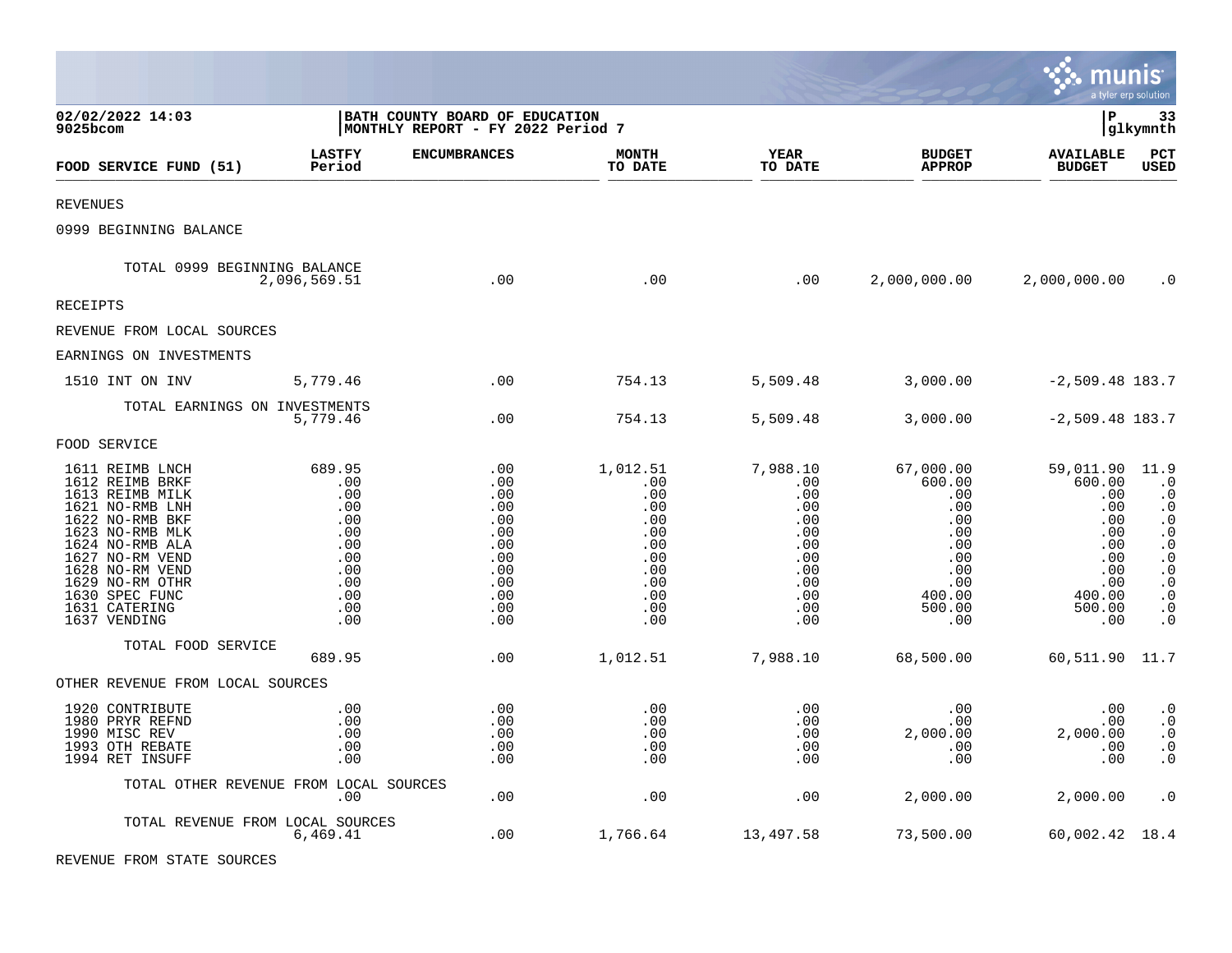

| 02/02/2022 14:03<br>$9025$ bcom                |                  | BATH COUNTY BOARD OF EDUCATION<br>MONTHLY REPORT - FY 2022 Period 7 |                         |                 |                                | lР                                | 34<br> glkymnth        |
|------------------------------------------------|------------------|---------------------------------------------------------------------|-------------------------|-----------------|--------------------------------|-----------------------------------|------------------------|
| FOOD SERVICE FUND (51)                         | LASTFY<br>Period | <b>ENCUMBRANCES</b>                                                 | <b>MONTH</b><br>TO DATE | YEAR<br>TO DATE | <b>BUDGET</b><br><b>APPROP</b> | <b>AVAILABLE</b><br><b>BUDGET</b> | PCT<br><b>USED</b>     |
|                                                |                  |                                                                     |                         |                 |                                |                                   |                        |
| RESTRICTED                                     |                  |                                                                     |                         |                 |                                |                                   |                        |
| 3200 RES STATE                                 | .00              | .00                                                                 | .00                     | .00             | 33,000.00                      | 33,000.00                         | $\cdot$ 0              |
| TOTAL RESTRICTED                               | .00              | .00                                                                 | .00                     | .00             | 33,000.00                      | 33,000.00                         | $\cdot$ 0              |
| REVENUE ON BEHALF PAYMENTS                     |                  |                                                                     |                         |                 |                                |                                   |                        |
| 3900 ON-BEHALF                                 | .00              | .00                                                                 | .00                     | .00             | .00                            | .00                               | $\cdot$ 0              |
| TOTAL REVENUE ON BEHALF                        | PAYMENTS<br>.00  | .00                                                                 | .00                     | .00             | .00                            | .00                               | $\cdot$ 0              |
| TOTAL REVENUE FROM STATE SOURCES               | .00              | .00                                                                 | .00                     | .00             | 33,000.00                      | 33,000.00                         | . 0                    |
| REVENUE FROM FEDERAL SOURCES                   |                  |                                                                     |                         |                 |                                |                                   |                        |
| RESTRICTED THROUGH THE STATE                   |                  |                                                                     |                         |                 |                                |                                   |                        |
| 4500 RES FED/ST                                | 521, 418.94      | .00                                                                 | 127,107.07              | 857,352.26      | 919,000.00                     | 61,647.74 93.3                    |                        |
| TOTAL RESTRICTED THROUGH THE STATE             | 521,418.94       | .00                                                                 | 127,107.07              | 857, 352. 26    | 919,000.00                     | 61,647.74 93.3                    |                        |
| CHILD NUTRITION PROGRAM DONATED COMMODIT       |                  |                                                                     |                         |                 |                                |                                   |                        |
| 4950 CHD NT DC                                 | .00              | .00                                                                 | .00                     | .00             | .00                            | .00                               | $\cdot$ 0              |
| TOTAL CHILD NUTRITION PROGRAM DONATED COMMODIT | .00              | .00                                                                 | .00                     | .00             | .00                            | .00                               | $\cdot$ 0              |
| TOTAL REVENUE FROM FEDERAL SOURCES             | 521,418.94       | .00                                                                 | 127,107.07              | 857,352.26      | 919,000.00                     | 61,647.74                         | 93.3                   |
| OTHER RECEIPTS                                 |                  |                                                                     |                         |                 |                                |                                   |                        |
| INTERFUND TRANSFERS                            |                  |                                                                     |                         |                 |                                |                                   |                        |
| 5210 FND XFER                                  | .00              | .00                                                                 | .00                     | .00             | .00                            | .00                               | $\cdot$ 0              |
| TOTAL INTERFUND TRANSFERS                      | .00              | .00                                                                 | .00                     | .00             | .00                            | .00                               | $\cdot$ 0              |
| SALE OR COMP FOR LOSS OF ASSETS                |                  |                                                                     |                         |                 |                                |                                   |                        |
| 5341 SALE EQUIP<br>5342 LOSS EQUIP             | .00<br>.00       | .00<br>.00                                                          | .00<br>.00              | .00<br>.00      | .00<br>.00                     | .00<br>.00                        | $\cdot$ 0<br>$\cdot$ 0 |
| TOTAL SALE OR COMP FOR LOSS OF ASSETS          | $.00 \,$         | .00                                                                 | .00                     | .00             | .00                            | .00                               | $\cdot$ 0              |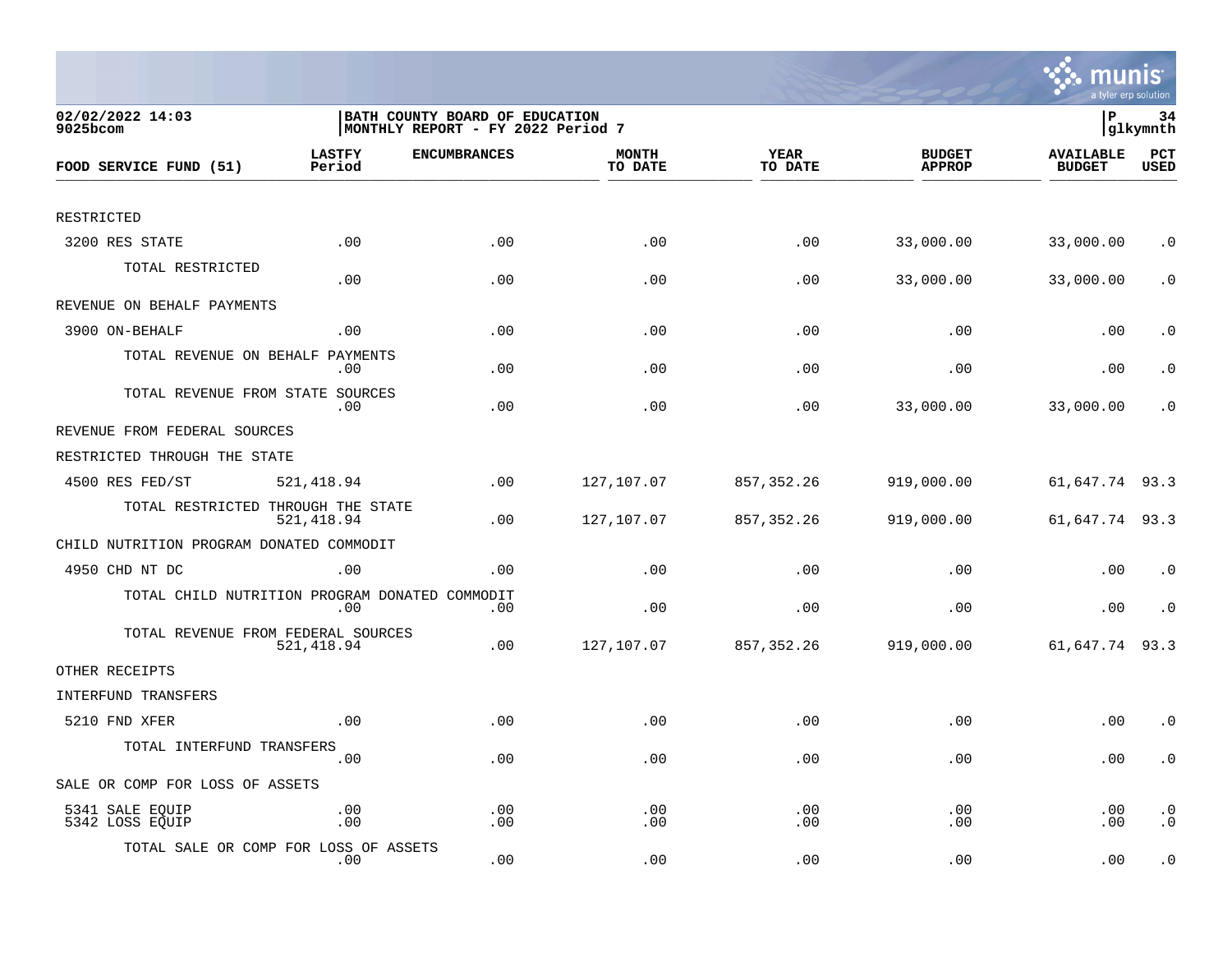|                              |                         |                                                                     |                  |                 |                                | munis'<br>a tyler erp solution    |                |
|------------------------------|-------------------------|---------------------------------------------------------------------|------------------|-----------------|--------------------------------|-----------------------------------|----------------|
| 02/02/2022 14:03<br>9025bcom |                         | BATH COUNTY BOARD OF EDUCATION<br>MONTHLY REPORT - FY 2022 Period 7 |                  |                 |                                | P                                 | 35<br>glkymnth |
| FOOD SERVICE FUND (51)       | <b>LASTFY</b><br>Period | <b>ENCUMBRANCES</b>                                                 | MONTH<br>TO DATE | YEAR<br>TO DATE | <b>BUDGET</b><br><b>APPROP</b> | <b>AVAILABLE</b><br><b>BUDGET</b> | PCT<br>USED    |
| TOTAL OTHER RECEIPTS         | .00                     | .00                                                                 | .00              | .00             | $.00 \ \rm$                    | .00                               | $\cdot$ 0      |
| TOTAL RECEIPTS               | 527,888.35              | .00                                                                 | 128,873.71       | 870,849.84      | 1,025,500.00                   | 154,650.16 84.9                   |                |
| TOTAL REVENUE                | 2,624,457.86            | .00                                                                 | 128,873.71       | 870,849.84      | 3,025,500.00                   | 2,154,650.16                      | 28.8           |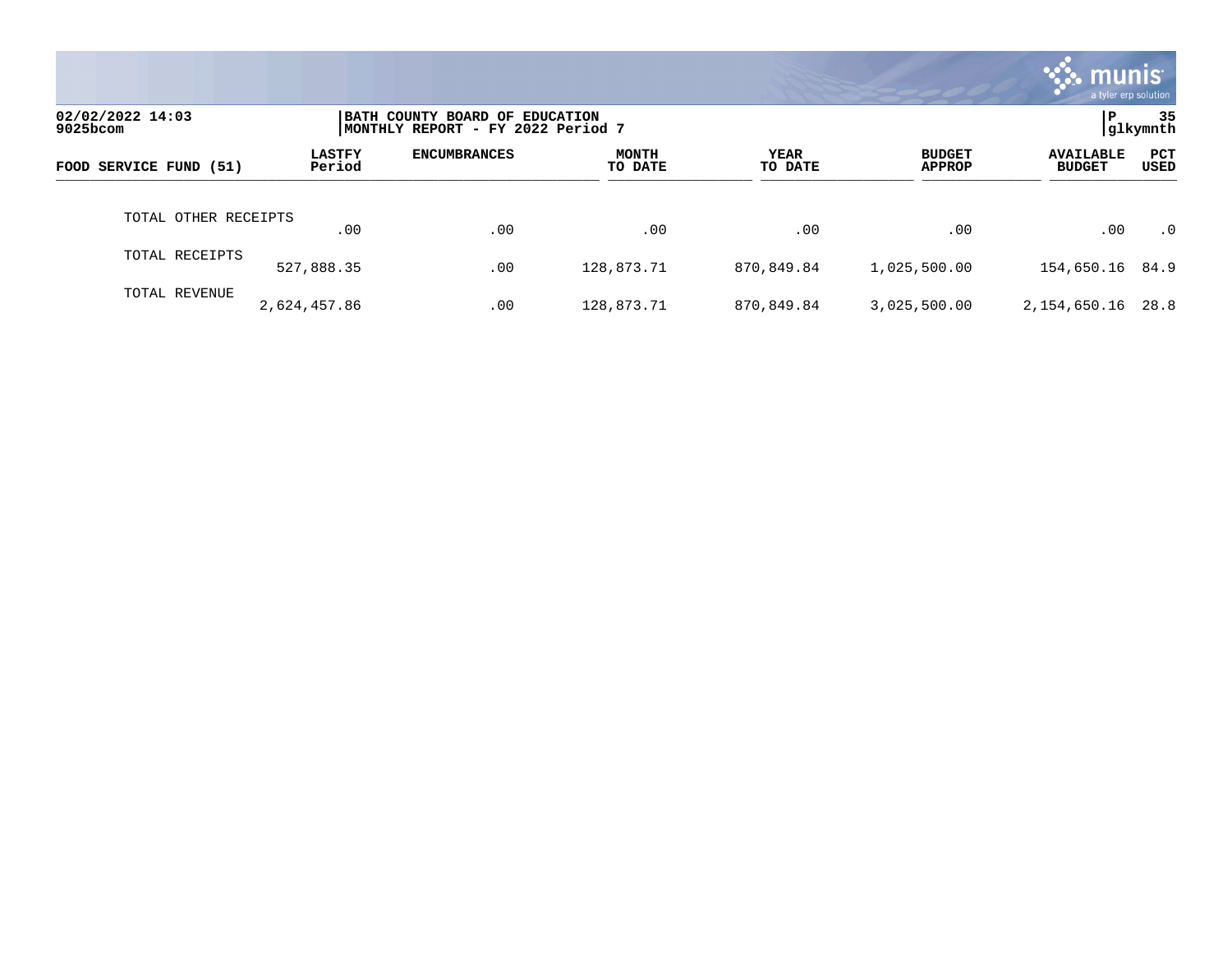|                                                                      |                                                                                                    |                                                                                                |                                                                                       |                                                                                                     |                                                                                                             | a tyler erp solution                                                                                              |                                                                                   |
|----------------------------------------------------------------------|----------------------------------------------------------------------------------------------------|------------------------------------------------------------------------------------------------|---------------------------------------------------------------------------------------|-----------------------------------------------------------------------------------------------------|-------------------------------------------------------------------------------------------------------------|-------------------------------------------------------------------------------------------------------------------|-----------------------------------------------------------------------------------|
| 02/02/2022 14:03<br>9025bcom                                         |                                                                                                    | BATH COUNTY BOARD OF EDUCATION<br>MONTHLY REPORT - FY 2022 Period 7                            |                                                                                       |                                                                                                     |                                                                                                             | $\mathbf P$                                                                                                       | 36<br> glkymnth                                                                   |
| FOOD SERVICE FUND (51)                                               | <b>LASTFY</b><br>Period                                                                            | <b>ENCUMBRANCES</b>                                                                            | <b>MONTH</b><br>TO DATE                                                               | <b>YEAR</b><br>TO DATE                                                                              | <b>BUDGET</b><br><b>APPROP</b>                                                                              | <b>AVAILABLE</b><br><b>BUDGET</b>                                                                                 | PCT<br><b>USED</b>                                                                |
| <b>EXPENDITURES</b>                                                  |                                                                                                    |                                                                                                |                                                                                       |                                                                                                     |                                                                                                             |                                                                                                                   |                                                                                   |
|                                                                      | 0000 RESTRICT TO REV & BAL SHT ONLY                                                                |                                                                                                |                                                                                       |                                                                                                     |                                                                                                             |                                                                                                                   |                                                                                   |
| 0300                                                                 | .00                                                                                                | .00                                                                                            | .00                                                                                   | .00                                                                                                 | .00                                                                                                         | .00                                                                                                               | $\cdot$ 0                                                                         |
|                                                                      | TOTAL 0000 RESTRICT TO REV & BAL SHT ONLY<br>.00                                                   | .00                                                                                            | .00                                                                                   | .00                                                                                                 | .00                                                                                                         | .00                                                                                                               | $\cdot$ 0                                                                         |
| 2700 STUDENT TRANSPORTATION                                          |                                                                                                    |                                                                                                |                                                                                       |                                                                                                     |                                                                                                             |                                                                                                                   |                                                                                   |
| 0100<br>0200                                                         | .00<br>.00                                                                                         | .00<br>.00                                                                                     | .00<br>.00                                                                            | .00<br>.00                                                                                          | 151.00<br>47.00                                                                                             | 151.00<br>47.00                                                                                                   | $\cdot$ 0<br>$\cdot$ 0                                                            |
|                                                                      | TOTAL 2700 STUDENT TRANSPORTATION<br>.00                                                           | .00                                                                                            | .00                                                                                   | .00                                                                                                 | 198.00                                                                                                      | 198.00                                                                                                            | $\cdot$ 0                                                                         |
| 3100 FOOD SERVICE OPERATION                                          |                                                                                                    |                                                                                                |                                                                                       |                                                                                                     |                                                                                                             |                                                                                                                   |                                                                                   |
| 0100<br>0200<br>0280<br>0300<br>0400<br>0500<br>0600<br>0700<br>0800 | 210,402.86<br>65,322.44<br>.00<br>800.00<br>821.85<br>241.50<br>276,067.33<br>111,737.26<br>290.50 | $\overline{\phantom{0}}$ .00<br>.00<br>.00<br>.00<br>96.39<br>.00<br>203, 354.51<br>.00<br>.00 | 35,052.57<br>11,906.51<br>.00<br>.00<br>100.00<br>.00<br>69,887.20<br>1,750.00<br>.00 | 226,917.64<br>77,195.83<br>.00<br>4,735.00<br>2,505.57<br>93.00<br>443,637.04<br>1,750.00<br>268.00 | 506,358.00<br>194,000.00<br>.00<br>19,050.00<br>231,799.00<br>5,723.00<br>1,756,263.00<br>262,109.00<br>.00 | 279,440.36<br>116,804.17<br>.00<br>14,315.00<br>229,197.04<br>5,630.00<br>1,109,271.45<br>260,359.00<br>$-268.00$ | 44.8<br>39.8<br>$\cdot$ 0<br>24.9<br>1.1<br>1.6<br>36.8<br>$\cdot$ 7<br>$\cdot$ 0 |
|                                                                      | TOTAL 3100 FOOD SERVICE OPERATION<br>665,683.74                                                    | 203,450.90                                                                                     | 118,696.28                                                                            | 757,102.08                                                                                          | 2,975,302.00                                                                                                | 2,014,749.02 32.3                                                                                                 |                                                                                   |
| 5200 FUND TRANSFERS                                                  |                                                                                                    |                                                                                                |                                                                                       |                                                                                                     |                                                                                                             |                                                                                                                   |                                                                                   |
| 0900                                                                 | 36, 379.54                                                                                         | .00                                                                                            | 13,759.89                                                                             | 41,602.69                                                                                           | 50,000.00                                                                                                   | 8,397.31 83.2                                                                                                     |                                                                                   |
| TOTAL 5200                                                           | FUND TRANSFERS<br>36,379.54                                                                        | .00                                                                                            | 13,759.89                                                                             | 41,602.69                                                                                           | 50,000.00                                                                                                   | 8,397.31 83.2                                                                                                     |                                                                                   |
| TOTAL EXPENDITURES                                                   | 702,063.28                                                                                         | 203,450.90                                                                                     | 132,456.17                                                                            | 798,704.77                                                                                          | 3,025,500.00                                                                                                | 2,023,344.33 33.1                                                                                                 |                                                                                   |
|                                                                      | TOTAL FOR FOOD SERVICE FUND (51)<br>1,922,394.58                                                   | $-203, 450.90$                                                                                 | $-3,582.46$                                                                           | 72,145.07                                                                                           | .00                                                                                                         | 131,305.83                                                                                                        | $\cdot$ 0                                                                         |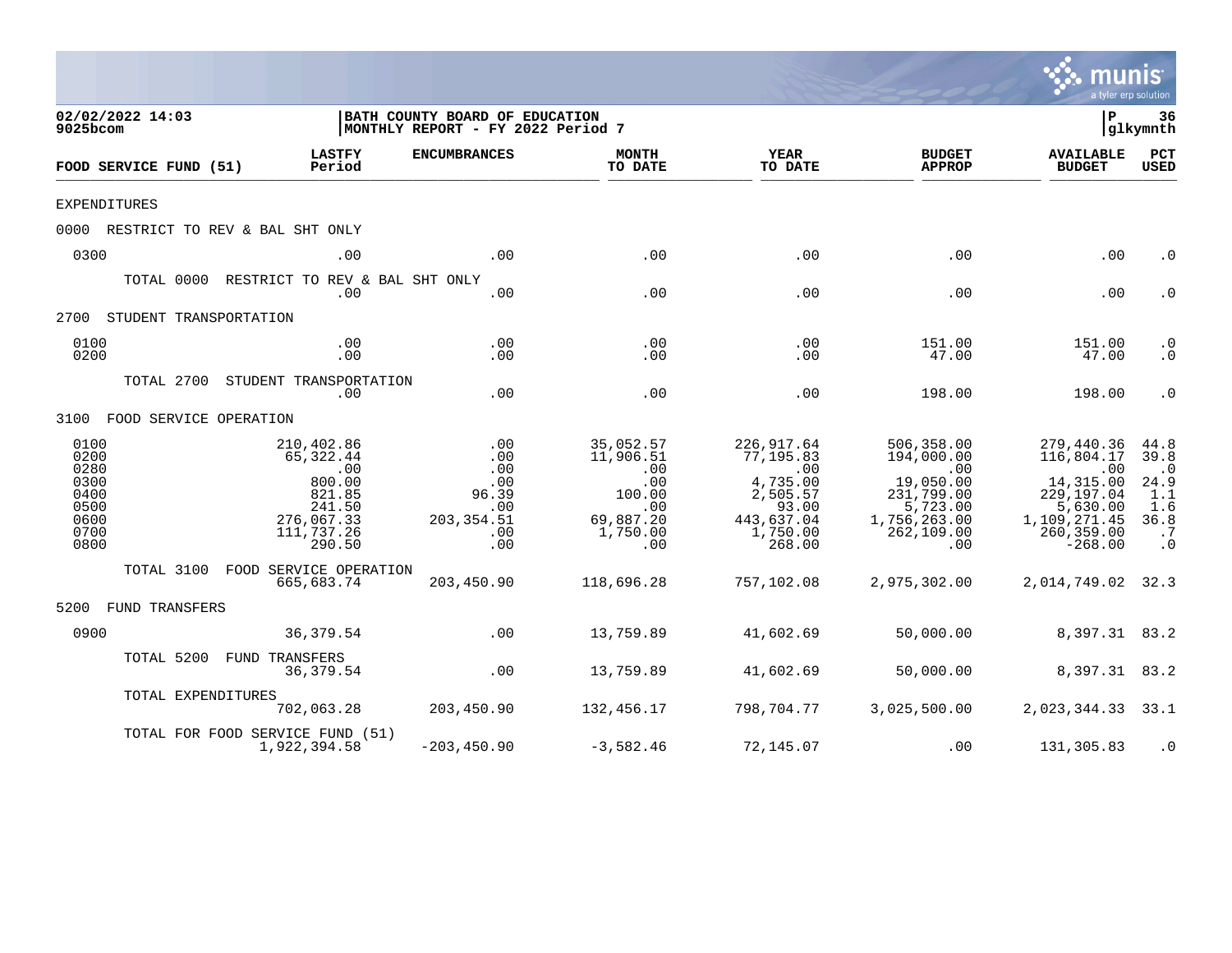|                                        |                                                                     |                     |                         |                        |                                |                                   | <u>nıs</u><br>a tyler erp solution |
|----------------------------------------|---------------------------------------------------------------------|---------------------|-------------------------|------------------------|--------------------------------|-----------------------------------|------------------------------------|
| 02/02/2022 14:03<br>9025bcom           | BATH COUNTY BOARD OF EDUCATION<br>MONTHLY REPORT - FY 2022 Period 7 |                     |                         |                        |                                | $\, {\bf P}$                      | 37<br>glkymnth                     |
| CHILD CARE (52)                        | <b>LASTFY</b><br>Period                                             | <b>ENCUMBRANCES</b> | <b>MONTH</b><br>TO DATE | <b>YEAR</b><br>TO DATE | <b>BUDGET</b><br><b>APPROP</b> | <b>AVAILABLE</b><br><b>BUDGET</b> | <b>PCT</b><br><b>USED</b>          |
| <b>REVENUES</b>                        |                                                                     |                     |                         |                        |                                |                                   |                                    |
| 0999 BEGINNING BALANCE                 |                                                                     |                     |                         |                        |                                |                                   |                                    |
| TOTAL 0999 BEGINNING BALANCE           | 20,633.54                                                           | .00                 | 51,214.57               | 51,214.57              | 6,251.90                       | $-44,962.67819.2$                 |                                    |
| <b>RECEIPTS</b>                        |                                                                     |                     |                         |                        |                                |                                   |                                    |
| REVENUE FROM LOCAL SOURCES             |                                                                     |                     |                         |                        |                                |                                   |                                    |
| TUITION                                |                                                                     |                     |                         |                        |                                |                                   |                                    |
| 1310 TUIT IND                          | 9,980.00                                                            | .00                 | 2,162.40                | 24,955.40              | 99,051.43                      | 74,096.03                         | 25.2                               |
| TOTAL TUITION                          | 9,980.00                                                            | .00                 | 2,162.40                | 24,955.40              | 99,051.43                      | 74,096.03                         | 25.2                               |
| OTHER REVENUE FROM LOCAL SOURCES       |                                                                     |                     |                         |                        |                                |                                   |                                    |
| 1920 CONTRIBUTE<br>1990 MISC REV       | .00<br>.00                                                          | .00<br>.00          | .00<br>.00              | .00<br>.00             | .00<br>.00                     | .00<br>.00                        | $\cdot$ 0<br>$\cdot$ 0             |
| TOTAL OTHER REVENUE FROM LOCAL SOURCES | .00                                                                 | .00                 | .00                     | .00                    | .00                            | .00                               | $\cdot$ 0                          |
| TOTAL REVENUE FROM LOCAL SOURCES       | 9,980.00                                                            | .00                 | 2,162.40                | 24,955.40              | 99,051.43                      | 74,096.03                         | 25.2                               |
| REVENUE FROM STATE SOURCES             |                                                                     |                     |                         |                        |                                |                                   |                                    |
| EXPENDITURE REIMBURSEMENTS             |                                                                     |                     |                         |                        |                                |                                   |                                    |
| 3131 MISC REIMB                        | 29,093.19                                                           | .00                 | 1,746.00                | 19,527.00              | 40,000.00                      | 20,473.00                         | 48.8                               |
| TOTAL EXPENDITURE REIMBURSEMENTS       | 29,093.19                                                           | .00                 | 1,746.00                | 19,527.00              | 40,000.00                      | 20,473.00                         | 48.8                               |
| REVENUE ON BEHALF PAYMENTS             |                                                                     |                     |                         |                        |                                |                                   |                                    |
| 3900 ON-BEHALF                         | .00                                                                 | .00                 | .00                     | .00                    | .00                            | .00                               | $\cdot$ 0                          |
| TOTAL REVENUE ON BEHALF PAYMENTS       | .00                                                                 | .00                 | .00                     | .00                    | .00                            | .00                               | $\cdot$ 0                          |
| TOTAL REVENUE FROM STATE SOURCES       | 29,093.19                                                           | .00                 | 1,746.00                | 19,527.00              | 40,000.00                      | 20,473.00                         | 48.8                               |
| REVENUE FROM FEDERAL SOURCES           |                                                                     |                     |                         |                        |                                |                                   |                                    |
| RESTRICTED THROUGH THE STATE           |                                                                     |                     |                         |                        |                                |                                   |                                    |

 $\bullet$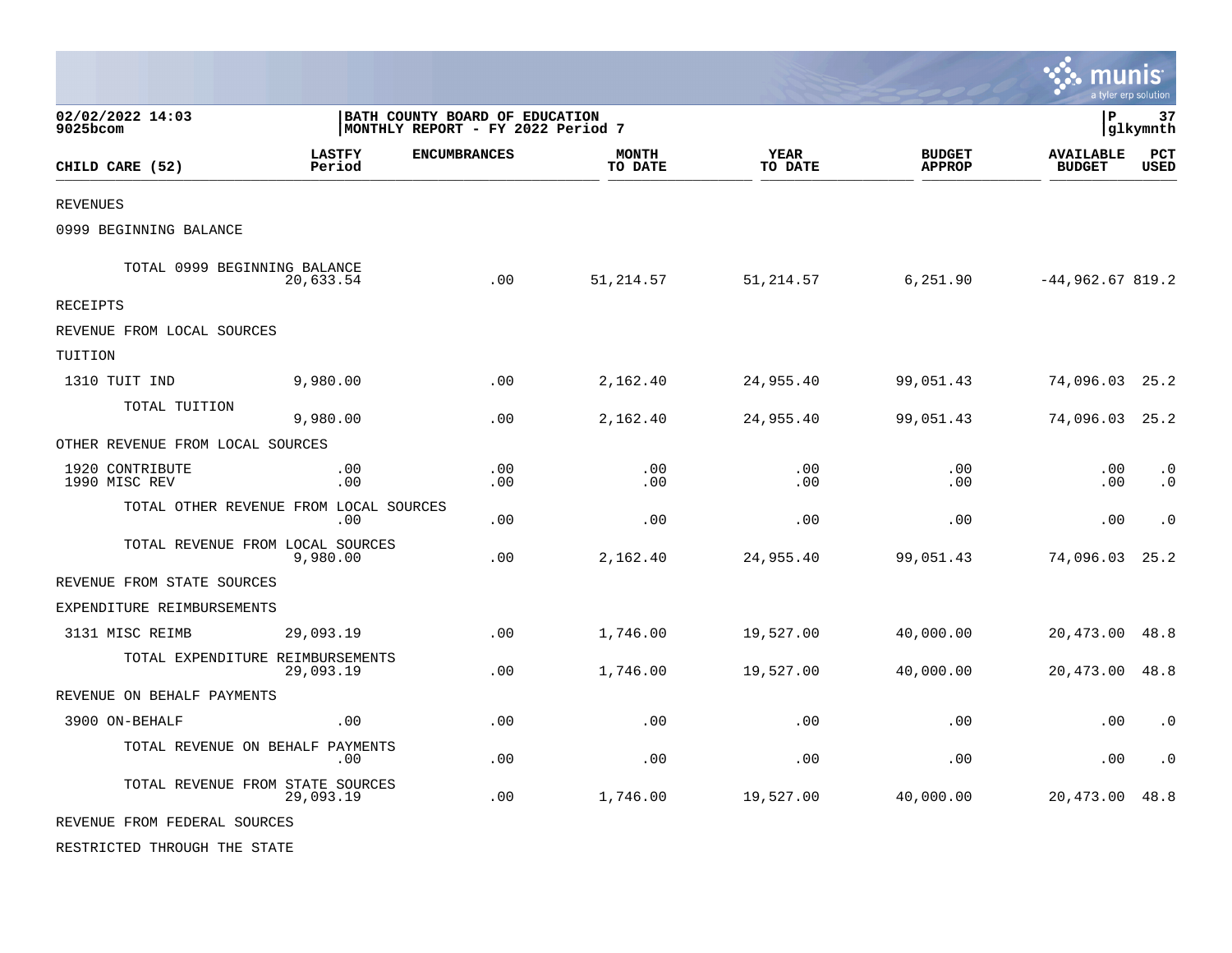

| 02/02/2022 14:03<br>9025bcom |                                                 | BATH COUNTY BOARD OF EDUCATION<br>MONTHLY REPORT - FY 2022 Period 7 |                         |                        |                                | l P                               | 38<br>glkymnth     |
|------------------------------|-------------------------------------------------|---------------------------------------------------------------------|-------------------------|------------------------|--------------------------------|-----------------------------------|--------------------|
| CHILD CARE (52)              | <b>LASTFY</b><br>Period                         | <b>ENCUMBRANCES</b>                                                 | <b>MONTH</b><br>TO DATE | <b>YEAR</b><br>TO DATE | <b>BUDGET</b><br><b>APPROP</b> | <b>AVAILABLE</b><br><b>BUDGET</b> | PCT<br><b>USED</b> |
| 4500 RES FED/ST              | 23,768.66                                       | .00                                                                 | 55, 346.52              | 197,996.83             | 224,655.00                     | 26,658.17                         | 88.1               |
| TOTAL RESTRICTED             | THROUGH THE STATE<br>23,768.66                  | .00                                                                 | 55,346.52               | 197,996.83             | 224,655.00                     | 26,658.17                         | 88.1               |
|                              | TOTAL REVENUE FROM FEDERAL SOURCES<br>23,768.66 | .00                                                                 | 55, 346.52              | 197,996.83             | 224,655.00                     | 26,658.17                         | 88.1               |
| OTHER RECEIPTS               |                                                 |                                                                     |                         |                        |                                |                                   |                    |
| INTERFUND TRANSFERS          |                                                 |                                                                     |                         |                        |                                |                                   |                    |
| 5210 FND XFER                | .00                                             | .00                                                                 | .00                     | .00                    | .00                            | .00                               | $\cdot$ 0          |
| TOTAL INTERFUND TRANSFERS    | .00                                             | .00                                                                 | .00                     | .00                    | .00                            | .00                               | $\cdot$ 0          |
| TOTAL OTHER RECEIPTS         | .00                                             | .00                                                                 | .00                     | .00                    | .00                            | .00                               | $\cdot$ 0          |
| TOTAL RECEIPTS               | 62,841.85                                       | .00                                                                 | 59, 254.92              | 242, 479.23            | 363,706.43                     | 121,227.20                        | 66.7               |
| TOTAL REVENUE                | 83, 475.39                                      | .00                                                                 | 110,469.49              | 293,693.80             | 369,958.33                     | 76,264.53                         | 79.4               |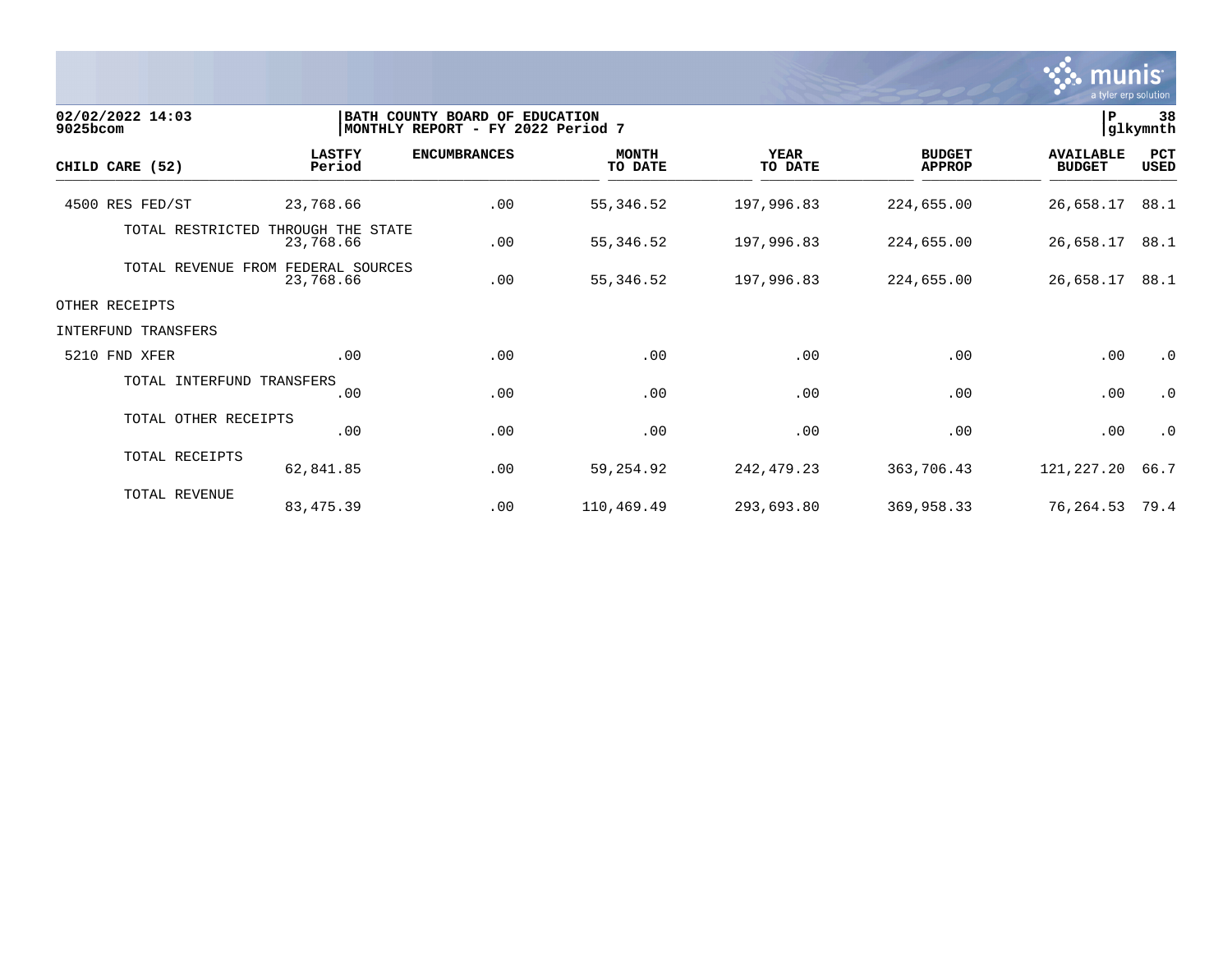

| 9025bcom                                                             | 02/02/2022 14:03    |                                                                                | BATH COUNTY BOARD OF EDUCATION<br> MONTHLY REPORT - FY 2022 Period 7 |                                                                          |                                                                              |                                                                                           | P                                                                                                 | 39<br>glkymnth                                                                                    |
|----------------------------------------------------------------------|---------------------|--------------------------------------------------------------------------------|----------------------------------------------------------------------|--------------------------------------------------------------------------|------------------------------------------------------------------------------|-------------------------------------------------------------------------------------------|---------------------------------------------------------------------------------------------------|---------------------------------------------------------------------------------------------------|
|                                                                      | CHILD CARE (52)     | <b>LASTFY</b><br>Period                                                        | <b>ENCUMBRANCES</b>                                                  | <b>MONTH</b><br>TO DATE                                                  | <b>YEAR</b><br>TO DATE                                                       | <b>BUDGET</b><br><b>APPROP</b>                                                            | <b>AVAILABLE</b><br><b>BUDGET</b>                                                                 | <b>PCT</b><br>USED                                                                                |
| EXPENDITURES                                                         |                     |                                                                                |                                                                      |                                                                          |                                                                              |                                                                                           |                                                                                                   |                                                                                                   |
| 2600                                                                 |                     | PLANT OPERATIONS AND MAINTENANCE                                               |                                                                      |                                                                          |                                                                              |                                                                                           |                                                                                                   |                                                                                                   |
| 0100<br>0200                                                         |                     | .00<br>.00                                                                     | .00<br>.00                                                           | .00<br>.00                                                               | .00<br>.00                                                                   | .00<br>.00                                                                                | .00<br>.00                                                                                        | $\cdot$ 0<br>$\cdot$ 0                                                                            |
|                                                                      | TOTAL 2600          | PLANT OPERATIONS AND MAINTENANCE<br>.00                                        | .00                                                                  | .00                                                                      | .00                                                                          | .00                                                                                       | .00                                                                                               | $\cdot$ 0                                                                                         |
| 3200                                                                 | DAY CARE OPERATIONS |                                                                                |                                                                      |                                                                          |                                                                              |                                                                                           |                                                                                                   |                                                                                                   |
| 0100<br>0200<br>0280<br>0300<br>0400<br>0500<br>0600<br>0700         |                     | 7,595.61<br>2,408.56<br>.00<br>.00<br>.00<br>.00<br>.00<br>.00                 | .00<br>.00<br>.00<br>.00<br>.00<br>.00<br>.00<br>.00                 | 1,323.74<br>458.02<br>.00<br>.00<br>.00<br>.00<br>.00<br>.00             | 12,266.18<br>4,244.14<br>.00<br>.00<br>.00<br>.00<br>.00<br>.00              | 29,000.00<br>8,715.00<br>.00<br>500.00<br>1,500.00<br>500.00<br>11,094.11<br>.00          | 16,733.82<br>4,470.86<br>.00<br>500.00<br>1,500.00<br>500.00<br>11,094.11<br>.00                  | $\frac{42.3}{48.7}$<br>$\cdot$ 0<br>$\cdot$ 0<br>$\cdot$ 0<br>$\cdot$ 0<br>$\cdot$ 0<br>$\cdot$ 0 |
|                                                                      | TOTAL 3200          | DAY CARE OPERATIONS<br>10,004.17                                               | .00                                                                  | 1,781.76                                                                 | 16,510.32                                                                    | 51,309.11                                                                                 | 34,798.79                                                                                         | 32.2                                                                                              |
| 3300                                                                 | COMMUNITY SERVICES  |                                                                                |                                                                      |                                                                          |                                                                              |                                                                                           |                                                                                                   |                                                                                                   |
| 0100<br>0200<br>0280<br>0300<br>0400<br>0500<br>0600<br>0700<br>0800 |                     | 44,068.79<br>13,487.54<br>.00<br>.00<br>.00<br>11.31<br>3,417.69<br>.00<br>.00 | .00<br>.00<br>.00<br>700.00<br>.00<br>.00<br>12,952.95<br>.00<br>.00 | 7,392.96<br>2,477.68<br>.00<br>.00<br>.00<br>.00<br>986.71<br>.00<br>.00 | 60,169.22<br>19,939.38<br>.00<br>.00<br>.00<br>.00<br>5,054.86<br>.00<br>.00 | 218,020.00<br>73,200.00<br>.00<br>500.00<br>1,500.00<br>500.00<br>24,929.22<br>.00<br>.00 | 157,850.78<br>53,260.62<br>.00<br>$-200.00$ 140.0<br>1,500.00<br>500.00<br>6,921.41<br>.00<br>.00 | 27.6<br>27.2<br>$\cdot$ 0<br>$\cdot$ 0<br>$\cdot$ 0<br>72.2<br>$\cdot$ 0<br>$\cdot$ 0             |
|                                                                      | TOTAL 3300          | COMMUNITY SERVICES<br>60,985.33                                                | 13,652.95                                                            | 10,857.35                                                                | 85,163.46                                                                    | 318,649.22                                                                                | 219,832.81                                                                                        | 31.0                                                                                              |
|                                                                      | TOTAL EXPENDITURES  | 70,989.50                                                                      | 13,652.95                                                            | 12,639.11                                                                | 101,673.78                                                                   | 369,958.33                                                                                | 254,631.60                                                                                        | 31.2                                                                                              |
|                                                                      |                     | TOTAL FOR CHILD CARE (52)<br>12,485.89                                         | $-13,652.95$                                                         | 97,830.38                                                                | 192,020.02                                                                   | .00                                                                                       | $-178, 367.07$                                                                                    | $\cdot$ 0                                                                                         |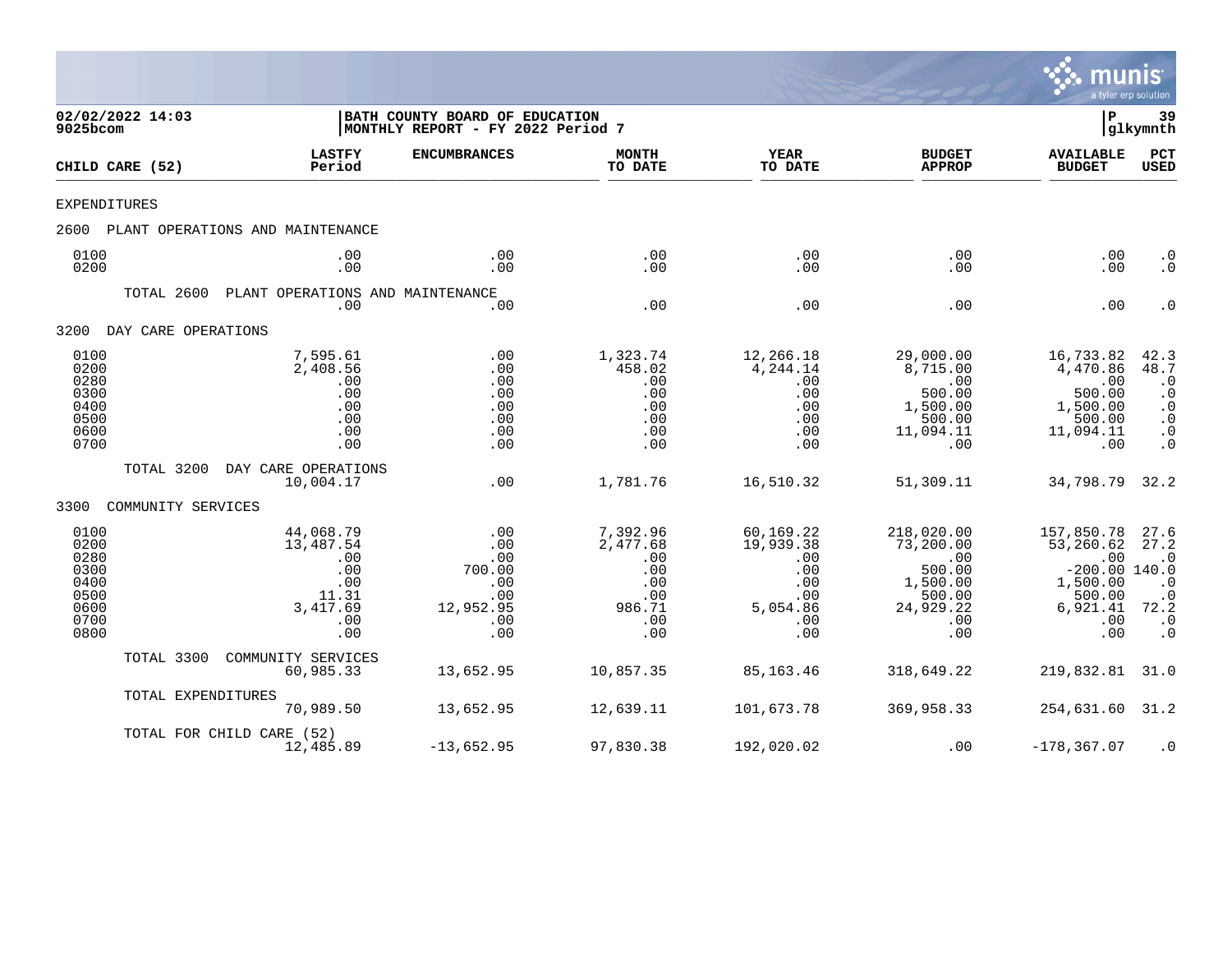|                                  |                         |                                                                     |                         |                        |                                | mun<br>a tyler erp solution       |                    |
|----------------------------------|-------------------------|---------------------------------------------------------------------|-------------------------|------------------------|--------------------------------|-----------------------------------|--------------------|
| 02/02/2022 14:03<br>9025bcom     |                         | BATH COUNTY BOARD OF EDUCATION<br>MONTHLY REPORT - FY 2022 Period 7 |                         |                        |                                | P                                 | 40<br>glkymnth     |
| PRESCHOOL (53)                   | <b>LASTFY</b><br>Period | <b>ENCUMBRANCES</b>                                                 | <b>MONTH</b><br>TO DATE | <b>YEAR</b><br>TO DATE | <b>BUDGET</b><br><b>APPROP</b> | <b>AVAILABLE</b><br><b>BUDGET</b> | PCT<br><b>USED</b> |
| <b>REVENUES</b>                  |                         |                                                                     |                         |                        |                                |                                   |                    |
| 0999 BEGINNING BALANCE           |                         |                                                                     |                         |                        |                                |                                   |                    |
| TOTAL 0999 BEGINNING BALANCE     | 493.51                  | .00                                                                 | .00                     | .00                    | 1,000.00                       | 1,000.00                          | $\cdot$ 0          |
| RECEIPTS                         |                         |                                                                     |                         |                        |                                |                                   |                    |
| REVENUE FROM LOCAL SOURCES       |                         |                                                                     |                         |                        |                                |                                   |                    |
| TUITION                          |                         |                                                                     |                         |                        |                                |                                   |                    |
| 1310 TUIT IND                    | .00                     | .00                                                                 | .00                     | 250.00                 | 13,000.00                      | 12,750.00                         | 1.9                |
| TOTAL TUITION                    | .00                     | .00                                                                 | .00                     | 250.00                 | 13,000.00                      | 12,750.00                         | 1.9                |
| TOTAL REVENUE FROM LOCAL SOURCES | .00                     | .00                                                                 | .00                     | 250.00                 | 13,000.00                      | 12,750.00                         | 1.9                |
| REVENUE FROM STATE SOURCES       |                         |                                                                     |                         |                        |                                |                                   |                    |
| REVENUE ON BEHALF PAYMENTS       |                         |                                                                     |                         |                        |                                |                                   |                    |
| 3900 ON-BEHALF                   | .00                     | .00                                                                 | .00                     | .00                    | .00                            | .00                               | $\cdot$ 0          |
| TOTAL REVENUE ON BEHALF PAYMENTS | .00                     | .00                                                                 | .00                     | .00                    | .00                            | .00                               | $\cdot$ 0          |
| TOTAL REVENUE FROM STATE SOURCES | .00                     | .00                                                                 | .00                     | .00                    | .00                            | .00                               | $\cdot$ 0          |
| TOTAL RECEIPTS                   | .00                     | .00                                                                 | .00                     | 250.00                 | 13,000.00                      | 12,750.00                         | 1.9                |
| TOTAL REVENUE                    | 493.51                  | .00                                                                 | .00                     | 250.00                 | 14,000.00                      | 13,750.00                         | 1.8                |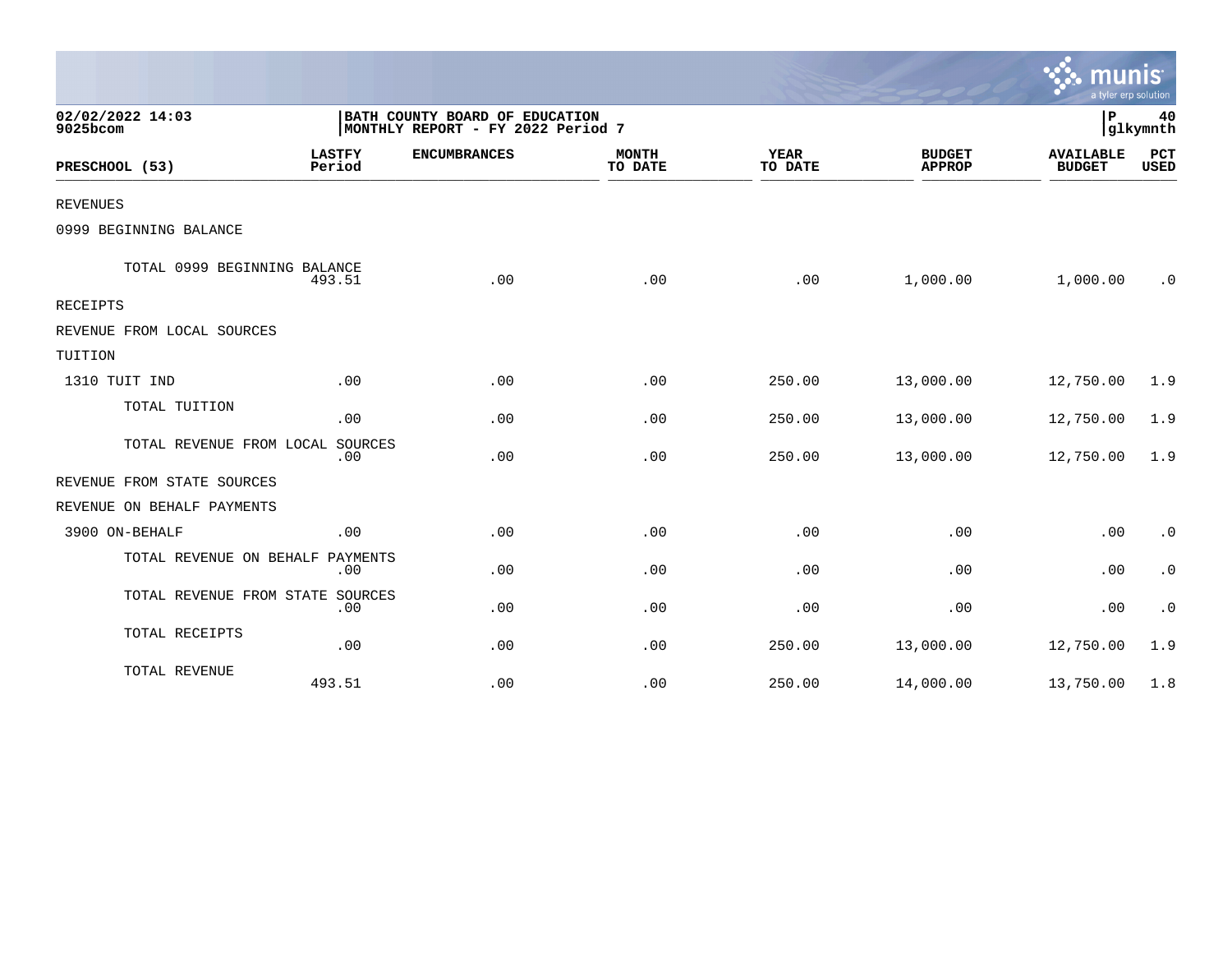|                                                                      |                                |                                                                   |                                                                     |                                                                  |                                                                   |                                                                                             | munis                                                                                                 | a tyler erp solution                                                               |
|----------------------------------------------------------------------|--------------------------------|-------------------------------------------------------------------|---------------------------------------------------------------------|------------------------------------------------------------------|-------------------------------------------------------------------|---------------------------------------------------------------------------------------------|-------------------------------------------------------------------------------------------------------|------------------------------------------------------------------------------------|
| 9025bcom                                                             | 02/02/2022 14:03               |                                                                   | BATH COUNTY BOARD OF EDUCATION<br>MONTHLY REPORT - FY 2022 Period 7 |                                                                  |                                                                   |                                                                                             | P                                                                                                     | 41<br> glkymnth                                                                    |
|                                                                      | PRESCHOOL (53)                 | <b>LASTFY</b><br>Period                                           | <b>ENCUMBRANCES</b>                                                 | <b>MONTH</b><br>TO DATE                                          | <b>YEAR</b><br>TO DATE                                            | <b>BUDGET</b><br><b>APPROP</b>                                                              | <b>AVAILABLE</b><br><b>BUDGET</b>                                                                     | PCT<br><b>USED</b>                                                                 |
| <b>EXPENDITURES</b>                                                  |                                |                                                                   |                                                                     |                                                                  |                                                                   |                                                                                             |                                                                                                       |                                                                                    |
| 0000                                                                 | RESTRICT TO REV & BAL SHT ONLY |                                                                   |                                                                     |                                                                  |                                                                   |                                                                                             |                                                                                                       |                                                                                    |
| 0280                                                                 |                                | .00                                                               | .00                                                                 | .00                                                              | .00                                                               | .00                                                                                         | .00                                                                                                   | $\cdot$ 0                                                                          |
|                                                                      | TOTAL 0000                     | RESTRICT TO REV & BAL SHT ONLY<br>.00                             | .00                                                                 | .00                                                              | .00                                                               | .00                                                                                         | .00                                                                                                   | $\cdot$ 0                                                                          |
| 1000                                                                 | INSTRUCTION                    |                                                                   |                                                                     |                                                                  |                                                                   |                                                                                             |                                                                                                       |                                                                                    |
| 0100<br>0200<br>0280<br>0300<br>0400<br>0500<br>0600<br>0700<br>0800 |                                | .00<br>.00<br>.00<br>.00<br>502.92<br>.00<br>712.76<br>.00<br>.00 | .00<br>.00<br>.00<br>.00<br>.00<br>.00<br>.00<br>.00<br>.00         | .00<br>.00<br>.00<br>.00<br>83.82<br>.00<br>.00<br>.00<br>416.70 | .00<br>.00<br>.00<br>.00<br>586.74<br>.00<br>.00<br>.00<br>416.70 | 2,200.00<br>2,000.00<br>.00<br>.00<br>2,422.72<br>1,063.52<br>4,592.77<br>1,670.99<br>50.00 | 2,200.00<br>2,000.00<br>.00<br>.00<br>1,835.98<br>1,063.52<br>4,592.77<br>1,670.99<br>$-366.70$ 833.4 | $\cdot$ 0<br>$\cdot$ 0<br>$\cdot$ 0<br>24.2<br>$\cdot$ 0<br>$\cdot$ 0<br>$\cdot$ 0 |
|                                                                      | TOTAL 1000                     | INSTRUCTION<br>1,215.68                                           | .00                                                                 | 500.52                                                           | 1,003.44                                                          | 14,000.00                                                                                   | 12,996.56                                                                                             | 7.2                                                                                |
| 2700                                                                 | STUDENT TRANSPORTATION         |                                                                   |                                                                     |                                                                  |                                                                   |                                                                                             |                                                                                                       |                                                                                    |
| 0100<br>0200                                                         |                                | .00<br>.00                                                        | .00<br>.00                                                          | .00<br>.00                                                       | .00<br>.00                                                        | .00<br>.00                                                                                  | .00<br>.00                                                                                            | $\cdot$ 0<br>$\cdot$ 0                                                             |
|                                                                      | TOTAL 2700                     | STUDENT TRANSPORTATION<br>.00                                     | .00                                                                 | .00                                                              | .00                                                               | .00                                                                                         | .00                                                                                                   | $\cdot$ 0                                                                          |
|                                                                      | TOTAL EXPENDITURES             | 1,215.68                                                          | .00                                                                 | 500.52                                                           | 1,003.44                                                          | 14,000.00                                                                                   | 12,996.56                                                                                             | 7.2                                                                                |
|                                                                      | TOTAL FOR PRESCHOOL (53)       | $-722.17$                                                         | .00                                                                 | $-500.52$                                                        | $-753.44$                                                         | .00                                                                                         | 753.44                                                                                                | $\cdot$ 0                                                                          |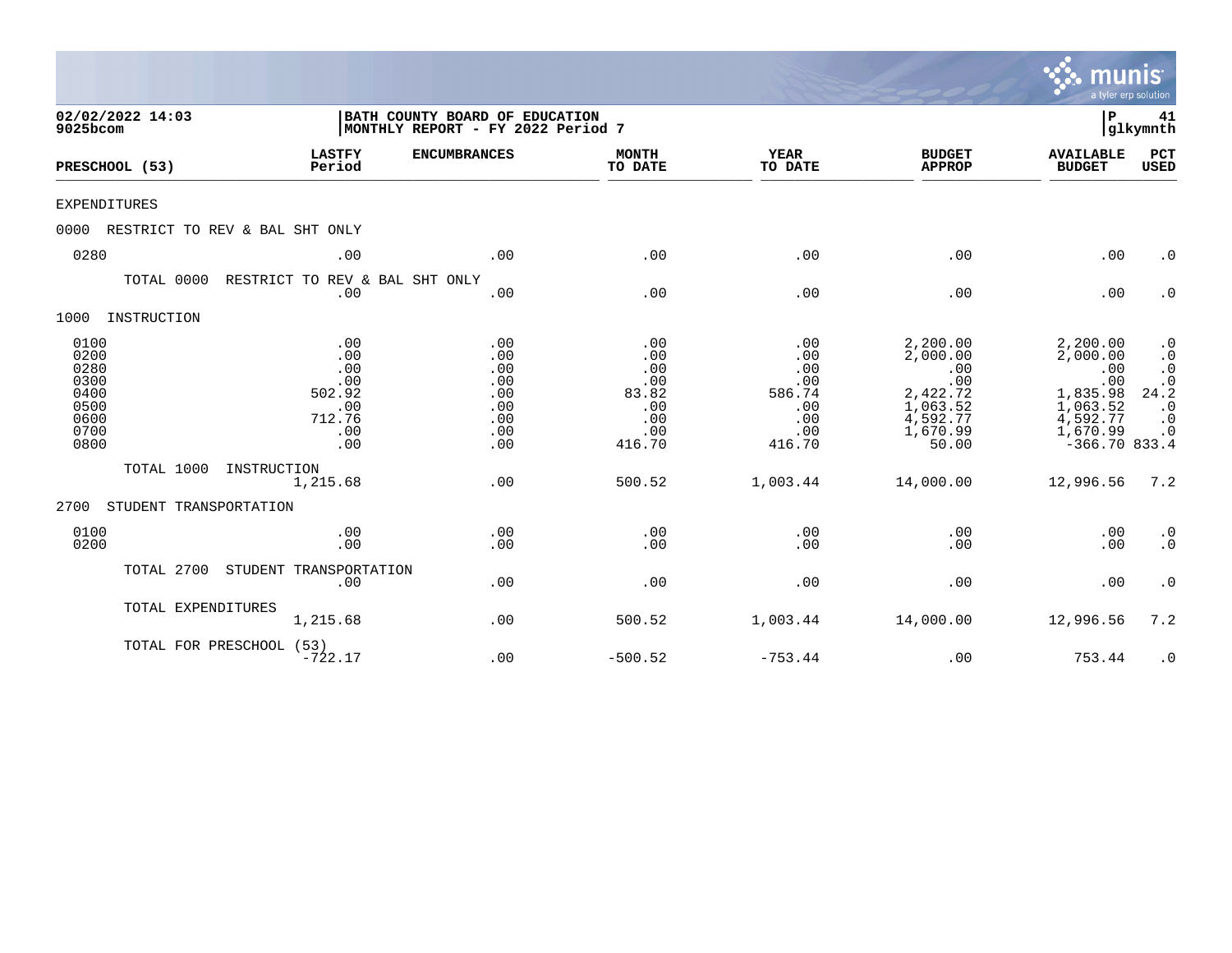|                                    |                                                                     |                     |                         |                        |                                | ∵. munis<br>a tyler erp solution  |             |
|------------------------------------|---------------------------------------------------------------------|---------------------|-------------------------|------------------------|--------------------------------|-----------------------------------|-------------|
| 02/02/2022 14:03<br>9025bcom       | BATH COUNTY BOARD OF EDUCATION<br>MONTHLY REPORT - FY 2022 Period 7 |                     |                         |                        |                                | İР<br>42<br>glkymnth              |             |
| CHILD CARE (61)                    | <b>LASTFY</b><br>Period                                             | <b>ENCUMBRANCES</b> | <b>MONTH</b><br>TO DATE | <b>YEAR</b><br>TO DATE | <b>BUDGET</b><br><b>APPROP</b> | <b>AVAILABLE</b><br><b>BUDGET</b> | PCT<br>USED |
| <b>REVENUES</b>                    |                                                                     |                     |                         |                        |                                |                                   |             |
| RECEIPTS                           |                                                                     |                     |                         |                        |                                |                                   |             |
| REVENUE FROM LOCAL SOURCES         |                                                                     |                     |                         |                        |                                |                                   |             |
| COMMUNITY SERVICE ACTIVITIES       |                                                                     |                     |                         |                        |                                |                                   |             |
| 1810 CHILD CARE                    | .00                                                                 | .00                 | .00                     | .00                    | .00                            | .00                               | $\cdot$ 0   |
| TOTAL COMMUNITY SERVICE ACTIVITIES | $.00 \,$                                                            | .00.                | .00                     | .00                    | .00                            | .00                               | $\cdot$ 0   |
| TOTAL REVENUE FROM LOCAL SOURCES   | .00                                                                 | .00                 | .00                     | .00                    | .00                            | .00                               | . 0         |
| REVENUE FROM STATE SOURCES         |                                                                     |                     |                         |                        |                                |                                   |             |
| EXPENDITURE REIMBURSEMENTS         |                                                                     |                     |                         |                        |                                |                                   |             |
| 3131 MISC REIMB                    | .00                                                                 | .00                 | .00                     | .00                    | .00                            | .00                               | $\cdot$ 0   |
| TOTAL EXPENDITURE REIMBURSEMENTS   | .00                                                                 | .00                 | .00                     | .00                    | .00                            | .00                               | $\cdot$ 0   |
| RESTRICTED                         |                                                                     |                     |                         |                        |                                |                                   |             |
| 3200 RES STATE                     | .00                                                                 | .00.                | .00                     | .00                    | .00                            | .00                               | $\cdot$ 0   |
| TOTAL RESTRICTED                   | .00                                                                 | .00                 | .00                     | .00                    | .00                            | .00                               | $\cdot$ 0   |
| TOTAL REVENUE FROM STATE SOURCES   | $.00 \,$                                                            | .00                 | .00                     | .00                    | .00                            | .00                               | $\cdot$ 0   |
| OTHER RECEIPTS                     |                                                                     |                     |                         |                        |                                |                                   |             |
| INTERFUND TRANSFERS                |                                                                     |                     |                         |                        |                                |                                   |             |
| 5210 FND XFER                      | .00                                                                 | .00                 | .00                     | .00                    | .00                            | .00                               | $\cdot$ 0   |
| TOTAL INTERFUND TRANSFERS          | .00                                                                 | .00                 | .00                     | .00                    | .00                            | .00                               | $\cdot$ 0   |
| TOTAL OTHER RECEIPTS               | .00                                                                 | .00                 | .00                     | .00                    | .00                            | .00                               | $\cdot$ 0   |
| TOTAL RECEIPTS                     | .00                                                                 | .00                 | .00                     | .00                    | .00                            | .00                               | $\cdot$ 0   |
| TOTAL REVENUE                      | .00                                                                 | .00                 | .00                     | .00                    | .00                            | .00                               | $\cdot$ 0   |

the contract of the contract of the contract of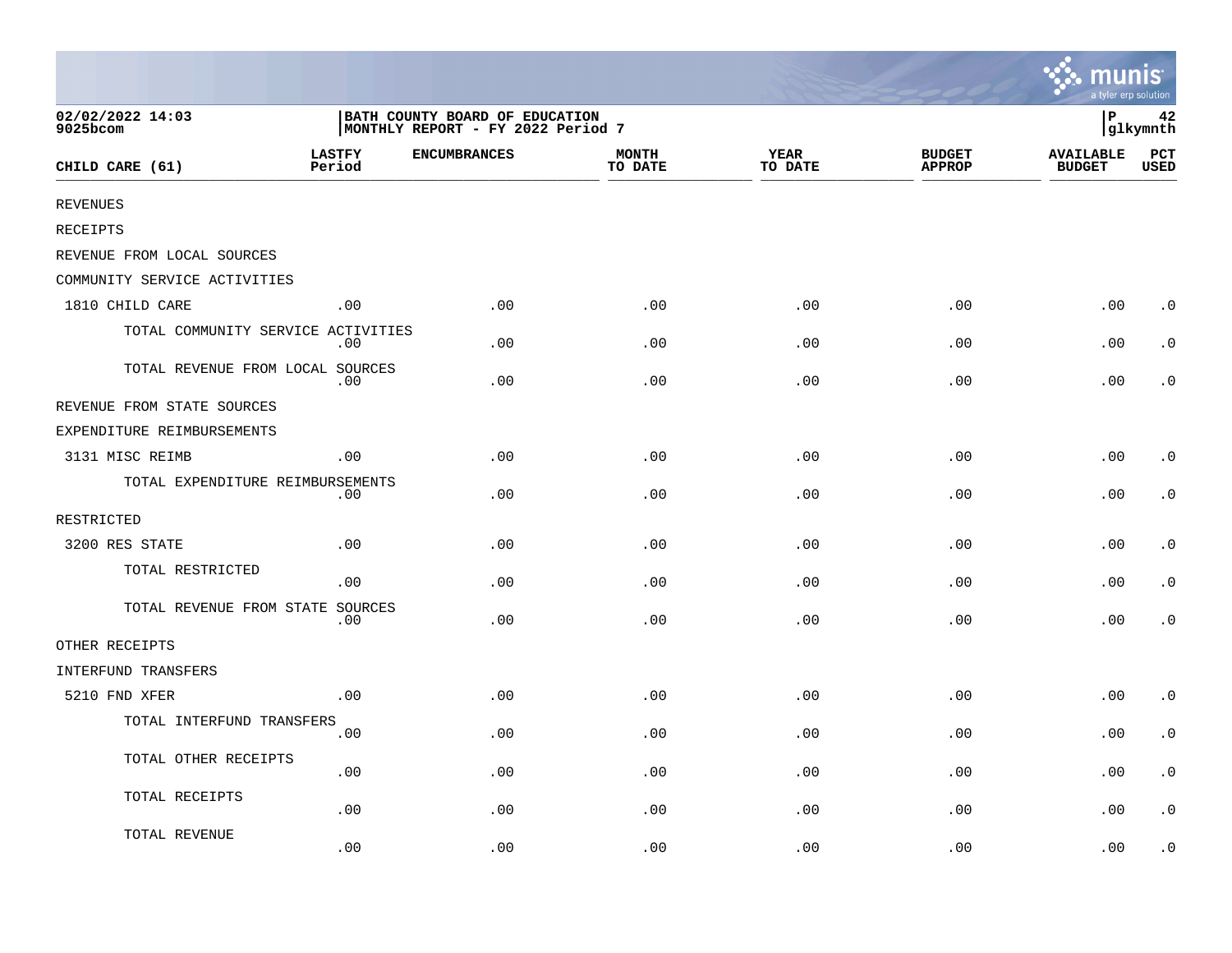

| $9025$ bcom                                  | 02/02/2022 14:03     | BATH COUNTY BOARD OF EDUCATION<br>MONTHLY REPORT - FY 2022 Period 7 |                                        |                                        |                                        |                                        |                                        | 43<br>glkymnth                                                             |
|----------------------------------------------|----------------------|---------------------------------------------------------------------|----------------------------------------|----------------------------------------|----------------------------------------|----------------------------------------|----------------------------------------|----------------------------------------------------------------------------|
|                                              | CHILD CARE (61)      | <b>LASTFY</b><br>Period                                             | <b>ENCUMBRANCES</b>                    | <b>MONTH</b><br>TO DATE                | <b>YEAR</b><br>TO DATE                 | <b>BUDGET</b><br><b>APPROP</b>         | <b>AVAILABLE</b><br><b>BUDGET</b>      | PCT<br>USED                                                                |
| EXPENDITURES                                 |                      |                                                                     |                                        |                                        |                                        |                                        |                                        |                                                                            |
| 3300                                         | COMMUNITY SERVICES   |                                                                     |                                        |                                        |                                        |                                        |                                        |                                                                            |
| 0100<br>0200<br>0300<br>0500<br>0600<br>0700 |                      | .00<br>.00<br>.00<br>.00<br>.00<br>.00                              | .00<br>.00<br>.00<br>.00<br>.00<br>.00 | .00<br>.00<br>.00<br>.00<br>.00<br>.00 | .00<br>.00<br>.00<br>.00<br>.00<br>.00 | .00<br>.00<br>.00<br>.00<br>.00<br>.00 | .00<br>.00<br>.00<br>.00<br>.00<br>.00 | $\cdot$ 0<br>$\cdot$ 0<br>$\cdot$ 0<br>$\cdot$ 0<br>$\cdot$ 0<br>$\cdot$ 0 |
|                                              | TOTAL 3300           | COMMUNITY SERVICES<br>.00                                           | .00                                    | .00                                    | .00                                    | .00                                    | .00                                    | $\cdot$ 0                                                                  |
|                                              | TOTAL EXPENDITURES   | .00                                                                 | .00                                    | .00                                    | .00                                    | .00                                    | .00                                    | $\cdot$ 0                                                                  |
|                                              | TOTAL FOR CHILD CARE | (61)<br>.00                                                         | .00                                    | .00                                    | .00                                    | .00                                    | .00                                    | $\cdot$ 0                                                                  |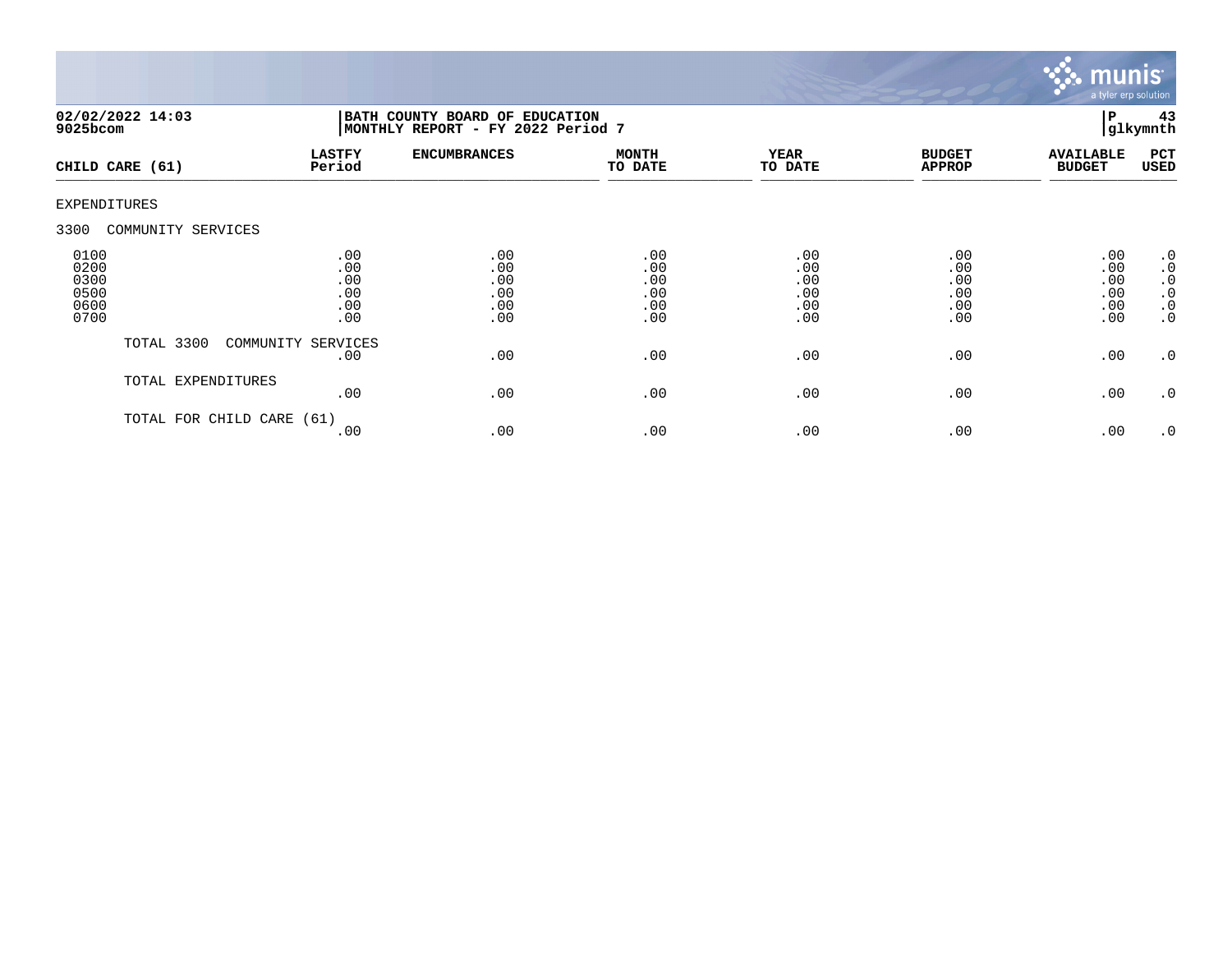|                              |                         |                                                                     |                         |                        |                                | munis<br>a tyler erp solution     |                |
|------------------------------|-------------------------|---------------------------------------------------------------------|-------------------------|------------------------|--------------------------------|-----------------------------------|----------------|
| 02/02/2022 14:03<br>9025bcom |                         | BATH COUNTY BOARD OF EDUCATION<br>MONTHLY REPORT - FY 2022 Period 7 |                         |                        |                                | P                                 | 44<br>glkymnth |
| PRESCHOOL (62)               | <b>LASTFY</b><br>Period | <b>ENCUMBRANCES</b>                                                 | <b>MONTH</b><br>TO DATE | <b>YEAR</b><br>TO DATE | <b>BUDGET</b><br><b>APPROP</b> | <b>AVAILABLE</b><br><b>BUDGET</b> | PCT<br>USED    |
| <b>REVENUES</b>              |                         |                                                                     |                         |                        |                                |                                   |                |
| 0999 BEGINNING BALANCE       |                         |                                                                     |                         |                        |                                |                                   |                |
| TOTAL 0999 BEGINNING BALANCE | .00                     | .00                                                                 | .00                     | .00                    | .00                            | .00                               | $\cdot$ 0      |
| RECEIPTS                     |                         |                                                                     |                         |                        |                                |                                   |                |
| REVENUE FROM LOCAL SOURCES   |                         |                                                                     |                         |                        |                                |                                   |                |
| TUITION                      |                         |                                                                     |                         |                        |                                |                                   |                |
| 1310 TUIT IND                | .00                     | .00                                                                 | .00                     | .00                    | .00                            | .00                               | $\cdot$ 0      |
| TOTAL TUITION                | .00                     | .00                                                                 | .00                     | .00                    | .00                            | .00                               | $\cdot$ 0      |
| TOTAL REVENUE FROM LOCAL     | SOURCES<br>.00          | .00                                                                 | .00                     | .00                    | .00                            | .00                               | $\cdot$ 0      |
| TOTAL RECEIPTS               | .00                     | .00                                                                 | .00                     | .00                    | .00                            | .00                               | $\cdot$ 0      |
| TOTAL REVENUE                | .00                     | .00                                                                 | .00                     | .00                    | .00                            | .00                               | $\cdot$ 0      |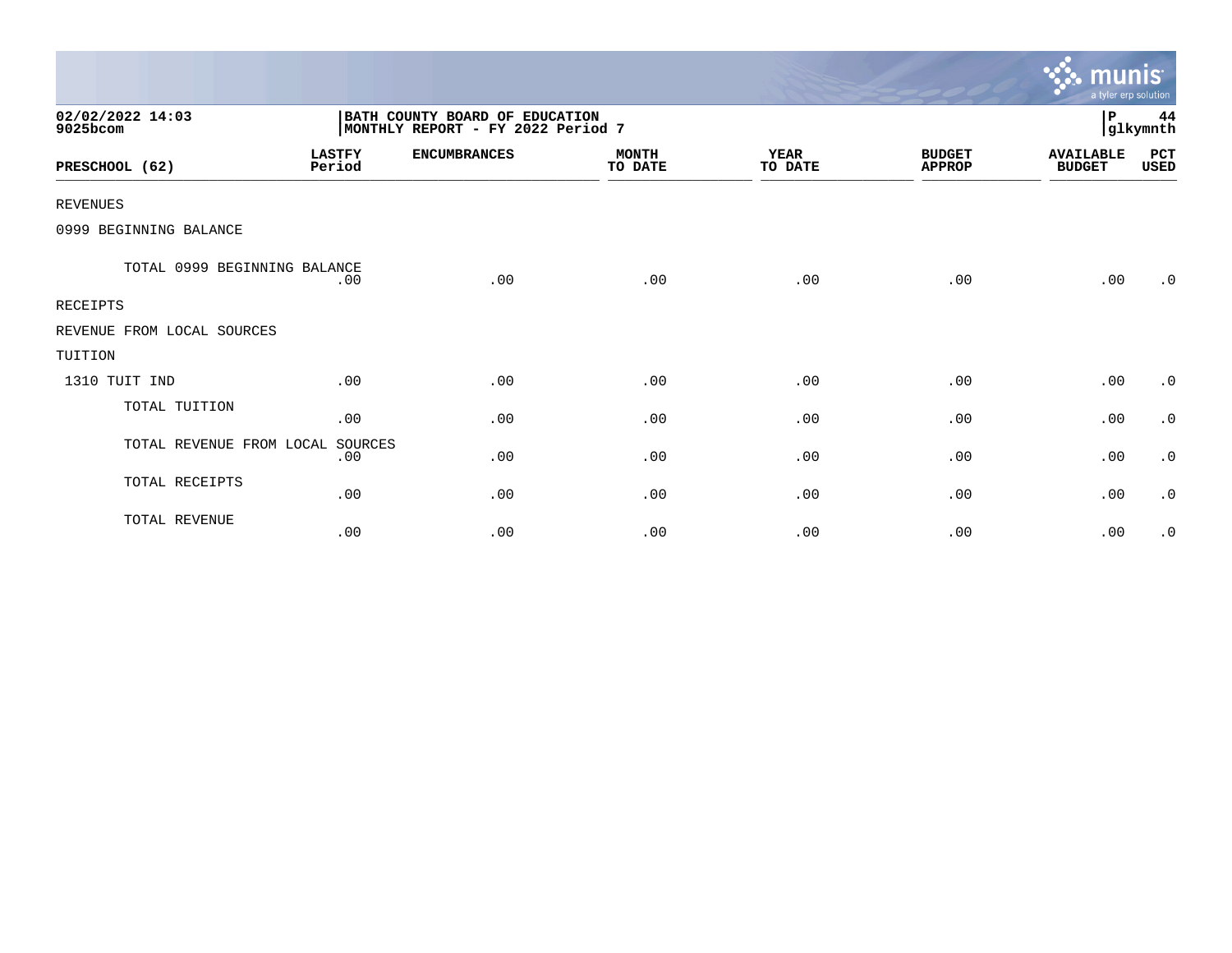

| 02/02/2022 14:03<br>9025bcom | BATH COUNTY BOARD OF EDUCATION<br>MONTHLY REPORT - FY 2022 Period 7 |                     |                         |                        |                                |                                   | 45<br> glkymnth    |
|------------------------------|---------------------------------------------------------------------|---------------------|-------------------------|------------------------|--------------------------------|-----------------------------------|--------------------|
| PRESCHOOL (62)               | <b>LASTFY</b><br>Period                                             | <b>ENCUMBRANCES</b> | <b>MONTH</b><br>TO DATE | <b>YEAR</b><br>TO DATE | <b>BUDGET</b><br><b>APPROP</b> | <b>AVAILABLE</b><br><b>BUDGET</b> | PCT<br><b>USED</b> |
| EXPENDITURES                 |                                                                     |                     |                         |                        |                                |                                   |                    |
| INSTRUCTION<br>1000          |                                                                     |                     |                         |                        |                                |                                   |                    |
| 0600                         | .00                                                                 | .00                 | .00                     | .00                    | .00                            | .00                               | $\cdot$ 0          |
| TOTAL 1000<br>INSTRUCTION    | .00                                                                 | .00                 | .00                     | .00                    | .00                            | .00                               | $\cdot$ 0          |
| TOTAL EXPENDITURES           | .00                                                                 | .00                 | .00                     | .00                    | .00                            | .00                               | .0                 |
| TOTAL FOR PRESCHOOL (62)     | .00                                                                 | .00                 | .00                     | .00                    | .00                            | .00                               | $\cdot$ 0          |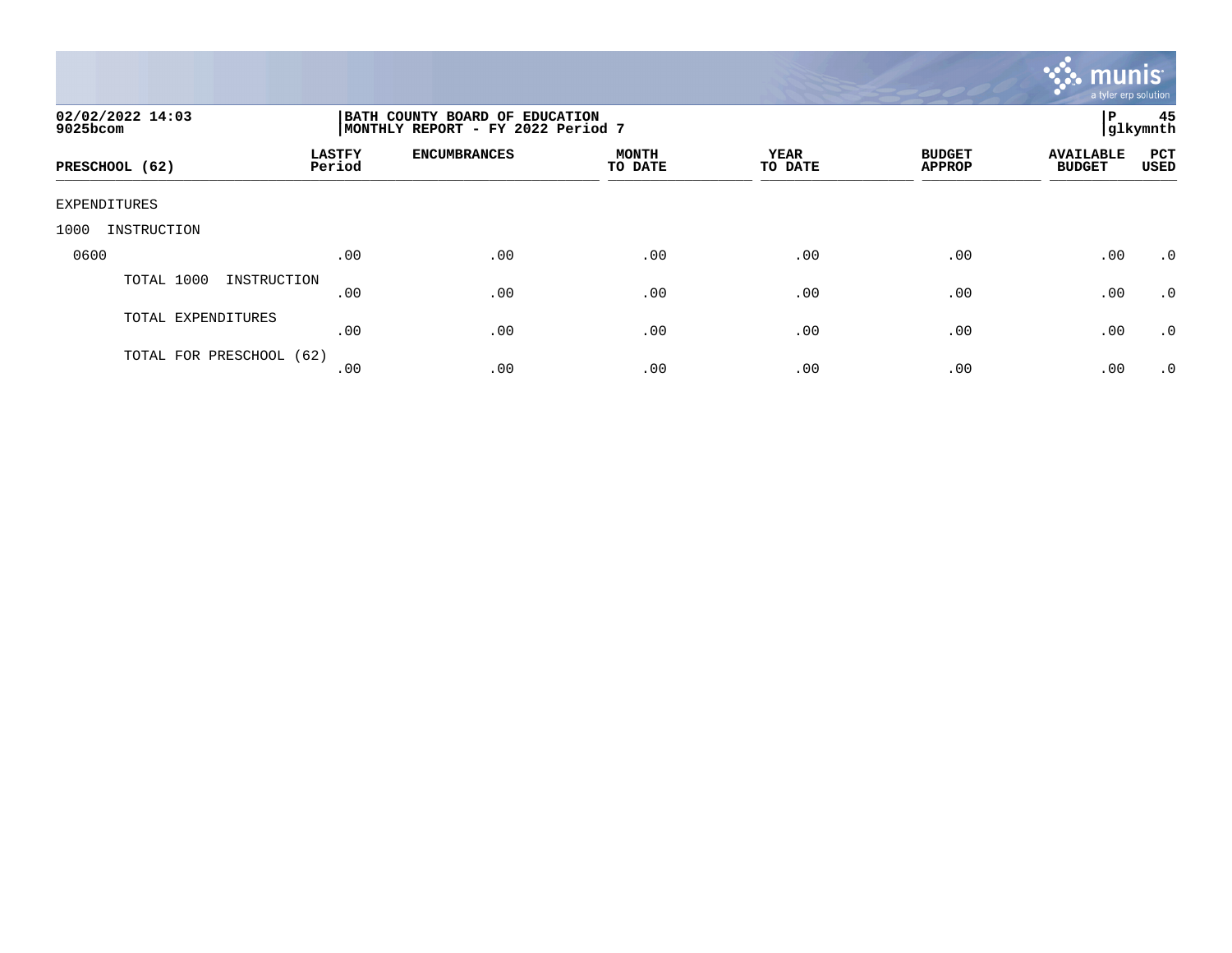|                                        |                         |                                                                     |                         |                        |                                | a tyler erp solution              |                    |
|----------------------------------------|-------------------------|---------------------------------------------------------------------|-------------------------|------------------------|--------------------------------|-----------------------------------|--------------------|
| 02/02/2022 14:03<br>9025bcom           |                         | BATH COUNTY BOARD OF EDUCATION<br>MONTHLY REPORT - FY 2022 Period 7 |                         |                        | P<br>46<br>glkymnth            |                                   |                    |
| TRUST/AGENCY FUNDS (7000)              | <b>LASTFY</b><br>Period | <b>ENCUMBRANCES</b>                                                 | <b>MONTH</b><br>TO DATE | <b>YEAR</b><br>TO DATE | <b>BUDGET</b><br><b>APPROP</b> | <b>AVAILABLE</b><br><b>BUDGET</b> | PCT<br><b>USED</b> |
| <b>REVENUES</b>                        |                         |                                                                     |                         |                        |                                |                                   |                    |
| 0999 BEGINNING BALANCE                 |                         |                                                                     |                         |                        |                                |                                   |                    |
| TOTAL 0999 BEGINNING BALANCE           | .00                     | .00                                                                 | .00                     | 43,984.97              | .00                            | $-43,984.97$                      | $\cdot$ 0          |
| RECEIPTS                               |                         |                                                                     |                         |                        |                                |                                   |                    |
| REVENUE FROM LOCAL SOURCES             |                         |                                                                     |                         |                        |                                |                                   |                    |
| OTHER REVENUE FROM LOCAL SOURCES       |                         |                                                                     |                         |                        |                                |                                   |                    |
| 1920 CONTRIBUTE                        | 21,519.77               | .00                                                                 | 504.25                  | 3,079.36               | 1,800.00                       | $-1, 279.36$ 171.1                |                    |
| TOTAL OTHER REVENUE FROM LOCAL SOURCES | 21,519.77               | .00                                                                 | 504.25                  | 3,079.36               | 1,800.00                       | $-1, 279.36$ 171.1                |                    |
| TOTAL REVENUE FROM LOCAL SOURCES       | 21,519.77               | .00                                                                 | 504.25                  | 3,079.36               | 1,800.00                       | $-1, 279.36$ 171.1                |                    |
| OTHER RECEIPTS                         |                         |                                                                     |                         |                        |                                |                                   |                    |
| INTERFUND TRANSFERS                    |                         |                                                                     |                         |                        |                                |                                   |                    |
| 5210 FND XFER                          | .00                     | .00                                                                 | .00                     | .00                    | .00                            | .00                               | $\cdot$ 0          |
| TOTAL INTERFUND TRANSFERS              | .00                     | .00                                                                 | .00                     | .00                    | .00                            | .00                               | $\cdot$ 0          |
| TOTAL OTHER RECEIPTS                   | .00                     | .00                                                                 | .00                     | .00                    | .00                            | .00                               | $\cdot$ 0          |
| TOTAL RECEIPTS                         | 21,519.77               | .00                                                                 | 504.25                  | 3,079.36               | 1,800.00                       | $-1, 279.36$ 171.1                |                    |
| TOTAL REVENUE                          | 21,519.77               | .00                                                                 | 504.25                  | 47,064.33              | 1,800.00                       | $-45, 264.33***$                  |                    |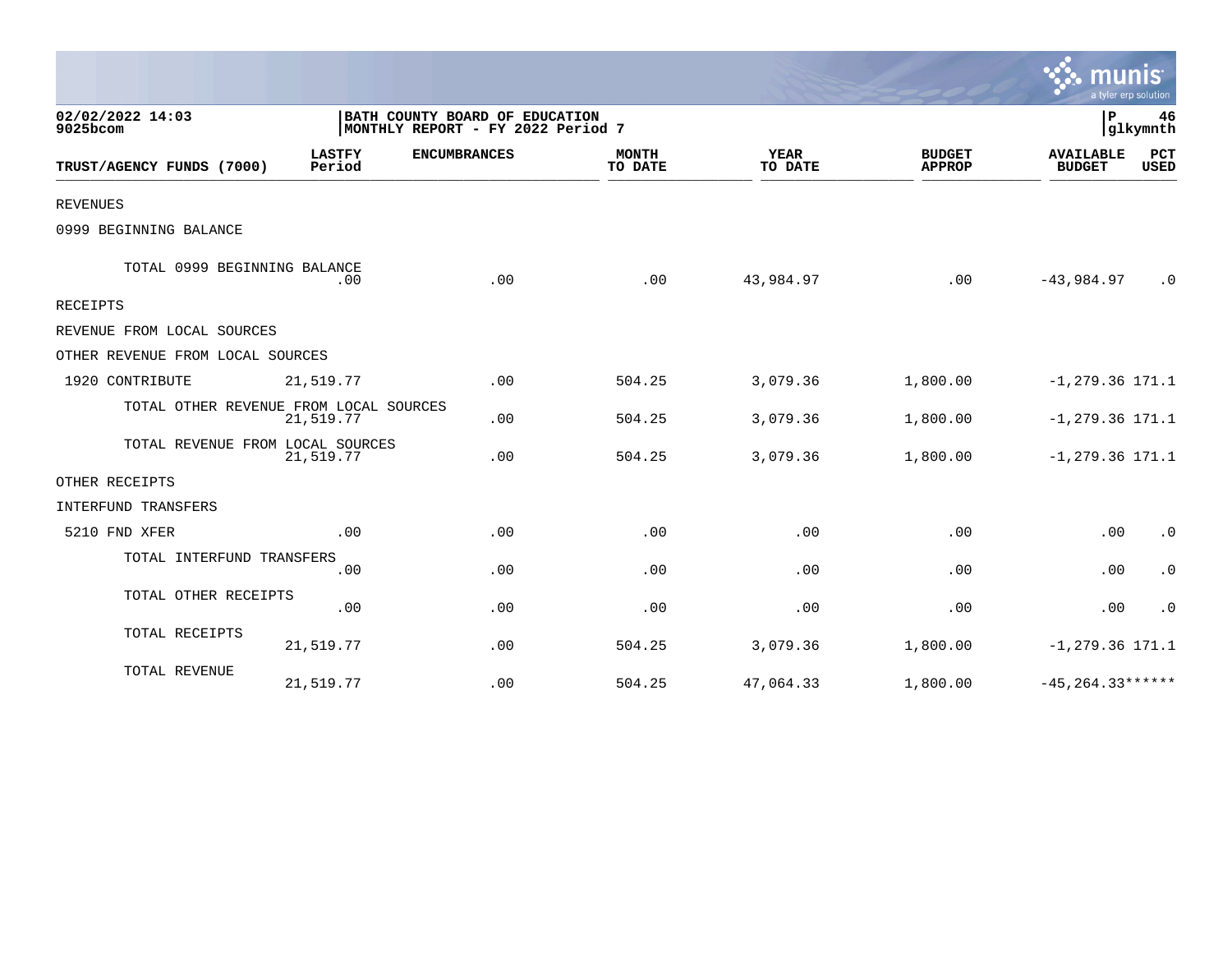

| 02/02/2022 14:03<br>$9025$ bcom     |                           | BATH COUNTY BOARD OF EDUCATION<br>MONTHLY REPORT - FY 2022 Period 7 |                         |                        |                                |                                   |             |  |
|-------------------------------------|---------------------------|---------------------------------------------------------------------|-------------------------|------------------------|--------------------------------|-----------------------------------|-------------|--|
| TRUST/AGENCY FUNDS (7000)           | <b>LASTFY</b><br>Period   | <b>ENCUMBRANCES</b>                                                 | <b>MONTH</b><br>TO DATE | <b>YEAR</b><br>TO DATE | <b>BUDGET</b><br><b>APPROP</b> | <b>AVAILABLE</b><br><b>BUDGET</b> | PCT<br>USED |  |
| EXPENDITURES                        |                           |                                                                     |                         |                        |                                |                                   |             |  |
| 3300<br>COMMUNITY SERVICES          |                           |                                                                     |                         |                        |                                |                                   |             |  |
| 0600                                | .00                       | .00                                                                 | .00                     | .00                    | 1,800.00                       | 1,800.00                          | .0          |  |
| TOTAL 3300                          | COMMUNITY SERVICES<br>.00 | .00                                                                 | .00                     | .00                    | 1,800.00                       | 1,800.00                          | $\cdot$ 0   |  |
| TOTAL EXPENDITURES                  | .00                       | .00                                                                 | .00                     | .00                    | 1,800.00                       | 1,800.00                          | $\cdot$ 0   |  |
| TOTAL FOR TRUST/AGENCY FUNDS (7000) | 21,519.77                 | .00                                                                 | 504.25                  | 47,064.33              | .00                            | $-47,064.33$                      | $\cdot$ 0   |  |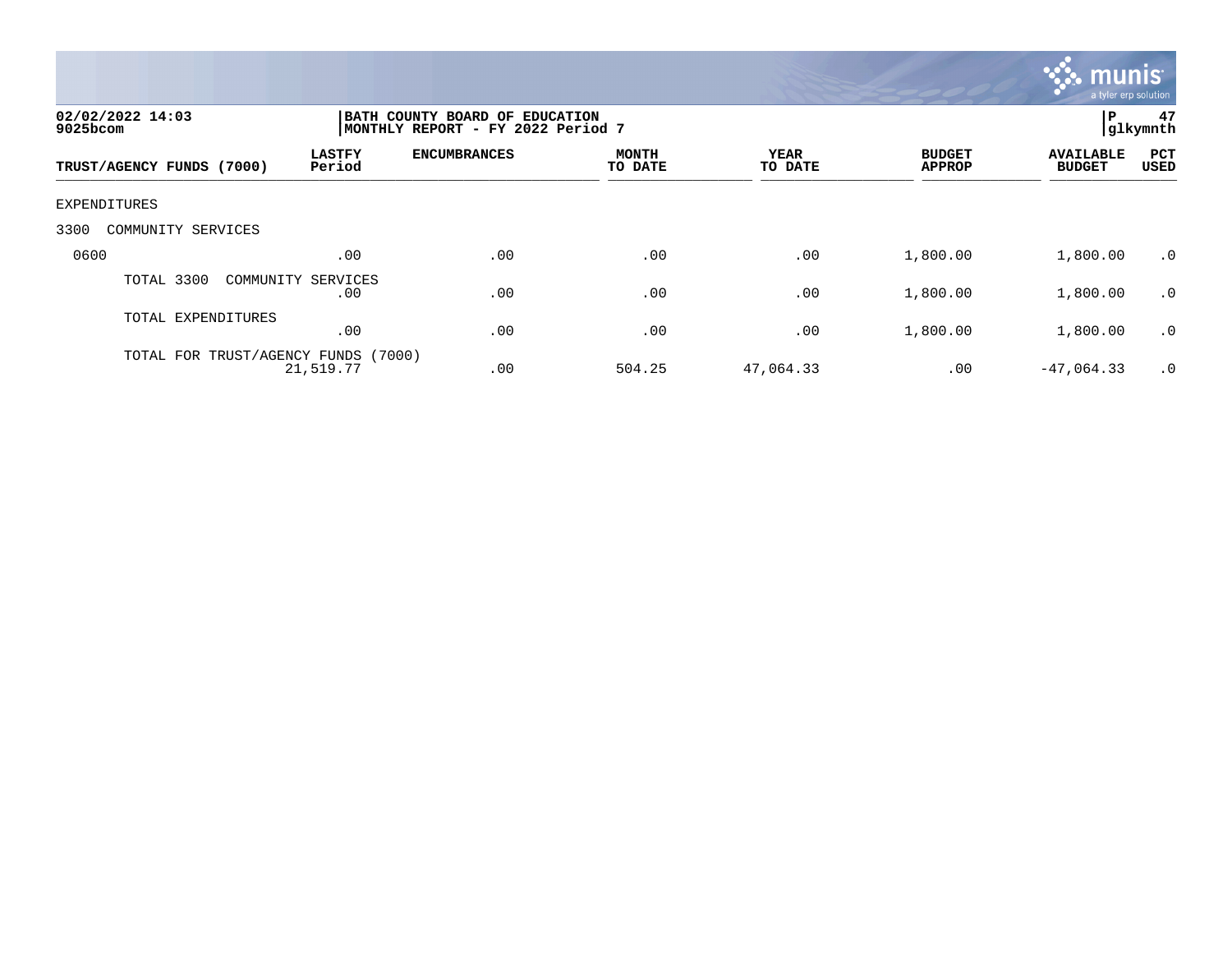|                                                     |                                                                     |                   |                         |                        |                                | munis<br>a tyler erp solution     |                                                  |
|-----------------------------------------------------|---------------------------------------------------------------------|-------------------|-------------------------|------------------------|--------------------------------|-----------------------------------|--------------------------------------------------|
| 02/02/2022 14:03<br>9025bcom                        | BATH COUNTY BOARD OF EDUCATION<br>MONTHLY REPORT - FY 2022 Period 7 | P                 | 48<br>glkymnth          |                        |                                |                                   |                                                  |
| <b>GOVERNMENTAL ASSETS (8)</b>                      | <b>LASTFY</b><br><b>ENCUMBRANCES</b><br>Period                      |                   | <b>MONTH</b><br>TO DATE | <b>YEAR</b><br>TO DATE | <b>BUDGET</b><br><b>APPROP</b> | <b>AVAILABLE</b><br><b>BUDGET</b> | PCT<br><b>USED</b>                               |
| <b>REVENUES</b>                                     |                                                                     |                   |                         |                        |                                |                                   |                                                  |
| RECEIPTS                                            |                                                                     |                   |                         |                        |                                |                                   |                                                  |
| REVENUE FROM LOCAL SOURCES                          |                                                                     |                   |                         |                        |                                |                                   |                                                  |
| OTHER REVENUE FROM LOCAL SOURCES                    |                                                                     |                   |                         |                        |                                |                                   |                                                  |
| 1930 GAIN/LOSS                                      | .00                                                                 | .00               | .00                     | .00                    | .00                            | .00                               | $\cdot$ 0                                        |
| TOTAL OTHER REVENUE FROM LOCAL SOURCES              | .00                                                                 | .00               | .00                     | .00                    | .00                            | .00                               | $\cdot$ 0                                        |
| TOTAL REVENUE FROM LOCAL SOURCES                    | .00                                                                 | .00               | .00                     | .00                    | .00                            | .00                               | $\cdot$ 0                                        |
| OTHER RECEIPTS                                      |                                                                     |                   |                         |                        |                                |                                   |                                                  |
| SALE OR COMP FOR LOSS OF ASSETS                     |                                                                     |                   |                         |                        |                                |                                   |                                                  |
| 5311 SALE LAND<br>5331 SALE BLDG<br>5341 SALE EQUIP | .00<br>.00<br>.00                                                   | .00<br>.00<br>.00 | .00<br>.00<br>.00       | .00<br>.00<br>.00      | .00<br>.00<br>.00              | .00<br>.00<br>.00                 | $\boldsymbol{\cdot}$ 0<br>$\cdot$ 0<br>$\cdot$ 0 |
| TOTAL SALE OR COMP FOR LOSS OF ASSETS               | .00                                                                 | .00               | .00                     | .00                    | .00                            | .00                               | $\boldsymbol{\cdot}$ 0                           |
| TOTAL OTHER RECEIPTS                                | .00                                                                 | .00               | .00                     | .00                    | .00                            | .00                               | $\boldsymbol{\cdot}$ 0                           |
| TOTAL RECEIPTS                                      | .00                                                                 | .00               | .00                     | .00                    | .00                            | .00                               | $\cdot$ 0                                        |
| TOTAL REVENUE                                       | .00                                                                 | .00               | .00                     | .00                    | .00                            | .00                               | $\cdot$ 0                                        |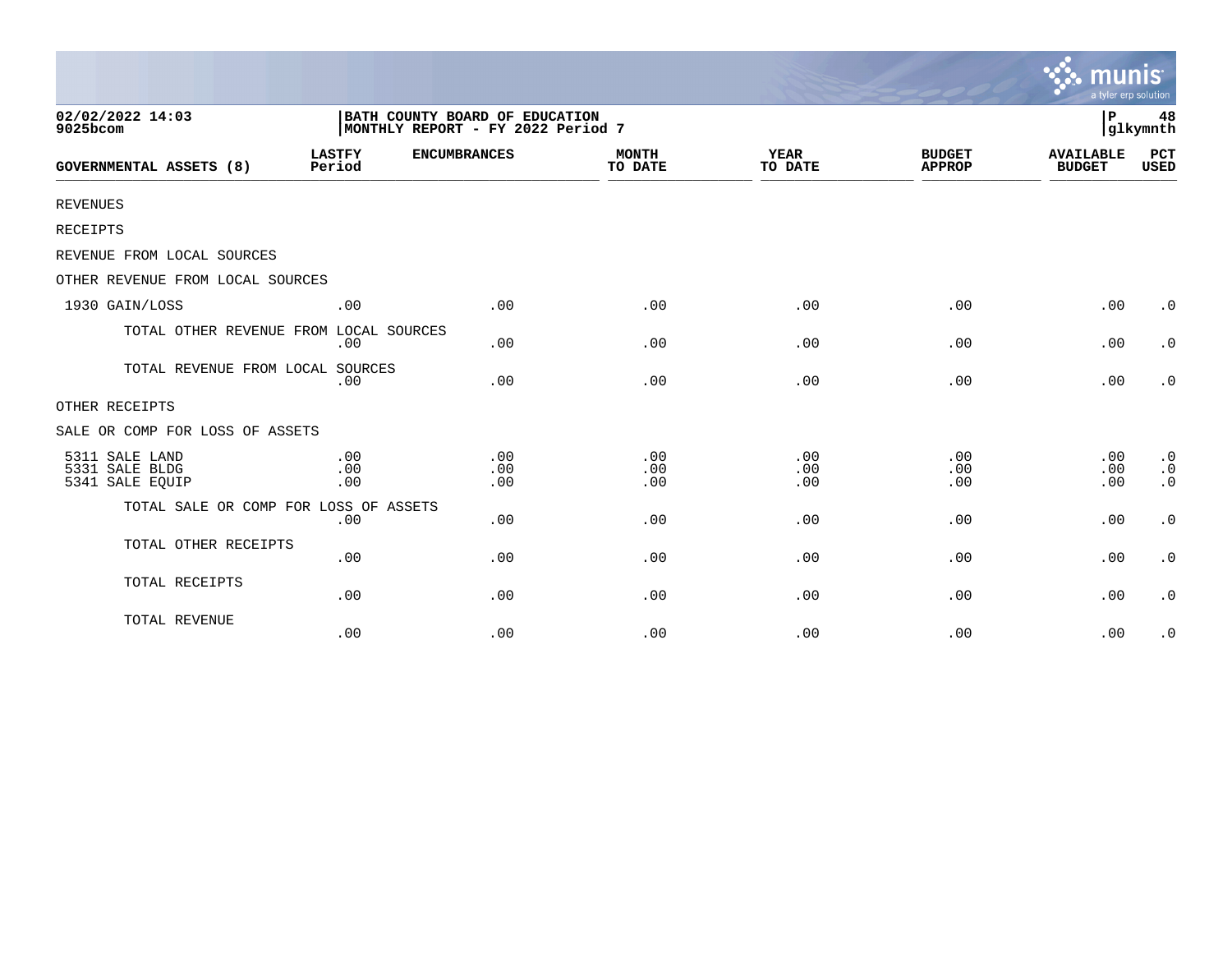

| 02/02/2022 14:03<br>9025bcom       |                                                | BATH COUNTY BOARD OF EDUCATION<br>MONTHLY REPORT - FY 2022 Period 7 |                         |                 |                                |                                   |                    |
|------------------------------------|------------------------------------------------|---------------------------------------------------------------------|-------------------------|-----------------|--------------------------------|-----------------------------------|--------------------|
| GOVERNMENTAL ASSETS (8)            | <b>LASTFY</b><br><b>ENCUMBRANCES</b><br>Period |                                                                     | <b>MONTH</b><br>TO DATE | YEAR<br>TO DATE | <b>BUDGET</b><br><b>APPROP</b> | <b>AVAILABLE</b><br><b>BUDGET</b> | PCT<br><b>USED</b> |
| EXPENDITURES                       |                                                |                                                                     |                         |                 |                                |                                   |                    |
| 1000 INSTRUCTION                   |                                                |                                                                     |                         |                 |                                |                                   |                    |
| 0700                               | 537.93                                         | .00                                                                 | .00                     | 23.31           | .00                            | $-23.31$                          | $\cdot$ 0          |
|                                    | TOTAL 1000 INSTRUCTION<br>537.93               | .00                                                                 | .00                     | 23.31           | .00                            | $-23.31$                          | $\cdot$ 0          |
| 2100 STUDENT SUPPORT SERVICES      |                                                |                                                                     |                         |                 |                                |                                   |                    |
| 0700                               | .00                                            | .00                                                                 | .00                     | .00             | .00                            | .00                               | . $\boldsymbol{0}$ |
| TOTAL 2100                         | STUDENT SUPPORT SERVICES<br>.00                | .00                                                                 | .00                     | .00             | .00                            | .00                               | $\cdot$ 0          |
| 2200 INSTRUCTIONAL STAFF SUPP SERV |                                                |                                                                     |                         |                 |                                |                                   |                    |
| 0700                               | 44.17                                          | .00                                                                 | .00                     | .00             | .00                            | .00                               | $\cdot$ 0          |
| TOTAL 2200                         | INSTRUCTIONAL STAFF SUPP SERV<br>44.17         | .00                                                                 | .00                     | .00             | .00                            | .00                               | $\cdot$ 0          |
| 2300 DISTRICT ADMIN SUPPORT        |                                                |                                                                     |                         |                 |                                |                                   |                    |
| 0700                               | 225.12                                         | .00                                                                 | .00                     | .00             | .00                            | .00                               | $\cdot$ 0          |
| TOTAL 2300                         | DISTRICT ADMIN SUPPORT<br>225.12               | .00                                                                 | .00                     | .00             | .00                            | .00                               | $\cdot$ 0          |
| 2400<br>SCHOOL ADMIN SUPPORT       |                                                |                                                                     |                         |                 |                                |                                   |                    |
| 0700                               | .00                                            | .00                                                                 | .00                     | .00             | .00                            | .00                               | $\cdot$ 0          |
| TOTAL 2400                         | SCHOOL ADMIN SUPPORT<br>.00                    | .00                                                                 | .00                     | .00             | .00                            | .00                               | $\cdot$ 0          |
| BUSINESS SUPPORT SERVICES<br>2500  |                                                |                                                                     |                         |                 |                                |                                   |                    |
| 0700                               | .00                                            | .00                                                                 | .00                     | .00             | .00                            | .00                               | $\cdot$ 0          |
| TOTAL 2500                         | BUSINESS SUPPORT SERVICES<br>.00               | .00                                                                 | .00                     | .00             | .00                            | .00                               | $\cdot$ 0          |
|                                    | 2600 PLANT OPERATIONS AND MAINTENANCE          |                                                                     |                         |                 |                                |                                   |                    |
| 0700                               | .00                                            | .00                                                                 | .00                     | .00             | .00                            | .00                               | $\cdot$ 0          |
| TOTAL 2600                         | PLANT OPERATIONS AND MAINTENANCE<br>.00        | .00                                                                 | .00                     | .00             | .00                            | .00                               | $\cdot$ 0          |

2700 STUDENT TRANSPORTATION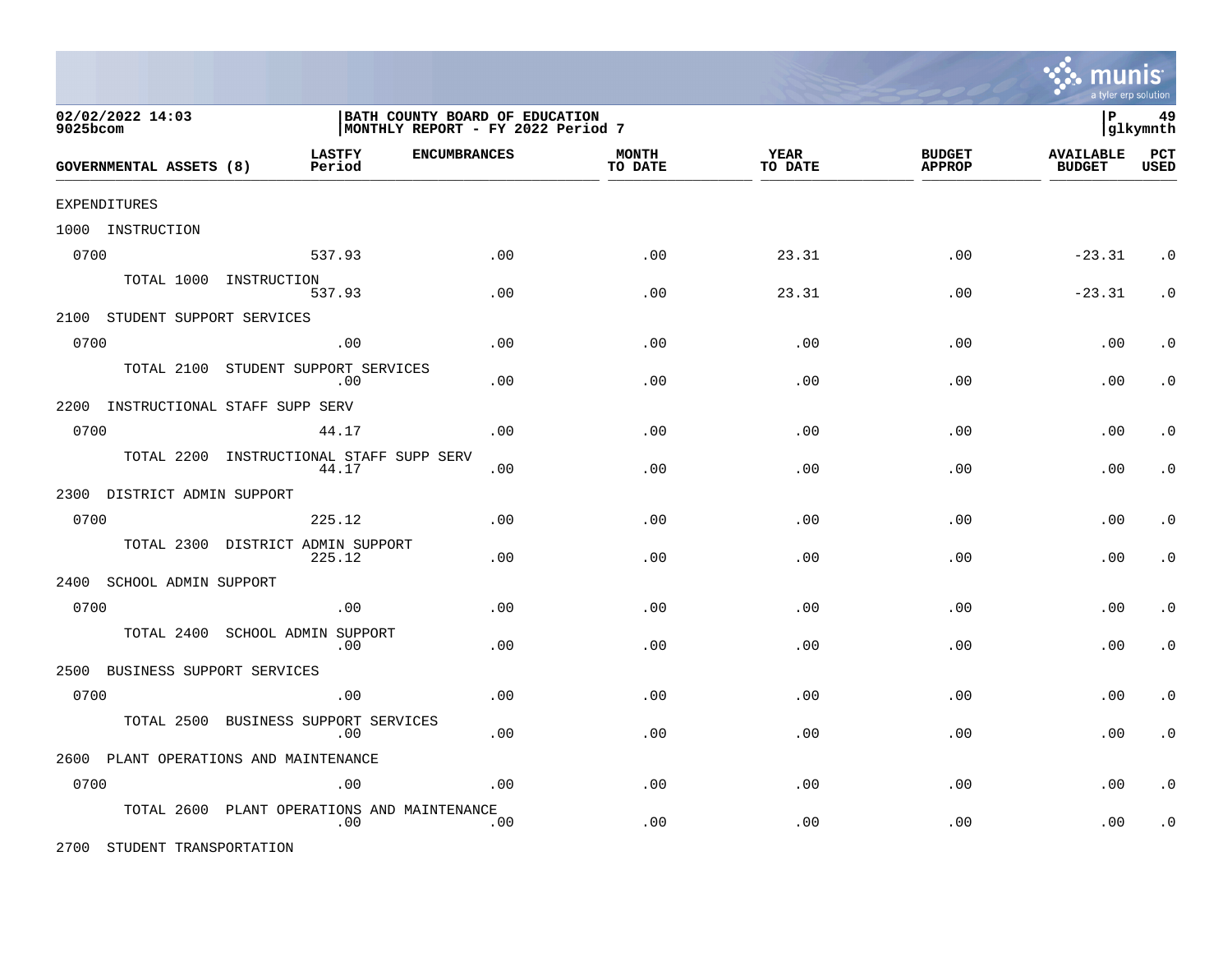

| 02/02/2022 14:03<br>9025bcom      | BATH COUNTY BOARD OF EDUCATION | MONTHLY REPORT - FY 2022 Period 7 |                         |                        |                                |                                   |                    |
|-----------------------------------|--------------------------------|-----------------------------------|-------------------------|------------------------|--------------------------------|-----------------------------------|--------------------|
| <b>GOVERNMENTAL ASSETS (8)</b>    | <b>LASTFY</b><br>Period        | <b>ENCUMBRANCES</b>               | <b>MONTH</b><br>TO DATE | <b>YEAR</b><br>TO DATE | <b>BUDGET</b><br><b>APPROP</b> | <b>AVAILABLE</b><br><b>BUDGET</b> | PCT<br><b>USED</b> |
| 0700                              | .00                            | .00                               | .00                     | .00                    | .00                            | .00                               | $\cdot$ 0          |
| TOTAL 2700                        | STUDENT TRANSPORTATION<br>.00  | .00                               | .00                     | .00                    | .00                            | .00                               | $\cdot$ 0          |
| 3300<br>COMMUNITY SERVICES        |                                |                                   |                         |                        |                                |                                   |                    |
| 0700                              | .00                            | .00                               | .00                     | .00                    | .00                            | .00                               | $\cdot$ 0          |
| TOTAL 3300                        | COMMUNITY SERVICES<br>.00      | .00                               | .00                     | .00                    | .00                            | .00                               | $\cdot$ 0          |
| TOTAL EXPENDITURES                | 807.22                         | .00                               | .00                     | 23.31                  | .00                            | $-23.31$                          | $\cdot$ 0          |
| TOTAL FOR GOVERNMENTAL ASSETS (8) | $-807.22$                      | .00                               | .00                     | $-23.31$               | .00                            | 23.31                             | $\cdot$ 0          |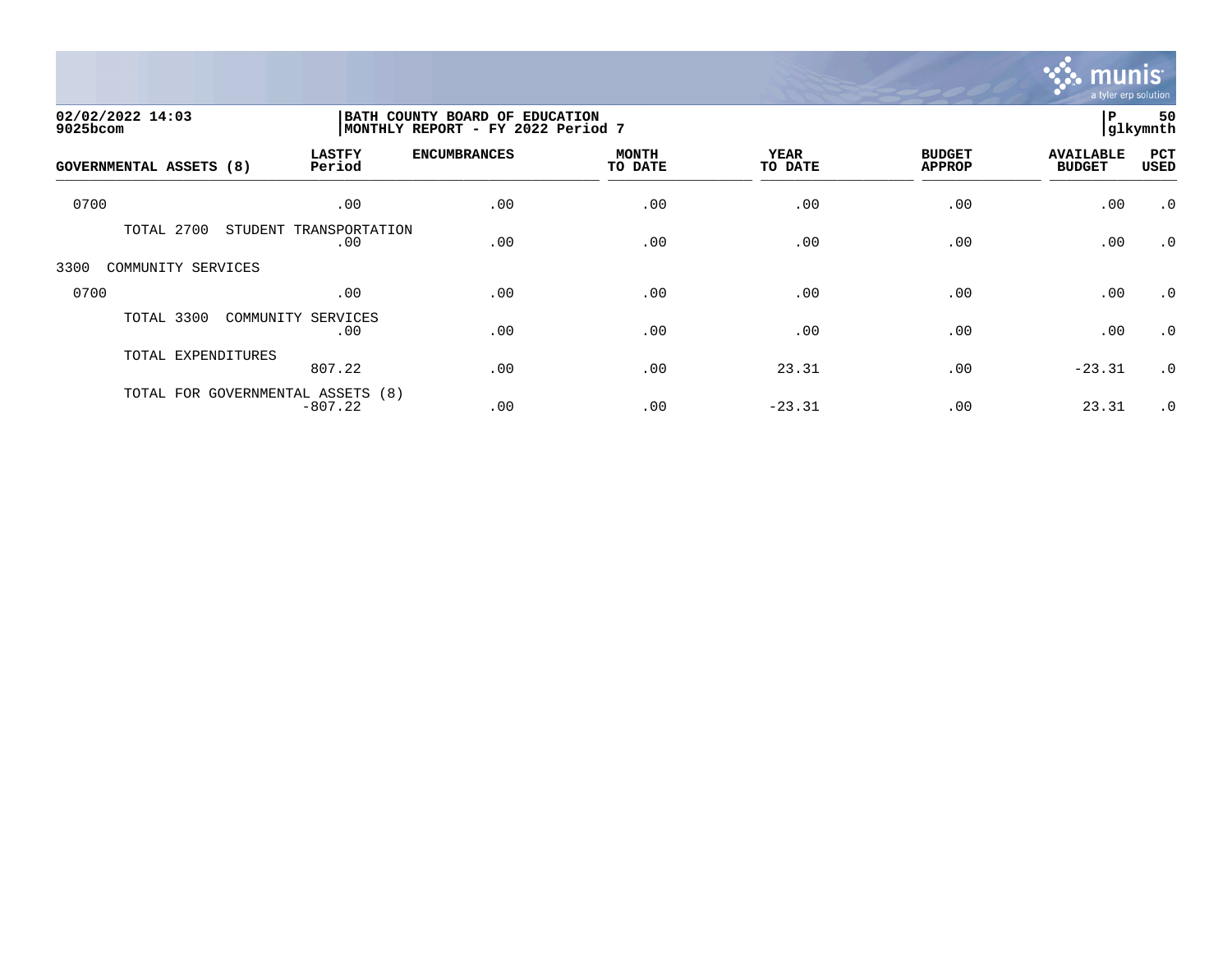|                                  |                                                                     |                     |                         |                        |                                | munis<br>a tyler erp solution     |                |
|----------------------------------|---------------------------------------------------------------------|---------------------|-------------------------|------------------------|--------------------------------|-----------------------------------|----------------|
| 02/02/2022 14:03<br>9025bcom     | BATH COUNTY BOARD OF EDUCATION<br>MONTHLY REPORT - FY 2022 Period 7 |                     |                         |                        |                                | P                                 | 51<br>glkymnth |
| FOOD SERVICE ASSETS (81)         | <b>LASTFY</b><br>Period                                             | <b>ENCUMBRANCES</b> | <b>MONTH</b><br>TO DATE | <b>YEAR</b><br>TO DATE | <b>BUDGET</b><br><b>APPROP</b> | <b>AVAILABLE</b><br><b>BUDGET</b> | PCT<br>USED    |
| <b>REVENUES</b>                  |                                                                     |                     |                         |                        |                                |                                   |                |
| RECEIPTS                         |                                                                     |                     |                         |                        |                                |                                   |                |
| REVENUE FROM LOCAL SOURCES       |                                                                     |                     |                         |                        |                                |                                   |                |
| OTHER REVENUE FROM LOCAL SOURCES |                                                                     |                     |                         |                        |                                |                                   |                |
| 1930 GAIN/LOSS                   | .00                                                                 | .00                 | .00                     | .00                    | .00                            | .00                               | $\cdot$ 0      |
| TOTAL OTHER REVENUE FROM         | LOCAL SOURCES<br>.00                                                | .00                 | .00                     | .00                    | .00                            | .00                               | $\cdot$ 0      |
| TOTAL REVENUE FROM LOCAL SOURCES | .00                                                                 | .00                 | .00                     | .00                    | .00                            | .00                               | $\cdot$ 0      |
| TOTAL RECEIPTS                   | .00                                                                 | .00                 | .00                     | .00                    | .00                            | .00                               | $\cdot$ 0      |
| TOTAL REVENUE                    | .00                                                                 | .00                 | .00                     | .00                    | .00                            | .00                               | $\cdot$ 0      |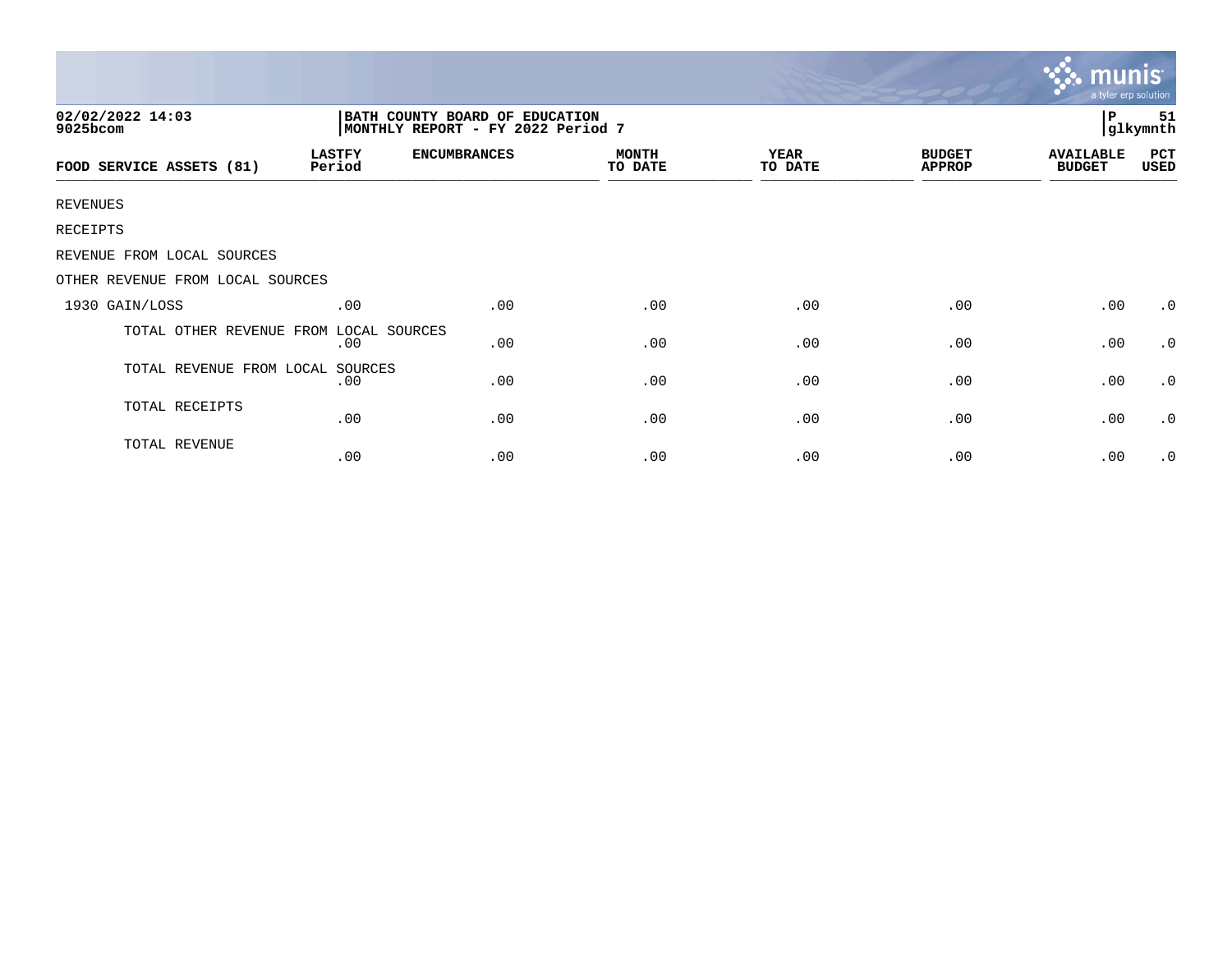

| 02/02/2022 14:03<br>$9025$ bcom    |                               | BATH COUNTY BOARD OF EDUCATION<br>MONTHLY REPORT - FY 2022 Period 7 |                         |                 |                                |                                   |                    |
|------------------------------------|-------------------------------|---------------------------------------------------------------------|-------------------------|-----------------|--------------------------------|-----------------------------------|--------------------|
| FOOD SERVICE ASSETS (81)           | <b>LASTFY</b><br>Period       | <b>ENCUMBRANCES</b>                                                 | <b>MONTH</b><br>TO DATE | YEAR<br>TO DATE | <b>BUDGET</b><br><b>APPROP</b> | <b>AVAILABLE</b><br><b>BUDGET</b> | PCT<br><b>USED</b> |
| EXPENDITURES                       |                               |                                                                     |                         |                 |                                |                                   |                    |
| 3100<br>FOOD SERVICE OPERATION     |                               |                                                                     |                         |                 |                                |                                   |                    |
| 0700                               | .00                           | .00                                                                 | .00                     | .00             | .00                            | .00                               | .0                 |
| TOTAL 3100                         | FOOD SERVICE OPERATION<br>.00 | .00                                                                 | .00                     | .00             | .00                            | .00                               | .0                 |
| TOTAL EXPENDITURES                 | .00                           | .00                                                                 | .00                     | .00             | .00                            | .00                               | .0                 |
| TOTAL FOR FOOD SERVICE ASSETS (81) | .00                           | .00                                                                 | .00                     | .00             | .00                            | .00                               | .0                 |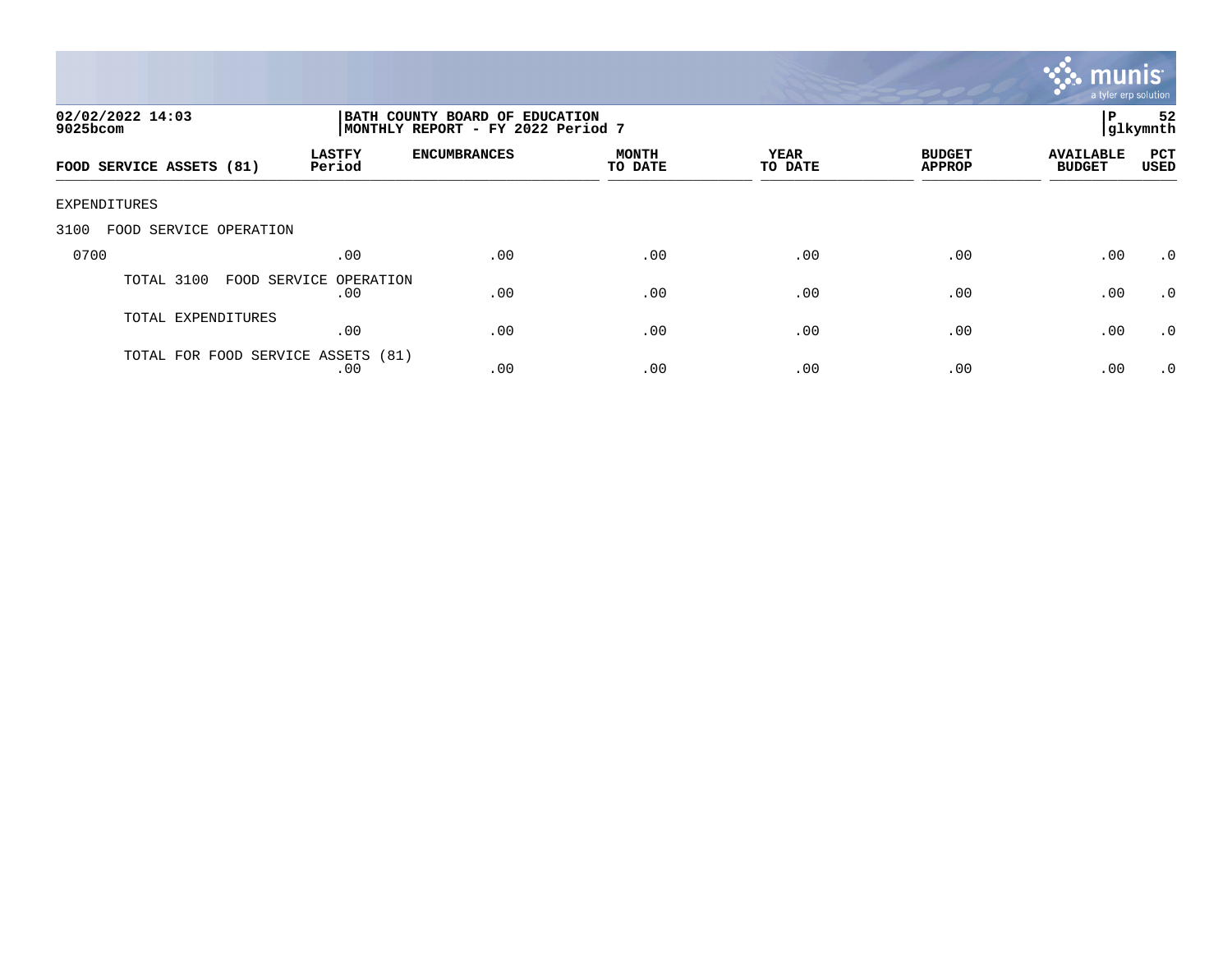|                                  |                                                                      |                     |                         |                 |                                | munis<br>a tyler erp solution     |                     |  |
|----------------------------------|----------------------------------------------------------------------|---------------------|-------------------------|-----------------|--------------------------------|-----------------------------------|---------------------|--|
| 02/02/2022 14:03<br>9025bcom     | BATH COUNTY BOARD OF EDUCATION<br> MONTHLY REPORT - FY 2022 Period 7 |                     |                         |                 |                                |                                   | 53<br>Р<br>glkymnth |  |
| DAY CARE ASSERTS (82)            | <b>LASTFY</b><br>Period                                              | <b>ENCUMBRANCES</b> | <b>MONTH</b><br>TO DATE | YEAR<br>TO DATE | <b>BUDGET</b><br><b>APPROP</b> | <b>AVAILABLE</b><br><b>BUDGET</b> | PCT<br>USED         |  |
| <b>REVENUES</b>                  |                                                                      |                     |                         |                 |                                |                                   |                     |  |
| RECEIPTS                         |                                                                      |                     |                         |                 |                                |                                   |                     |  |
| REVENUE FROM LOCAL SOURCES       |                                                                      |                     |                         |                 |                                |                                   |                     |  |
| OTHER REVENUE FROM LOCAL SOURCES |                                                                      |                     |                         |                 |                                |                                   |                     |  |
| 1930 GAIN/LOSS                   | .00                                                                  | .00                 | .00                     | .00             | .00                            | .00                               | $\cdot$ 0           |  |
| TOTAL OTHER REVENUE FROM         | LOCAL SOURCES<br>.00                                                 | .00                 | .00                     | .00             | .00                            | .00                               | $\cdot$ 0           |  |
| TOTAL REVENUE FROM LOCAL         | SOURCES<br>.00                                                       | .00                 | .00                     | .00             | .00                            | .00                               | $\cdot$ 0           |  |
| TOTAL RECEIPTS                   | .00                                                                  | .00                 | .00                     | .00             | .00                            | .00                               | $\cdot$ 0           |  |
| TOTAL REVENUE                    | .00                                                                  | .00                 | .00                     | .00             | .00                            | .00                               | $\cdot$ 0           |  |
| TOTAL FOR DAY CARE ASSERTS (82)  | .00                                                                  | .00                 | .00                     | .00             | .00                            | .00                               | $\cdot$ 0           |  |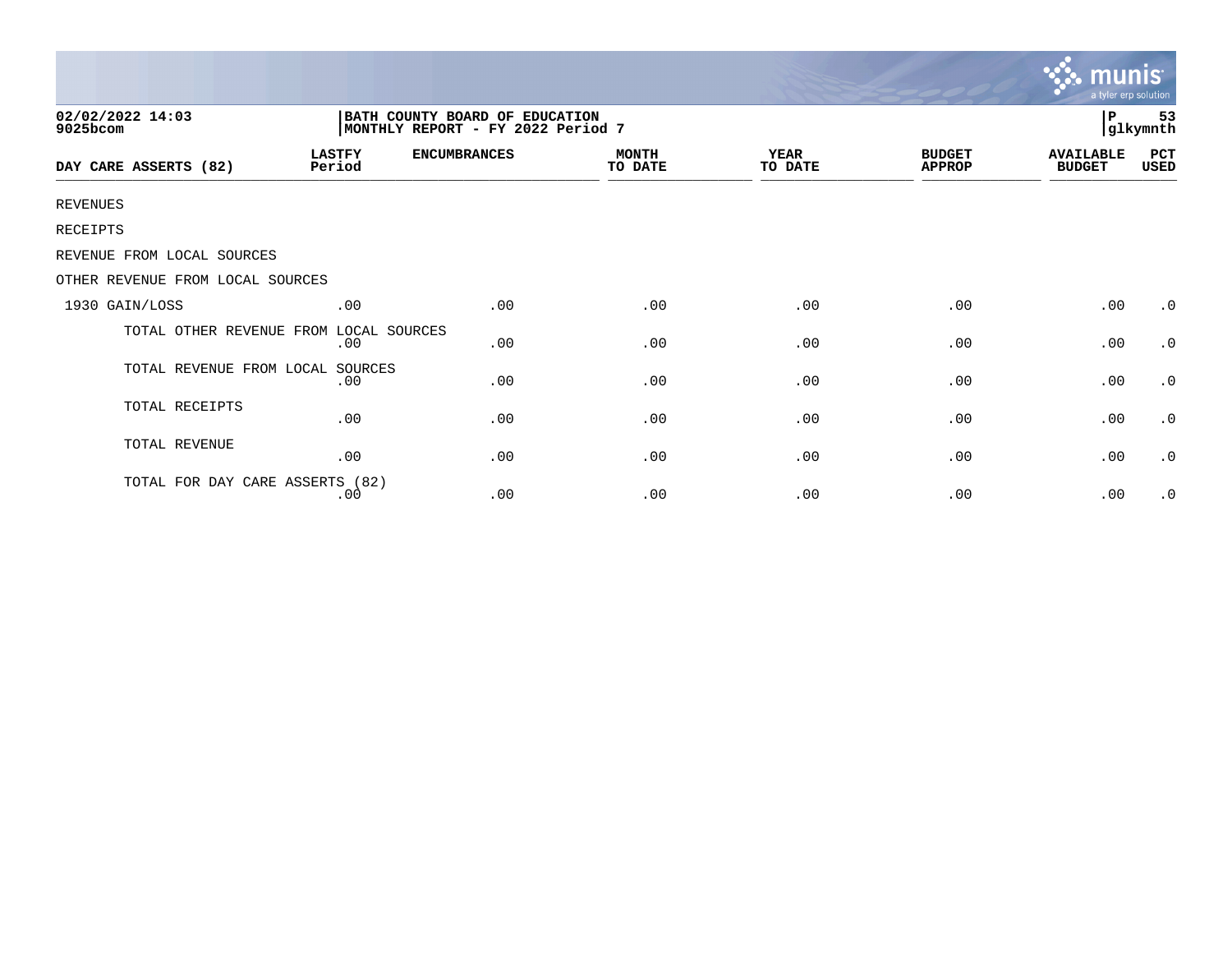|                                  |                         |                                                                     |                         |                        |                                | mu<br>a tyler erp solution        |                       |  |
|----------------------------------|-------------------------|---------------------------------------------------------------------|-------------------------|------------------------|--------------------------------|-----------------------------------|-----------------------|--|
| 02/02/2022 14:03<br>9025bcom     |                         | BATH COUNTY BOARD OF EDUCATION<br>MONTHLY REPORT - FY 2022 Period 7 |                         |                        |                                |                                   | l P<br>54<br>glkymnth |  |
| ADULT EDUCATION ASSETS (84)      | <b>LASTFY</b><br>Period | <b>ENCUMBRANCES</b>                                                 | <b>MONTH</b><br>TO DATE | <b>YEAR</b><br>TO DATE | <b>BUDGET</b><br><b>APPROP</b> | <b>AVAILABLE</b><br><b>BUDGET</b> | PCT<br>USED           |  |
| <b>REVENUES</b>                  |                         |                                                                     |                         |                        |                                |                                   |                       |  |
| RECEIPTS                         |                         |                                                                     |                         |                        |                                |                                   |                       |  |
| REVENUE FROM LOCAL SOURCES       |                         |                                                                     |                         |                        |                                |                                   |                       |  |
| OTHER REVENUE FROM LOCAL SOURCES |                         |                                                                     |                         |                        |                                |                                   |                       |  |
| 1930 GAIN/LOSS                   | .00                     | .00                                                                 | .00                     | .00                    | .00                            | .00                               | $\cdot$ 0             |  |
| TOTAL OTHER REVENUE FROM         | LOCAL SOURCES<br>.00    | .00                                                                 | .00                     | .00                    | .00                            | .00                               | $\cdot$ 0             |  |
| TOTAL REVENUE FROM LOCAL SOURCES | .00                     | .00                                                                 | .00                     | .00                    | .00                            | .00                               | $\cdot$ 0             |  |
| TOTAL RECEIPTS                   | .00                     | .00                                                                 | .00                     | .00                    | .00                            | .00                               | $\cdot$ 0             |  |
| TOTAL REVENUE                    | .00                     | .00                                                                 | .00                     | .00                    | .00                            | .00                               | $\cdot$ 0             |  |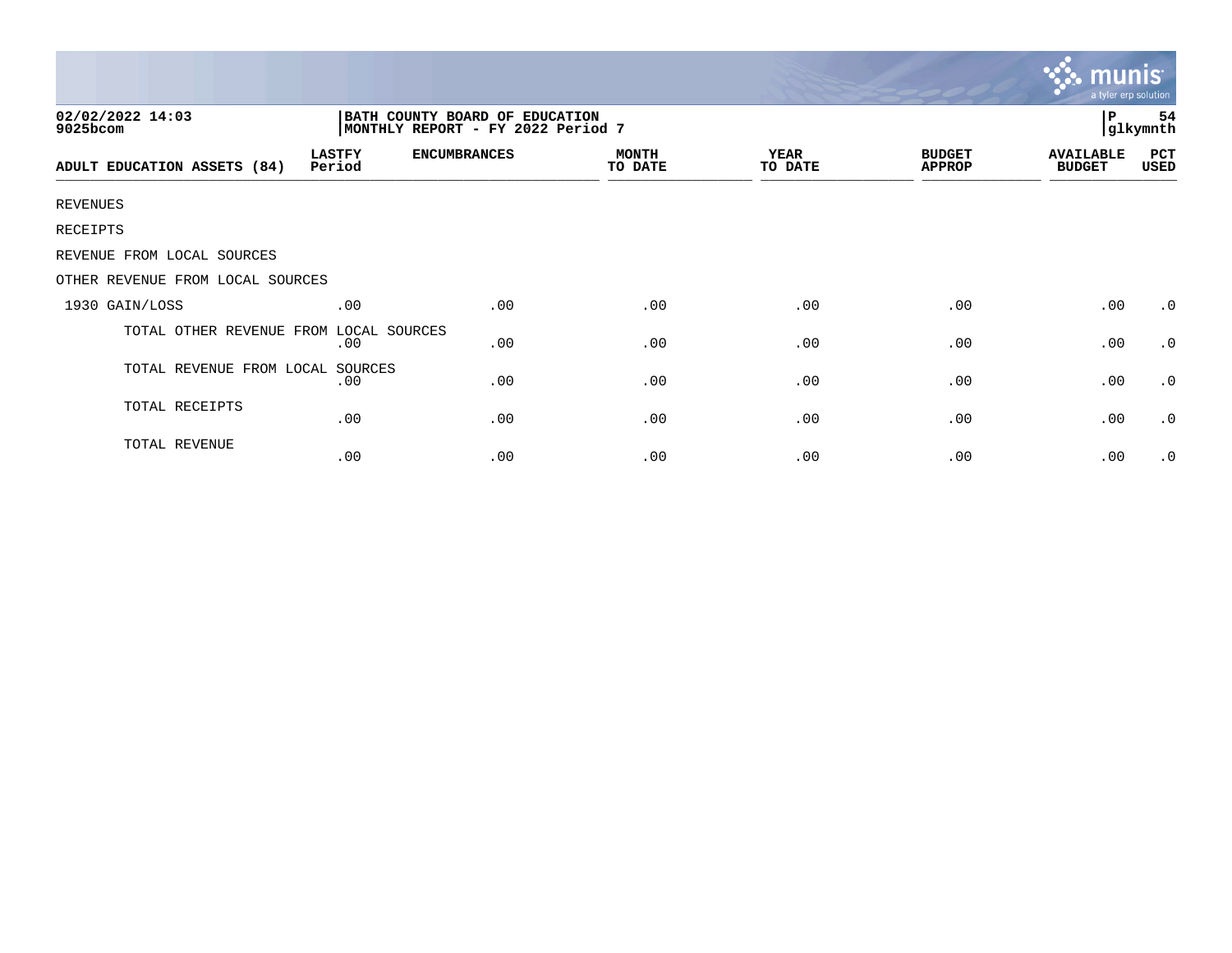

| 02/02/2022 14:03<br>9025bcom          |                                   | BATH COUNTY BOARD OF EDUCATION<br>MONTHLY REPORT - FY 2022 Period 7 |                         |                 |                                |                                   |                    |
|---------------------------------------|-----------------------------------|---------------------------------------------------------------------|-------------------------|-----------------|--------------------------------|-----------------------------------|--------------------|
| ADULT EDUCATION ASSETS (84)           | <b>LASTFY</b><br>Period           | <b>ENCUMBRANCES</b>                                                 | <b>MONTH</b><br>TO DATE | YEAR<br>TO DATE | <b>BUDGET</b><br><b>APPROP</b> | <b>AVAILABLE</b><br><b>BUDGET</b> | PCT<br><b>USED</b> |
| EXPENDITURES                          |                                   |                                                                     |                         |                 |                                |                                   |                    |
| 3400<br>ADULT EDUCATION OPERATIONS    |                                   |                                                                     |                         |                 |                                |                                   |                    |
| 0700                                  | .00                               | .00                                                                 | .00                     | .00             | .00                            | .00                               | $\cdot$ 0          |
| TOTAL 3400                            | ADULT EDUCATION OPERATIONS<br>.00 | .00                                                                 | .00                     | .00             | .00                            | .00                               | $\cdot$ 0          |
| TOTAL EXPENDITURES                    | .00                               | .00                                                                 | .00                     | .00             | .00                            | .00                               | .0                 |
| TOTAL FOR ADULT EDUCATION ASSETS (84) | .00                               | .00                                                                 | .00                     | .00             | .00                            | .00                               | $\cdot$ 0          |